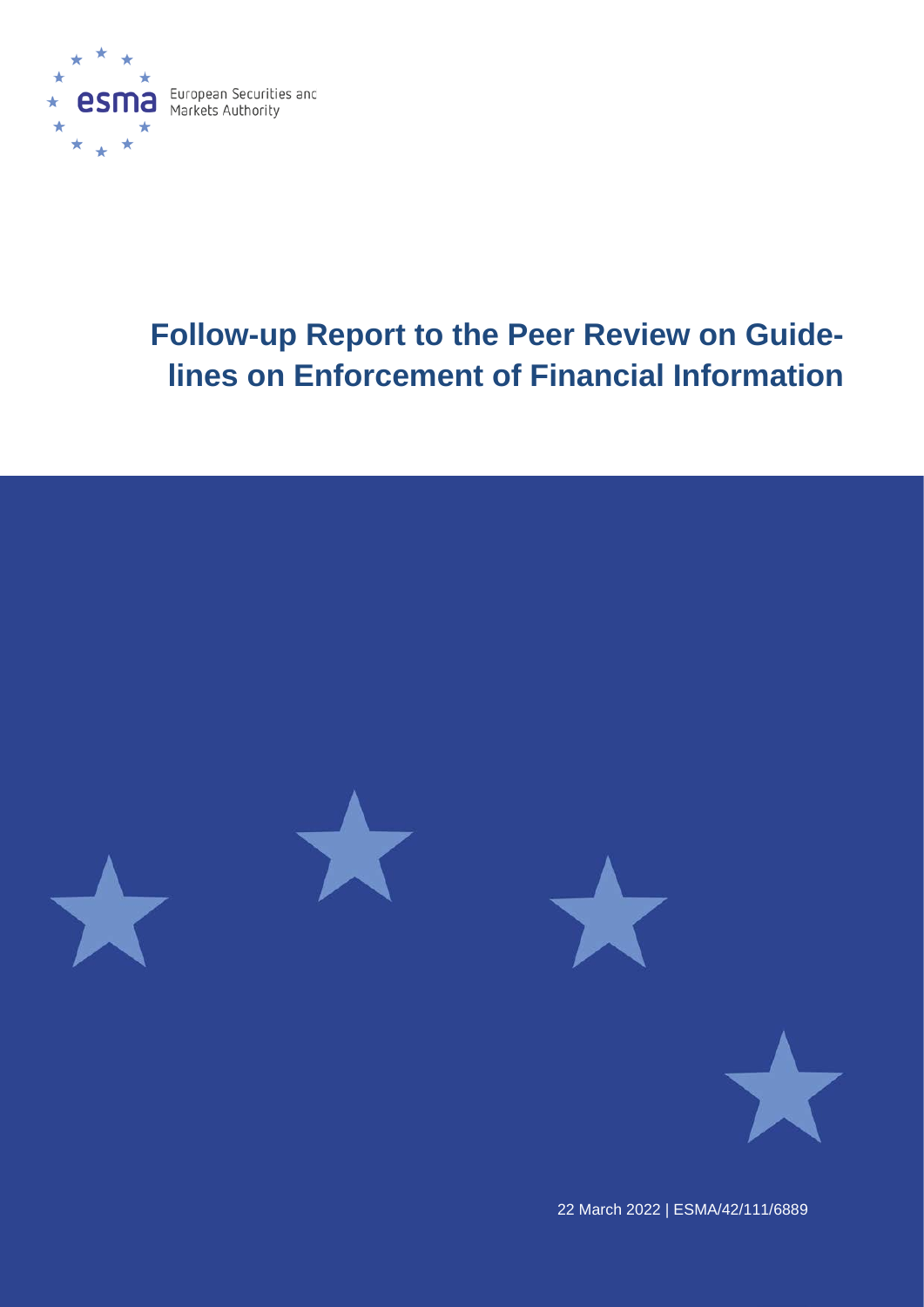# **Table of Contents**

| 4.3 - FCMC (Latvia) 23                                                                             |  |
|----------------------------------------------------------------------------------------------------|--|
|                                                                                                    |  |
|                                                                                                    |  |
|                                                                                                    |  |
|                                                                                                    |  |
|                                                                                                    |  |
|                                                                                                    |  |
|                                                                                                    |  |
|                                                                                                    |  |
|                                                                                                    |  |
|                                                                                                    |  |
|                                                                                                    |  |
|                                                                                                    |  |
|                                                                                                    |  |
|                                                                                                    |  |
| Annex - Extract of the GLEFI (as applicable at the date of the 2017 peer review report) _______ 54 |  |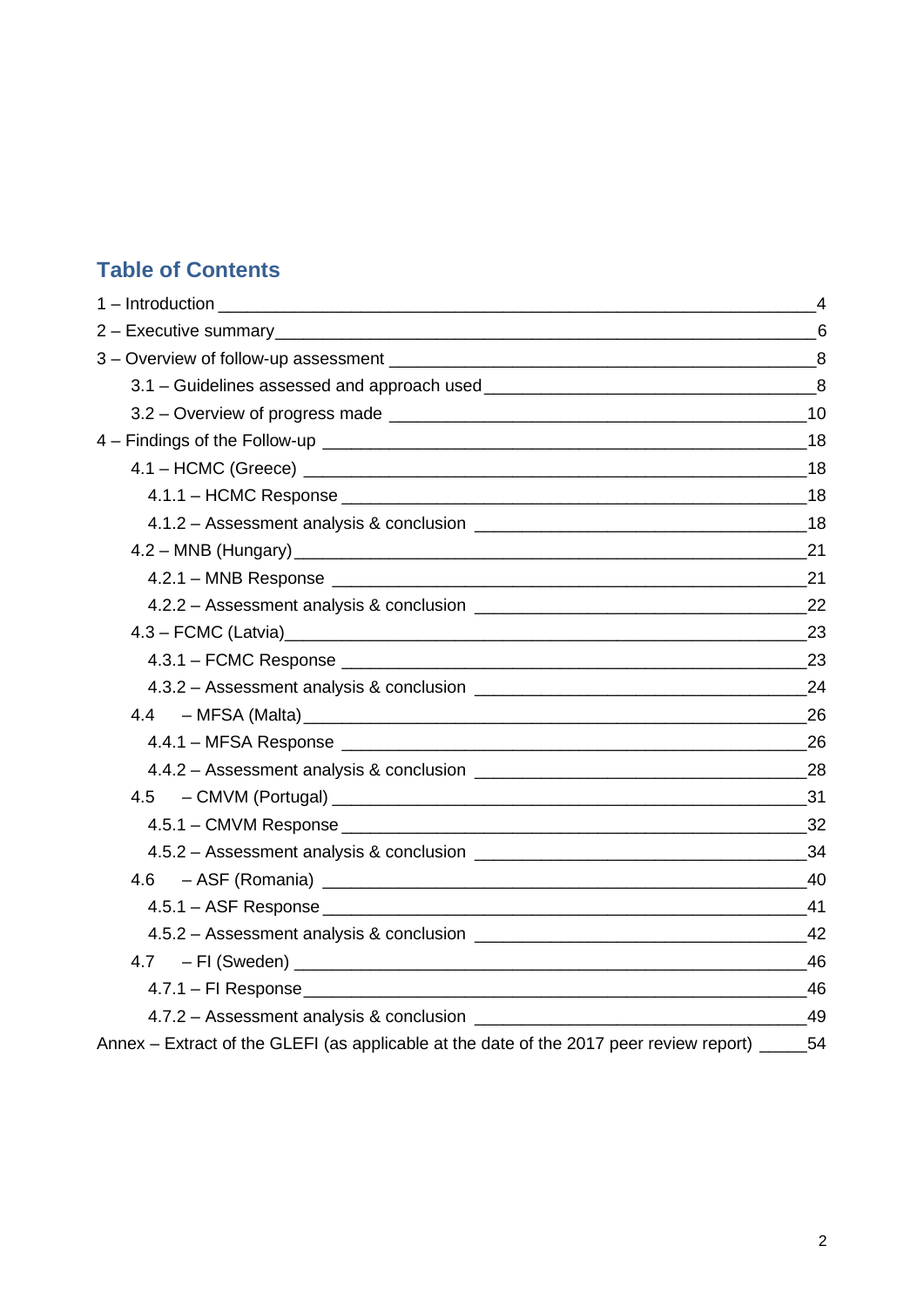# List of Acronyms and Terms Used

| EFI.         | Enforcement of Financial Information                                                                                                                                                                                                                                                                                                                                                                                                                                                                                                                                                                                                                                                             |  |  |
|--------------|--------------------------------------------------------------------------------------------------------------------------------------------------------------------------------------------------------------------------------------------------------------------------------------------------------------------------------------------------------------------------------------------------------------------------------------------------------------------------------------------------------------------------------------------------------------------------------------------------------------------------------------------------------------------------------------------------|--|--|
| <b>EECS</b>  | <b>European Enforcers Coordination Sessions</b>                                                                                                                                                                                                                                                                                                                                                                                                                                                                                                                                                                                                                                                  |  |  |
| <b>FTE</b>   | <b>Full Time Equivalent</b>                                                                                                                                                                                                                                                                                                                                                                                                                                                                                                                                                                                                                                                                      |  |  |
| <b>GAAP</b>  | <b>Generally Accepted Accounting Principles</b>                                                                                                                                                                                                                                                                                                                                                                                                                                                                                                                                                                                                                                                  |  |  |
| <b>GLEFI</b> | Guidelines on enforcement of financial information (ESMA32-50-<br>218)                                                                                                                                                                                                                                                                                                                                                                                                                                                                                                                                                                                                                           |  |  |
| <b>IFRS</b>  | International Financial Reporting Standards                                                                                                                                                                                                                                                                                                                                                                                                                                                                                                                                                                                                                                                      |  |  |
| MS.          | <b>Member State</b>                                                                                                                                                                                                                                                                                                                                                                                                                                                                                                                                                                                                                                                                              |  |  |
| <b>NCA</b>   | <b>National Competent Authority</b>                                                                                                                                                                                                                                                                                                                                                                                                                                                                                                                                                                                                                                                              |  |  |
| <b>ECEP</b>  | <b>European Common Enforcement Priorities</b>                                                                                                                                                                                                                                                                                                                                                                                                                                                                                                                                                                                                                                                    |  |  |
| <b>NFI</b>   | Non-Financial information                                                                                                                                                                                                                                                                                                                                                                                                                                                                                                                                                                                                                                                                        |  |  |
| TD           | Transparency Directive (Directive 2013/50/EU of the European Par-<br>liament and of the Council of 22 October 2013 amending Directive<br>2004/109/EC of the European Parliament and of the Council on the<br>harmonisation of transparency requirements in relation to information<br>about issuers whose securities are admitted to trading on a regulated<br>market, Directive 2003/71/EC of the European Parliament and of the<br>Council on the prospectus to be published when securities are offered<br>to the public or admitted to trading and Commission Directive<br>2007/14/EC laying down detailed rules for the implementation of cer-<br>tain provisions of Directive 2004/109/EC) |  |  |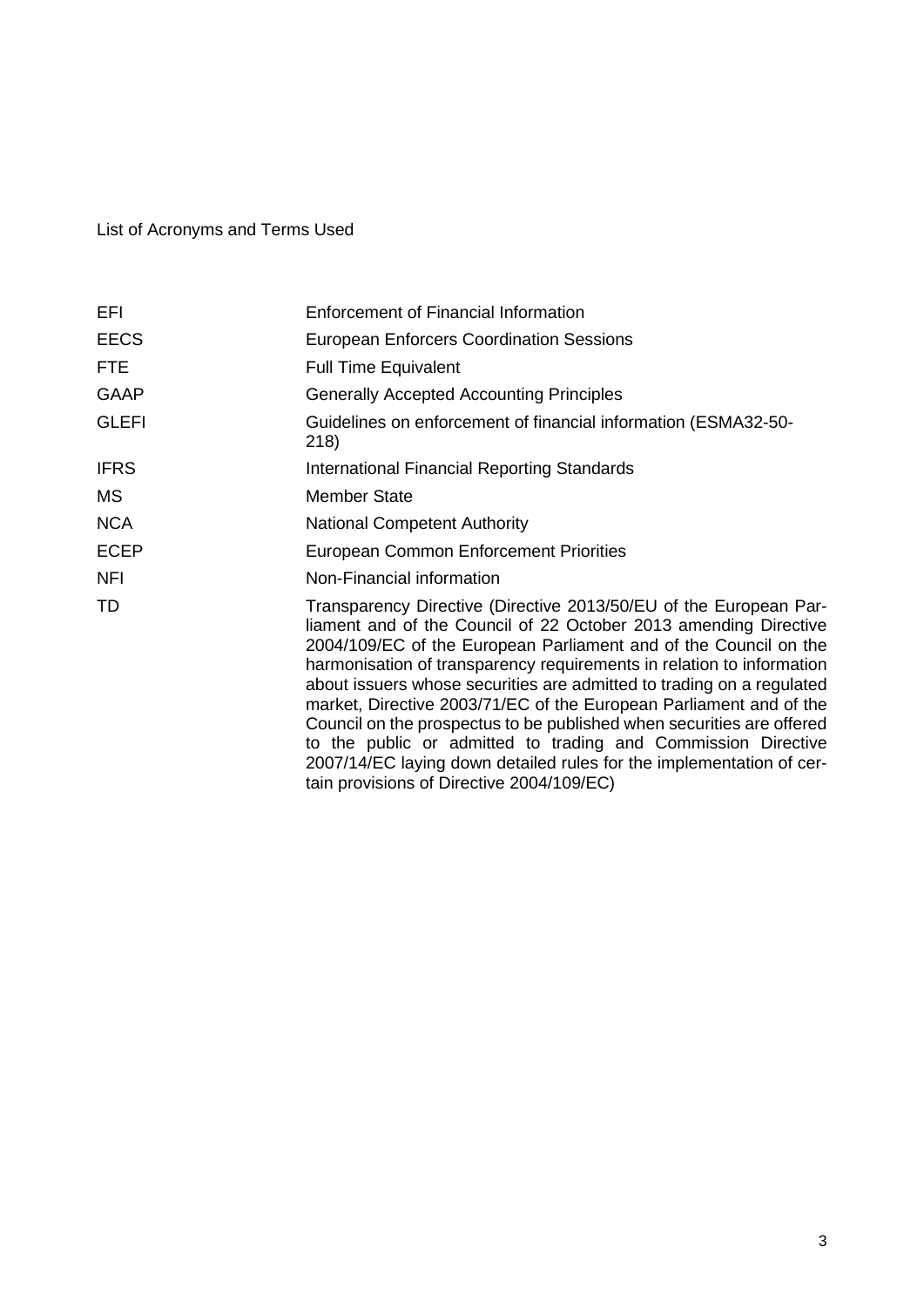# <span id="page-3-0"></span>**1 – Introduction**

- 1. This report provides an update on the actions National Competent Authorities (NCAs) have undertaken further to the 2017 peer review report ("Report") on Guidelines on enforcement of financial information (ESMA42-[1](#page-3-1)11-4138)<sup>1</sup>.
- 2. High quality financial reporting is core to investor trust in capital markets. ESMA issued the Guidelines on enforcement of financial information (GLEFI) in 2014, on its own initiative, to promote consistent and effective application and supervision of International Financial Reporting Standards (IFRS) as part of its work to address the limitations of the minimum harmonisation of the Transparency Directive (TD) whose transposition varies across the European Union (EU). In 2017, ESMA carried out a peer review to assess the compliance by NCAs with some of the GLEFI.
- 3. Peer reviews are an important part of ESMA's regulatory toolkit. The objective of any peer review is to assess the degree of convergence within an existing supervisory framework and suggest actions for NCAs to take where more effective and consistent supervision is required. Follow-ups aim to monitor developments and provide an update on how NCAs have taken on board the peer review's findings.
- 4. The peer review report covered the following topics:
	- Sufficiency of human and financial resources allocated to enforcement of financial information (EFI) (Guideline 2);
	- Assessment of the model in place to select an issuer for review and whether it considered a combined risk-based and sampling and/or rotation approach (Guideline 5) ;
	- Assessment of the scope of the examinations performed, including their relevance and effectiveness (Guideline 6).
- 5. The exercise encompassed all NCAs<sup>[2](#page-3-2)</sup> through a questionnaire, further completed by on-site visits to some of these NCAs (Germany, Italy, Malta, Norway, Portugal, Romania and the United Kingdom).
- 6. As a conclusion of this peer review, the report noted that there was a wide divergence of practices amongst NCAs, due to the fact that the Guidelines are principles-based. The report made recommendations to several NCAs on Guidelines 2 and 5. It also concluded that some further work was needed in the corporate reporting area to promote more detailed and therefore more convergent guidance from ESMA. This led to partly amend the Guidelines, by

<span id="page-3-1"></span><sup>1</sup> [https://www.esma.europa.eu/sites/default/files/library/esma42-111-4138\\_peer\\_review\\_report.pdf](https://www.esma.europa.eu/sites/default/files/library/esma42-111-4138_peer_review_report.pdf)

<span id="page-3-2"></span><sup>&</sup>lt;sup>2</sup> With the exception of HR and LI that did not participate to the exercise, due to the fact that there was no issuer of securities traded in the regulated market in the country (LI) or because the NCA stated that the Guidelines were not yet implemented in the country (HR).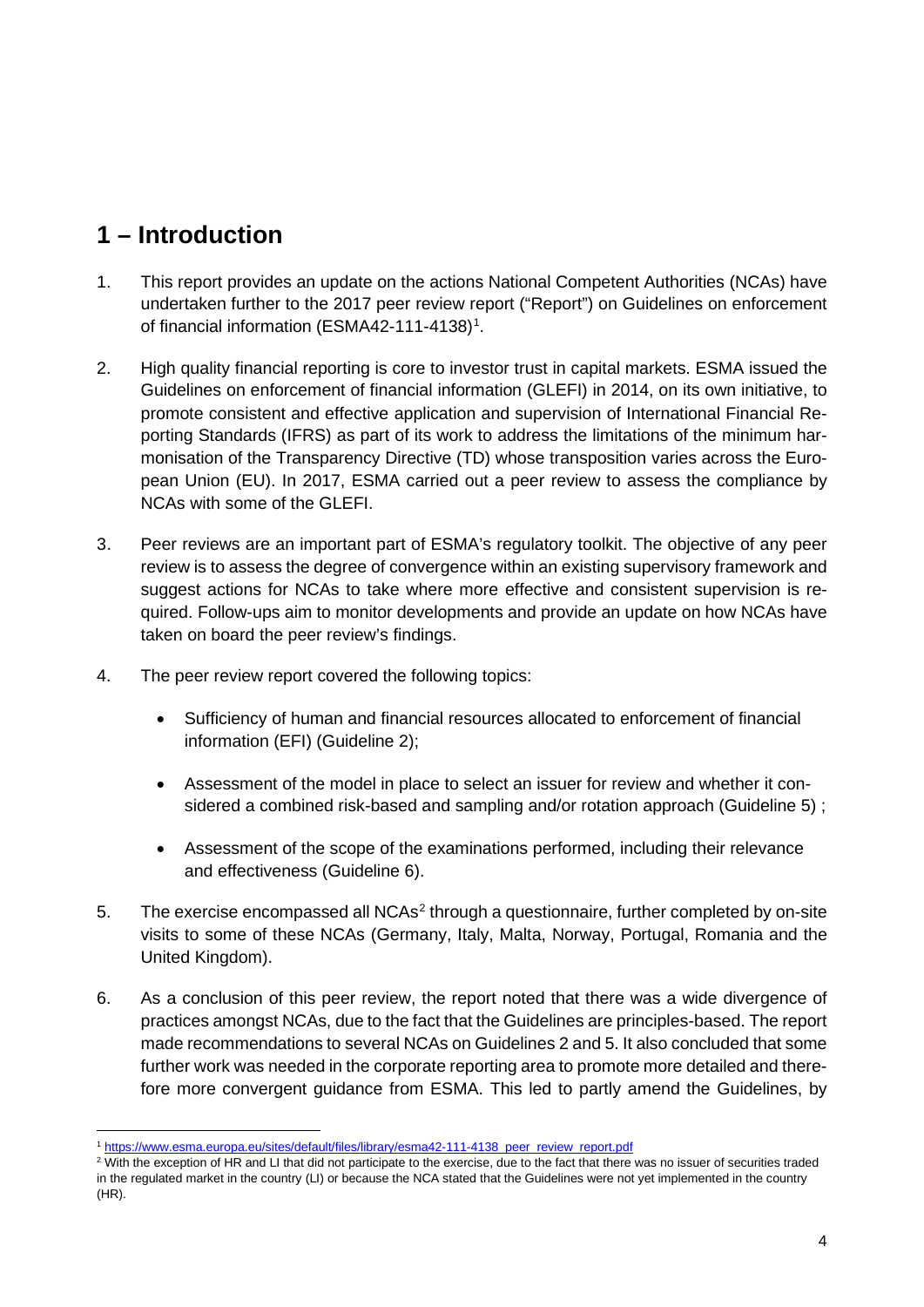complementing the text of Guideline 5 and by adding new Guidelines 6a and 6b (ESMA32-  $50 - 218$ <sup>[3](#page-4-0)</sup>.

# *Follow-up process*

- 7. This follow-up to the 2017 GLEFI peer review has been conducted in accordance with Article 30 ESMA Regulation (Regulation (EU) No. 1095/2010 of the European Parliament and of the Council of 24 November 2010) and, for consistency purposes, the process follows the same peer review methodology as applied during the 2017 peer review. The assessment remains within the assessment framework set by the original peer review and was carried out as a desk-based information gathering exercise which sought to determine progress in addressing the weaknesses identified in the 2017 peer review.
- 8. The follow-up to the 2017 peer review was agreed in the ESMA 2020 Annual Work Programme but postponed due to the fast-track peer review on the application of the GLEFI by BaFin and FREP in the context of Wirecard<sup>[4](#page-4-1)</sup>. Thus, the follow-up to the GLEFI peer review has been included in the ESMA 2021 Annual Work Programme.
- 9. This follow-up does not intend to assess compliance with the Guidelines for all NCAs but aims at checking the progress made by the NCAs where weaknesses were identified in the 2017 peer review, taking as a reference point the version of the GLEFI applicable in 2017.
- 10. The follow-up work was launched in September 2021 through letters by ESMA's Chair addressed to those NCAs for which findings have been identified in the 2017 report:
	- Greece, Hungary, Latvia, Malta, Portugal, Romania, Sweden for Guideline 2; and
	- Malta, Portugal, Romania, Sweden for Guideline [5](#page-4-2).<sup>5</sup>
- 11. Some NCAs are not in the scope of this follow-up exercise (i) the two NCAs that had not participated to the 2017 peer review (Croatia and Liechtenstein)<sup>6</sup>, (ii) the NCAs that had declared themselves non-compliant with Guidelines 2, 5 or 6 in 201[7](#page-4-4)<sup>7</sup>: Austria (GL2), Ireland (GL2), Slovenia (GL2) and Bulgaria (GL2 & 5), as well as (iii) the German authorities that have been recently assessed separately by ESMA through the above-mentioned Wirecard peer review.
- 12. The follow-up focused on assessing the application of 2014 GLEFI. Taking into account that this report will be published after the entry into force of the 2020 GLEFI, some of the recom-

<span id="page-4-0"></span><sup>&</sup>lt;sup>3</sup> New version will be applicable as of 1<sup>st</sup> January 2022: https://www.esma.europa.eu/sites/default/files/library/esma32-50-218\_quide[lines\\_on\\_enforcement\\_of\\_financial\\_information.pdf](https://www.esma.europa.eu/sites/default/files/library/esma32-50-218_guidelines_on_enforcement_of_financial_information.pdf)

<sup>&</sup>lt;sup>4</sup> [esma42-111-5349\\_fast\\_track\\_peer\\_review\\_report\\_-\\_wirecard.pdf \(europa.eu\)](https://www.esma.europa.eu/sites/default/files/library/esma42-111-5349_fast_track_peer_review_report_-_wirecard.pdf)<br><sup>5</sup> There were no specific recommendations to follow-up upon related to Guidelines 6.

<span id="page-4-4"></span><span id="page-4-3"></span><span id="page-4-2"></span><span id="page-4-1"></span>

 $6$  Since the peer review, both jurisdictions have declared compliance with the Guidelines following modifications to their legislation.

<sup>7</sup> Ireland and Slovenia have declared compliance with the 2014 GLEFI after the 2017 peer review.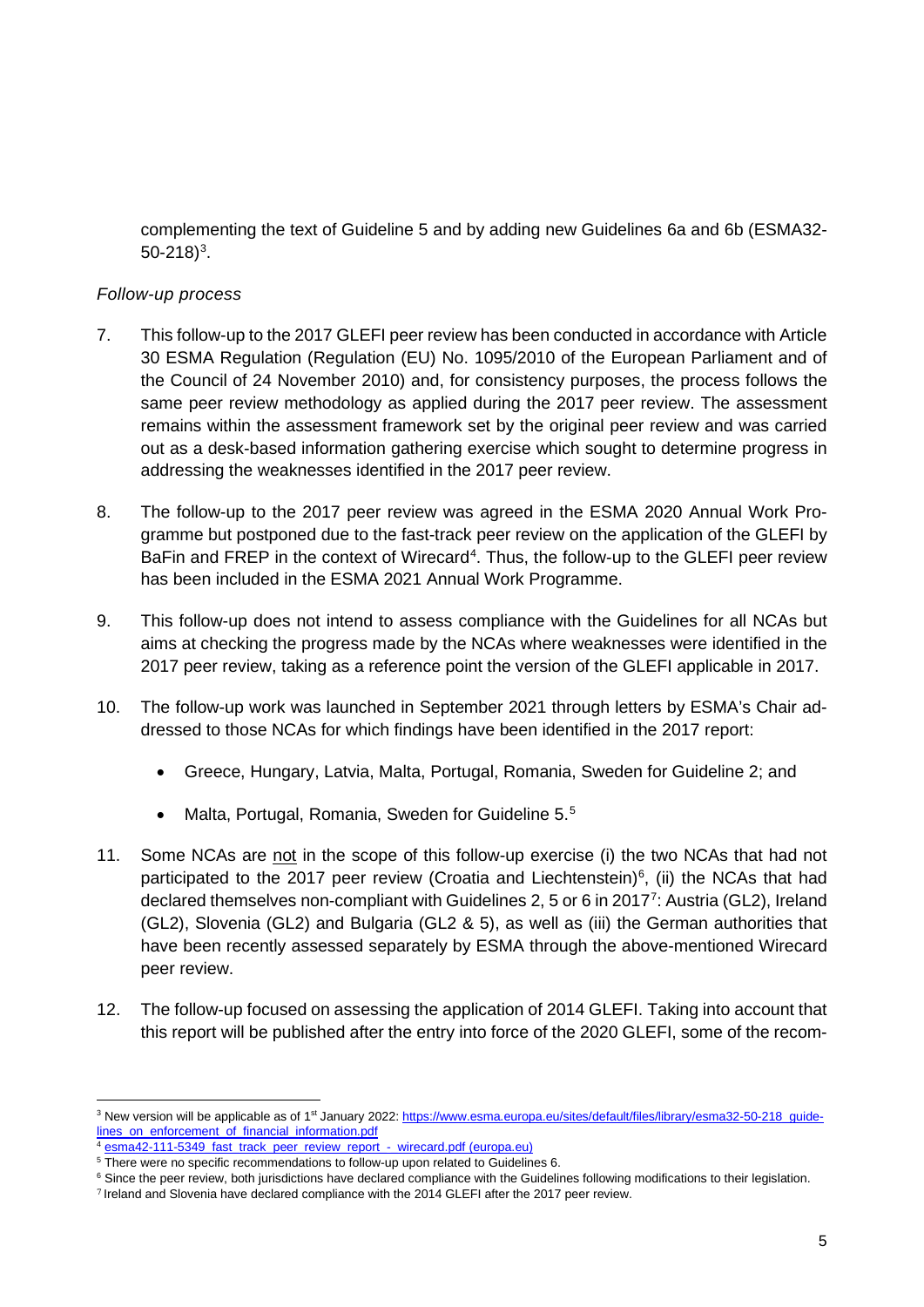mendations also refer to the new (or amended) principles applicable as of 2022, where relevant. This is the case, in particular, in the area of resources, where the revised GLEFI increase the expectations vis-à-vis supervisors and may aggravate the existing concerns.

13. This follow-up report has been submitted to the ESMA Corporate Reporting Standing Committee and the Management Board for consultation. [It will be ultimately approved by the Board of Supervisors.]

Table 1 – Country codes and acronyms of Competent Authorities participating in the ESMA follow-up survey.

| <b>Country Code</b> | <b>Country</b> | <b>Competent Authority</b>                 | Acronym     |
|---------------------|----------------|--------------------------------------------|-------------|
| <b>EL</b>           | Greece         | <b>Hellenic Capital Market Commission</b>  | <b>HCMC</b> |
| <b>HU</b>           | Hungary        | Magyar Nemzeti Bank                        | <b>MNB</b>  |
| <b>LV</b>           | Latvia         | Finanšu un kapitāla tirgus komisija        | <b>FCMC</b> |
| <b>MT</b>           | <b>Malta</b>   | <b>Malta Financial Services Authority</b>  | <b>MFSA</b> |
| <b>PT</b>           | Portugal       | Comissão do Mercado de Valores Mobiliários | <b>CMVM</b> |
| <b>RO</b>           | Romania        | Autoritatea de Supraveghere Financiară     | <b>ASF</b>  |
| <b>SE</b>           | Sweden         | Finansinspektionen                         | FI          |

# <span id="page-5-0"></span>**2 – Executive summary**

- 14. The follow-up report identifies that most NCAs have made improvements in allocating more resources to EFI. This is reflected in most cases in the number and type of examinations carried out. However, some NCAs still have staffing difficulties, in one case severe, with obvious impact on the accomplishment of the EFI work plan and, more generally, on the allocation of time and skills to the topic.
- 15. In the same vein, several NCAs raised the issues related to the recruitment of staff with the appropriate technical skills and experience. ESMA takes note of the difficulties and highlights the efforts made by those NCAs that have made recruitments (even though not always sufficient) or managed to upgrade the technical profile of their staff members, including through trainings and qualifications thereby showing commitment to improvement.
- 16. The table below provides an overview on how the NCAs in scope perform on the main resources indicators.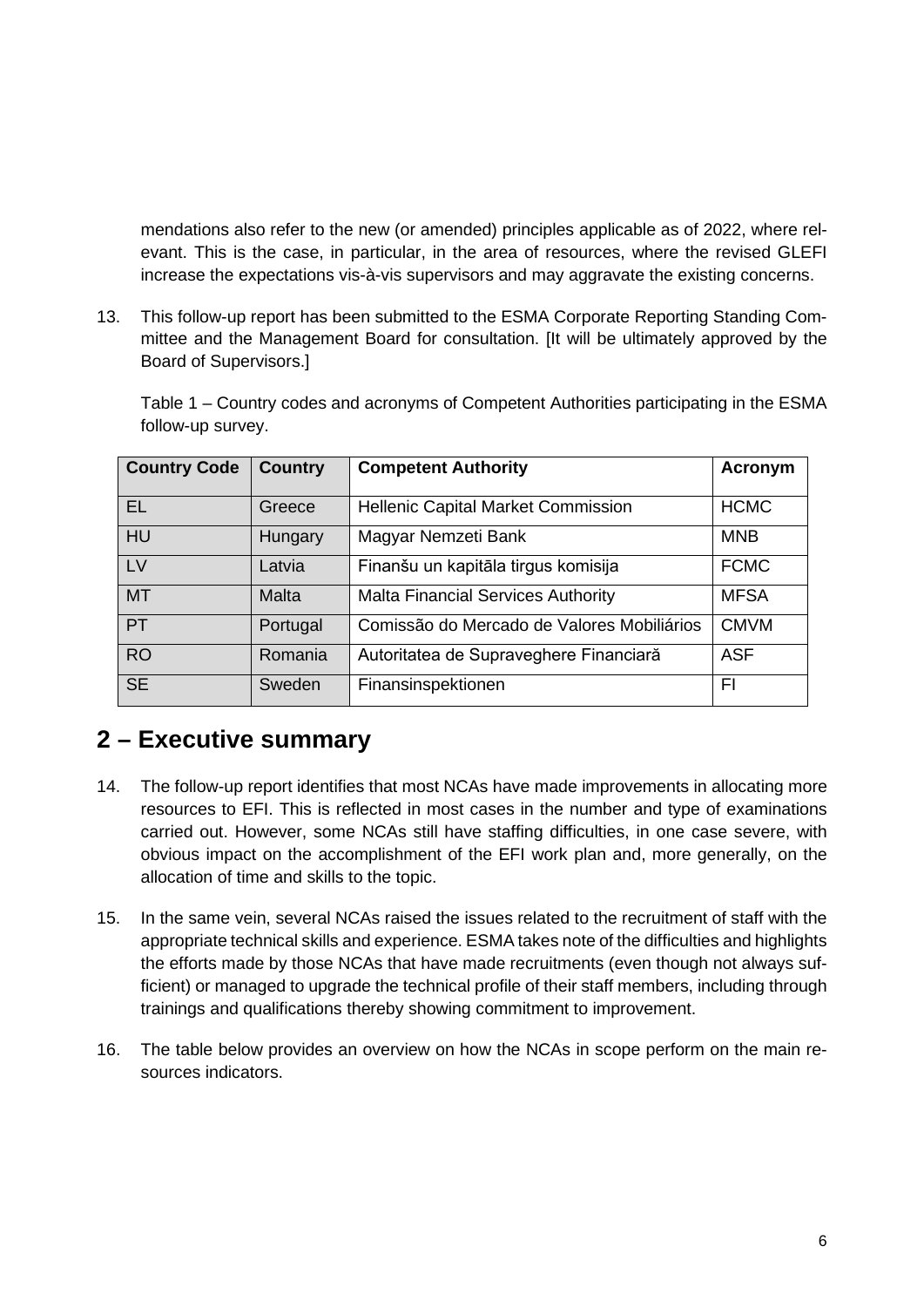|                                 | <b>HCMC</b><br>(EL) | <b>MNB</b><br>(HU) | <b>FCMC</b><br>(LV) | <b>MFSA</b><br>(MT) | <b>CMVM</b><br>(PT) | <b>ASF</b><br>(RO) | FI<br>(SE) |
|---------------------------------|---------------------|--------------------|---------------------|---------------------|---------------------|--------------------|------------|
| Total issuers under supervision | 150                 | 47                 | 22                  | 72                  | 47                  | 94                 | 411        |
| FTE allocated to EFI            | 4.4                 | 0.6                |                     | 0.8                 | 2.5                 | 0.7                | 5.8        |
| Issuers/FTE <sup>8</sup>        | 34                  | 78                 | 22                  | 90                  | 19                  | 134                | 71         |
| Total examinations closed       | 19                  |                    | 4                   |                     | 5                   |                    | 44         |

Table 2 – Issuers under TD supervision, allocated FTEs and examinations closed in 2021

- 17. ESMA emphasises that the below report aims to assess the progress made by NCAs in the implementation of the GLEFI, in comparison with the 2017 Peer review report. Therefore, this follow-up does not aim at assessing compliance with the revised GLEFI, as they have created more detailed obligations on some aspects that will imply additional scrutiny from the supervisors.
- 18. On several occasions, although ESMA considered that the improvements made were sufficient to address the weaknesses previously identified, it also stressed that the revised GLEFI will create extra-pressure on the teams in charge of the enforcement of financial information. Moreover, in several cases, the EFI team is also in charge of the enforcement of non-financial information. While supervision in this area is only starting, its scope and significance, also from a market expectation perspective, is expected to increase. NCAs should carefully take into consideration those evolutions when preparing their work plans, calculating their resource needs and adjusting the skillset/profile of such resources.
- 19. In terms of selection methods, ESMA observed that most NCAs concerned materially changed their selection model, beyond the ESMA recommendations made in the 2017 Peer review report (and in two cases the role of the NCA EFI team was significantly amended). In the context of this follow-up exercise, ESMA took note of the changes made but could not assess in depth all aspects of the new models. Instead, ESMA focused its review on the issues identified in 2017, taking into consideration the overall structure of the new models in place and making recommendations when appropriate.
- 20. Overall, ESMA considers that NCAs' selection methods have improved and seem to be compliant with the GLEFI. Still, difficulties remain notably in relation to the implementation of those methods, in a context where resources can be scarce.
- 21. ESMA stresses the need to adequately calibrate the selection models in order to comprehensively identify the issuers which should be examined based on risk, rotation and to incorporate random examinations to ensure that an issuer cannot estimate when its financial

<span id="page-6-0"></span><sup>&</sup>lt;sup>8</sup> The NCAs average calculated in the 2017 peer review report was of 50 issuers per FTE (43 IFRS issuers per FTE)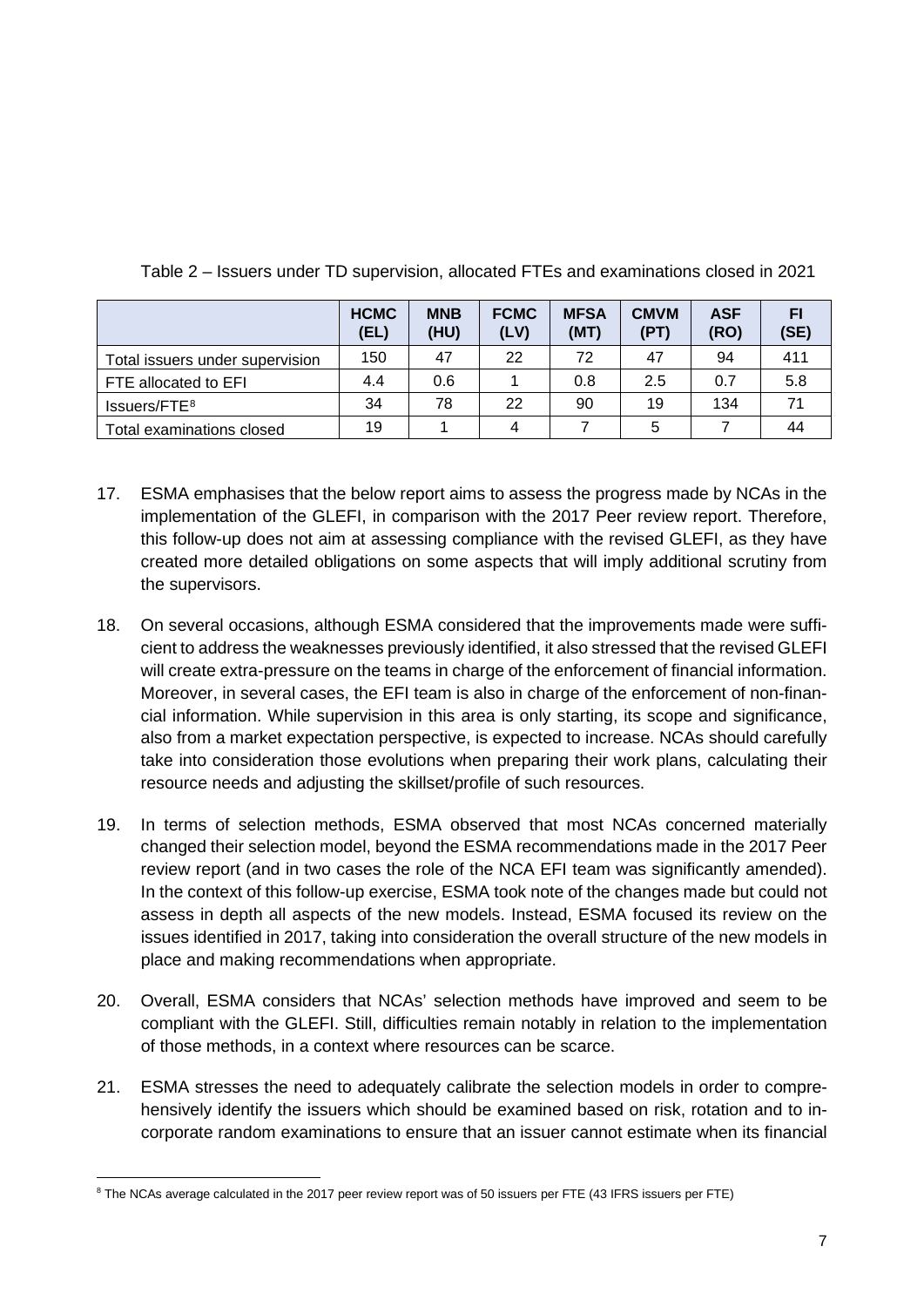statements will be selected,<sup>[9](#page-7-2)</sup> with the view to ensure that the rotation cycle is both realistic in view of the resources available to implement it and with sufficient market coverage.

22. As EFI remains key for supervisory convergence in the EU, ESMA reiterates the importance of continued and meaningful supervisory efforts to reach the objective of high-quality financial reporting. Indeed, only regular and pro-active supervision can ensure the proper application of Union Law and maintain investors' confidence in the financial reporting regime.

# <span id="page-7-0"></span>**3 – Overview of follow-up assessment**

#### <span id="page-7-1"></span>**3.1 – Guidelines assessed and approach used**

- 23. The Guidelines that have been taken into consideration to assess the progress made by NCAs (of which the relevant extracts are in annex to this report) reflect the text applicable at the date of the 2017 peer review report. One should note that, since then, changes have been introduced as a follow-up to the peer review, notably in Guideline 5, with the view to provide additional details. Those changes do not contradict the preceding version of the GLEFI.
- 24. The assessment of appropriate resources needs to rely on information that can be quantified and compared across jurisdictions. For this reason, this follow-up relies on the methodology established in 2017 to evaluate the sufficiency of resources and the progress made by each NCA in comparison with the 2017 peer-review report.
- 25. In the 2017 peer review report, the assessment made as regards the sufficiency of resources took into consideration the following criteria:
	- a) number of IFRS issuers in a jurisdiction per FTE;<sup>6</sup>
	- b) total number of issuers in a jurisdiction per FTE;
	- c) number of examinations completed per FTE; and
	- d) number of actual persons fully dedicated to the function of EFI.
- 26. Furthermore, and consistent with the analysis made in the 2017 peer review report, ESMA also analysed:

<span id="page-7-2"></span><sup>&</sup>lt;sup>9</sup> As required by the revised Guidelines on enforcement of financial information.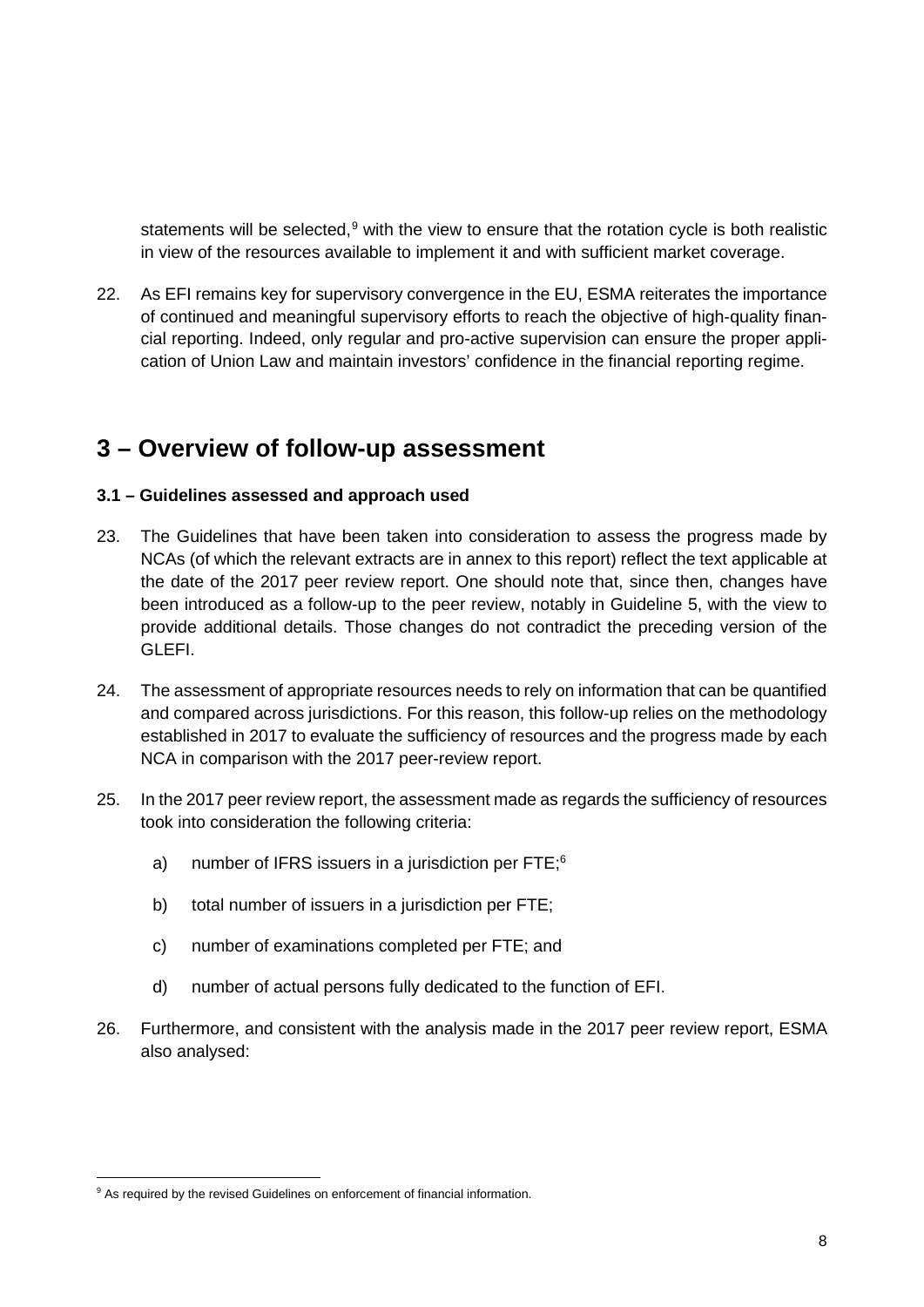- e) Whether, during the period under analysis, there were significant divergences between the number of examinations planned in comparison with the number of examinations concluded as this could indicate that staff allocated to enforcement was insufficient to carry out the planned activities.
- f) The market coverage given the examinations closed. That is, assuming issuers are not examined twice, how many years the NCA would require to examine all issuers under its supervision. This factor is particularly relevant given the changes made to the GLEFI which now require that all issuers are examined in a given period of time.
- 27. ESMA notes that the number of examinations reported for the purpose of this exercise may differ from the number of examinations reported in the report on enforcement and regulatory activities of European enforcers (European enforcers activity report) in each year because the examinations closed in relation to a sample of the selection model of a given year may be completed in subsequent periods (i.e., after the cut-off date which is set out for the purpose of the European enforcer activity report).
- 28. Those various elements are detailed for each NCA in a table entitled "Issuers under TD supervision, examinations planned and performed for [NCA name]".
- 29. The assessment of the progress made by each NCA in relation to Guideline 5 on selection methods focused on the weaknesses identified in the 2017 peer review report, which varied across NCAs, and on the implementation of the selection model (i.e., if the issuers selected based on the risk model were effectively examined).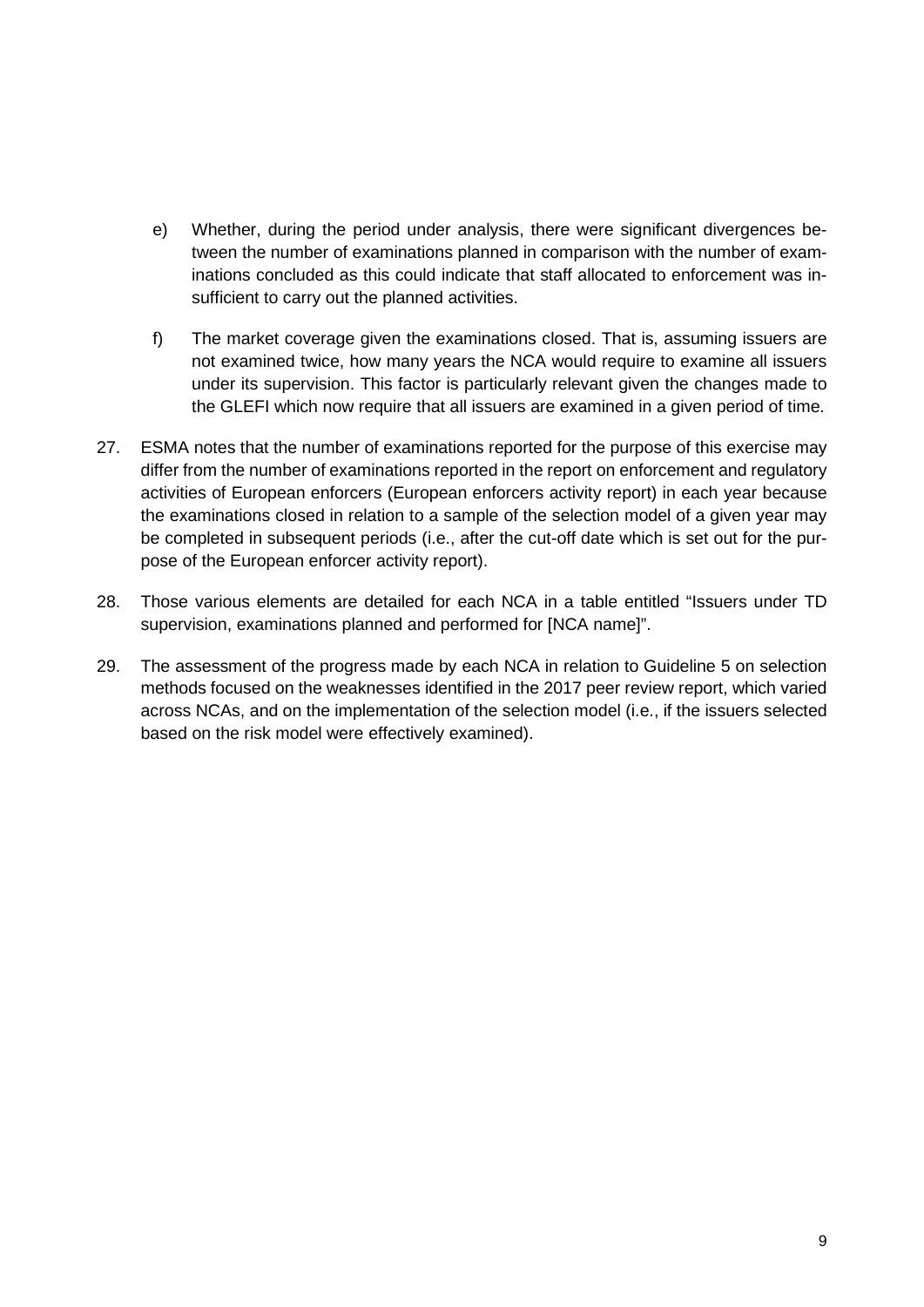# **3.2 – Overview of progress made**

30. The table below provides an overview of the conclusions reached per NCA in the context of the follow-up work.

<span id="page-9-0"></span>

| <b>NCA</b> | Findings of the 2017 peer review                                                                                                                                                                                                                                               | <b>Findings of the follow-up</b> | <b>Conclusions of the follow-up</b>                                                                                                                                                                                                                                                                                                                                                                                                                                                                                                                                                                                                                                                                                                                                                                                                                                                                                                                                                                                                    |
|------------|--------------------------------------------------------------------------------------------------------------------------------------------------------------------------------------------------------------------------------------------------------------------------------|----------------------------------|----------------------------------------------------------------------------------------------------------------------------------------------------------------------------------------------------------------------------------------------------------------------------------------------------------------------------------------------------------------------------------------------------------------------------------------------------------------------------------------------------------------------------------------------------------------------------------------------------------------------------------------------------------------------------------------------------------------------------------------------------------------------------------------------------------------------------------------------------------------------------------------------------------------------------------------------------------------------------------------------------------------------------------------|
| EL.        | <b>Resources</b><br>Insufficient resources to perform exami-<br>nations of issuers' financial statements<br>effectively during the review period.<br>Notably, the number of IFRS issuers per<br>FTE was a significant outlier when com-<br>pared to the participants' average. | Deficiency addressed             | The resources allocated to the EFI function increased significantly be-<br>tween 2017 and 2021. Those improvements are reflected:<br>- in the number of FTEs (from 2.05 to 4.4),<br>in the ratio Issuers/FTE (from 112 to 34),<br>in the annual coverage of the market (circa 10% each year).<br>Despite the above, ESMA note that HCMC had difficulties to complete<br>the examinations plan when ad hoc issues emerged during the year. In<br>this respect, ESMA considers that HCMC should strive to align the<br>number of FTEs allocated to EFI to its ambition as regards to EFI ac-<br>tivities.<br>ESMA emphasises that the resources currently at the disposal of<br>HCMC to carry out EFI may be put under pressure taking into consid-<br>eration: (i) the need to submit relevant cases to the EECS, (ii) the re-<br>vised GLEFI that increase the expectations vis-à-vis supervisors for<br>tasks that are resource consuming, and (iii) the NFI role that HCMC,<br>and consequently the EFI team, may be entrusted with. |
| HU         | <b>Resources</b><br>Insufficient resources to perform exami-<br>nations of issuers' financial statements<br>effectively during the review period.<br>Notably, the time allocated to enforce-<br>ment of financial information was inferior                                     | No progress made                 | ESMA notes that, overall, the resources allocated to EFI functions has<br>remained low. This situation is reflected:<br>in the allocated FTE (0.6 FTE in 2017, unchanged in 2021,<br>despite the increase in IFRS qualified staff),<br>in the difficulty to complete the examinations plan (except<br>for 2020),<br>in the low number of annual examinations planned, leading<br>to a calculated rotation period of 18 years,                                                                                                                                                                                                                                                                                                                                                                                                                                                                                                                                                                                                          |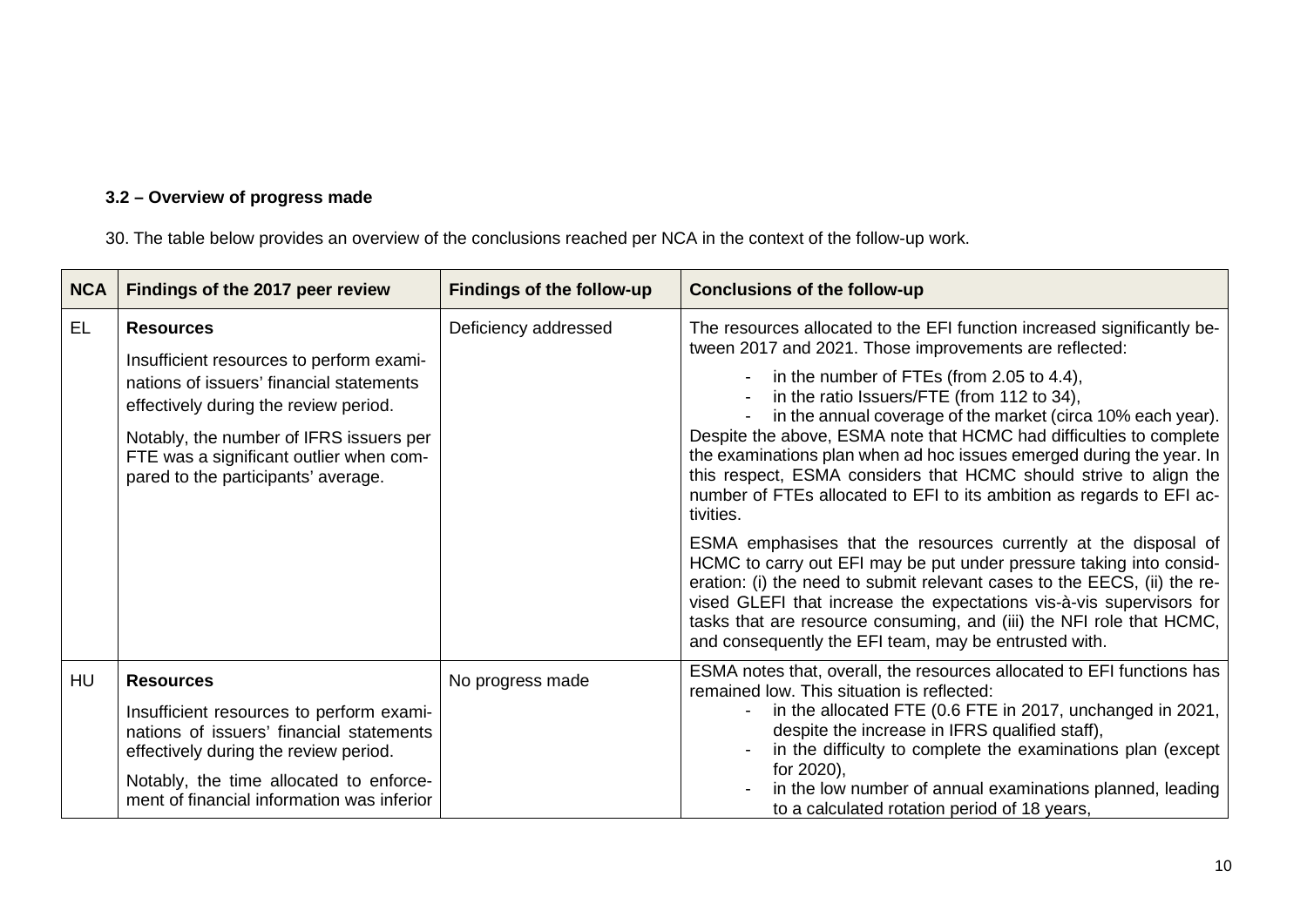<span id="page-10-0"></span>

| <b>NCA</b> | Findings of the 2017 peer review                                                                                                                                                                                                                                                                                            | <b>Findings of the follow-up</b> | <b>Conclusions of the follow-up</b>                                                                                                                                                                                                                                                                                                                                                                                                                                                                                                                                                                                                                                                                                                                                                                                                                                                                                                                                                                                                                 |
|------------|-----------------------------------------------------------------------------------------------------------------------------------------------------------------------------------------------------------------------------------------------------------------------------------------------------------------------------|----------------------------------|-----------------------------------------------------------------------------------------------------------------------------------------------------------------------------------------------------------------------------------------------------------------------------------------------------------------------------------------------------------------------------------------------------------------------------------------------------------------------------------------------------------------------------------------------------------------------------------------------------------------------------------------------------------------------------------------------------------------------------------------------------------------------------------------------------------------------------------------------------------------------------------------------------------------------------------------------------------------------------------------------------------------------------------------------------|
|            | to 1 FTE <sup>10</sup> , which was deemed insuffi-<br>cient considering the number of issuers.                                                                                                                                                                                                                              |                                  | It is acknowledged however that the number of issuers under the scope<br>of GLEFI has decreased.<br>ESMA takes positive note of the intention to further increase the num-<br>ber of qualified experts and recommends taking the following into con-<br>sideration: (i) the need to submit relevant cases to the EECS, (ii) the<br>revised GLEFI that increase the expectations vis-à-vis supervisors for<br>tasks that are resource consuming.                                                                                                                                                                                                                                                                                                                                                                                                                                                                                                                                                                                                     |
| LV         | <b>Resources</b><br>Insufficient resources to perform exami-<br>nations of issuers' financial statements<br>effectively during the review period.<br>Notably, the time allocated to enforce-<br>ment of financial information was inferior<br>to 1 FTE, which was deemed insufficient<br>considering the number of issuers. | Deficiency addressed             | The resources allocated to the EFI function increased significantly be-<br>tween 2017 and 2021. Those improvements are reflected:<br>- in the number of FTEs (from 0.4 to 1),<br>in the ratio Issuers/FTE (now 22, far below the NCAs' aver-<br>age of 2017),<br>in the ability to complete the examinations plan,<br>in the annual coverage of the market (at least 25% per year<br>since 2018).<br>Given that the time allocated to EFI has varied in the period under anal-<br>ysis and has just reached 1 FTE, ESMA recommends that FCMC mon-<br>itors the resources allocated to EFI in order to ensure that they remain<br>sufficient over time.<br>Nevertheless, ESMA emphasises that the resources currently at the<br>disposal of FCMC to carry out EFI may be put under pressure taking<br>into consideration (i) the revised GLEFI that increase the expectations<br>vis-à-vis supervisors for tasks that are resource consuming, and (ii) the<br>role that the EFI team will play on NFI, which is a topic of increasing<br>importance. |

<sup>&</sup>lt;sup>10</sup> The 2017 peer review emphasised that for NCAs with a ratio issuers per FTE above the calculated NCAs average, the FTE allocated to the EFI should be at least 1.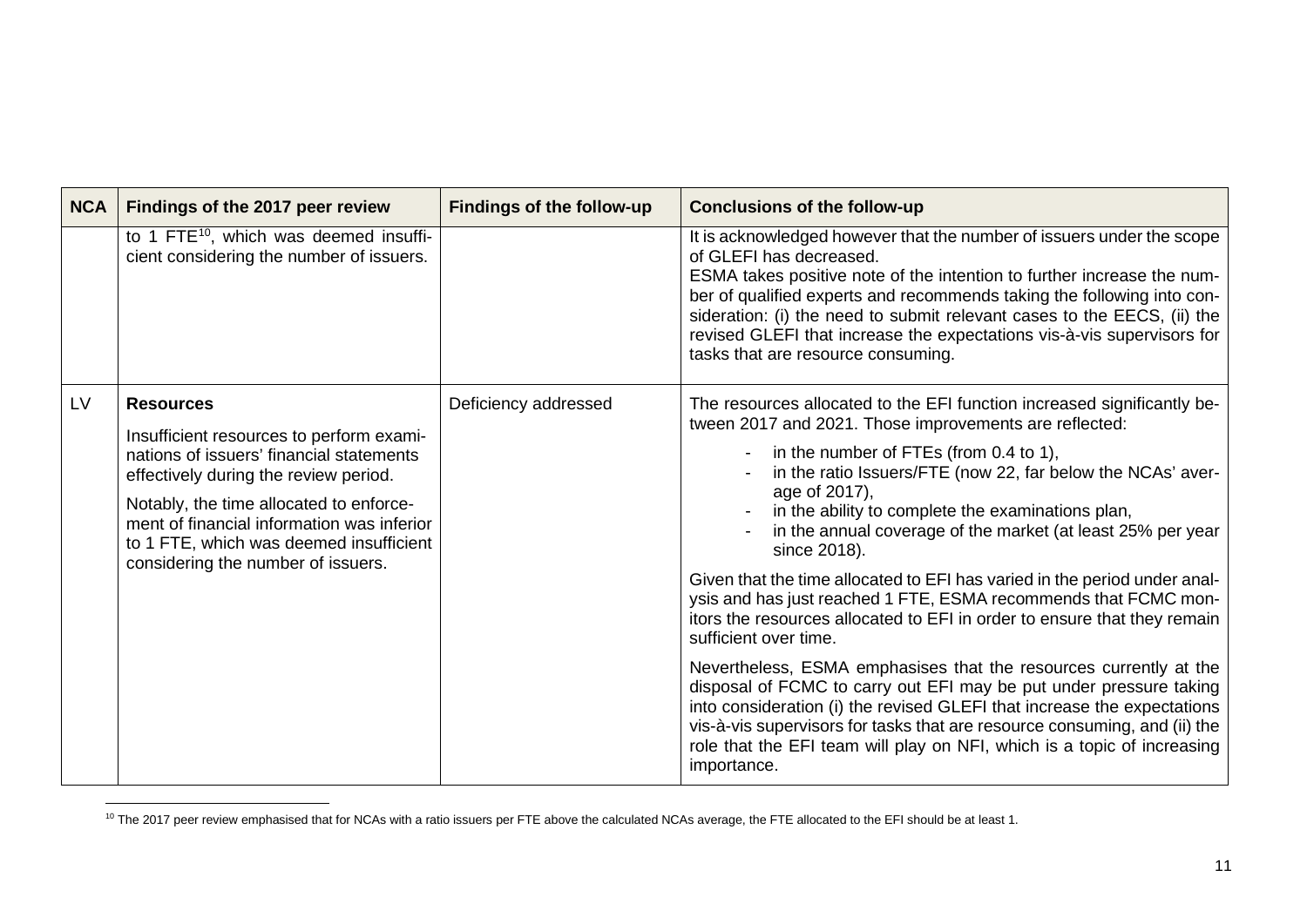| <b>NCA</b> | Findings of the 2017 peer review                                                                                                                                                                                                                                                                                                                                                                                                                                           | <b>Findings of the follow-up</b> | <b>Conclusions of the follow-up</b>                                                                                                                                                                                                                                                                                                                                                                                                                                                                                                                                                                                                                                                                                                                                                                                                                                                                                                                                                                                                                                                                                                                                                                                                                   |
|------------|----------------------------------------------------------------------------------------------------------------------------------------------------------------------------------------------------------------------------------------------------------------------------------------------------------------------------------------------------------------------------------------------------------------------------------------------------------------------------|----------------------------------|-------------------------------------------------------------------------------------------------------------------------------------------------------------------------------------------------------------------------------------------------------------------------------------------------------------------------------------------------------------------------------------------------------------------------------------------------------------------------------------------------------------------------------------------------------------------------------------------------------------------------------------------------------------------------------------------------------------------------------------------------------------------------------------------------------------------------------------------------------------------------------------------------------------------------------------------------------------------------------------------------------------------------------------------------------------------------------------------------------------------------------------------------------------------------------------------------------------------------------------------------------|
| <b>MT</b>  | <b>Resources</b><br>Insufficient resources to perform exami-<br>nations of issuers' financial statements<br>effectively during the review period.<br>Notably, the time allocated to enforce-<br>ment of financial information work was<br>deemed insufficient considering the fact<br>that the resources allocated to EFI is<br>limited and that the EFI team is inte-<br>grated in a multifunctional department,<br>which affected the type of examinations<br>performed. | Partial progress made            | ESMA notes that, overall, the resources allocated to EFI functions has<br>slightly increased but remain insufficient. This situation is reflected:<br>in the increased number of issuers,<br>in the number of FTEs (from 0.4 to 0.8, including qualified<br>finance and accounting experts),<br>in the ratio Issuers/FTE (90, far above the NCAs' average<br>of 2017),<br>in the decreasing number of planned examinations.<br>Despite the above, the annual coverage of the market remained of at<br>least 10% per year.<br>ESMA emphasises, in this context of increasing number of issuers and<br>low resources, that the resources currently at the disposal of MFSA to<br>carry out EFI may be put under pressure taking into consideration: (i)<br>the need to submit relevant cases to the EECS, (ii) the revised GLEFI<br>that increase the expectations vis-à-vis supervisors for tasks that are<br>resource consuming, and (iii) the role that the EFI team will play on NFI,<br>which is a topic of increasing importance.<br>ESMA also commends MFSA for following ESMA's recommendation<br>to terminate the outsourcing of EFI activities to a third party and for<br>taking measures to fully transfer it in-house and build expertise. |
|            | Selection of financial statements for<br>examinations<br>The selection model did not capture the<br>intrinsic risk profile of an issuer.                                                                                                                                                                                                                                                                                                                                   | Deficiency addressed             | ESMA commends the MFSA for the changes made to the selection<br>model as it considers that the risk model implemented provides valua-<br>ble insights to depict the intrinsic risk profile of an issuer, thereby ad-<br>dressing the recommendation from the 2017 peer review report. ESMA<br>also notes the following positive elements:<br>the model is re-run during the year to promptly address ma-<br>terial risks that could appear during the year,                                                                                                                                                                                                                                                                                                                                                                                                                                                                                                                                                                                                                                                                                                                                                                                           |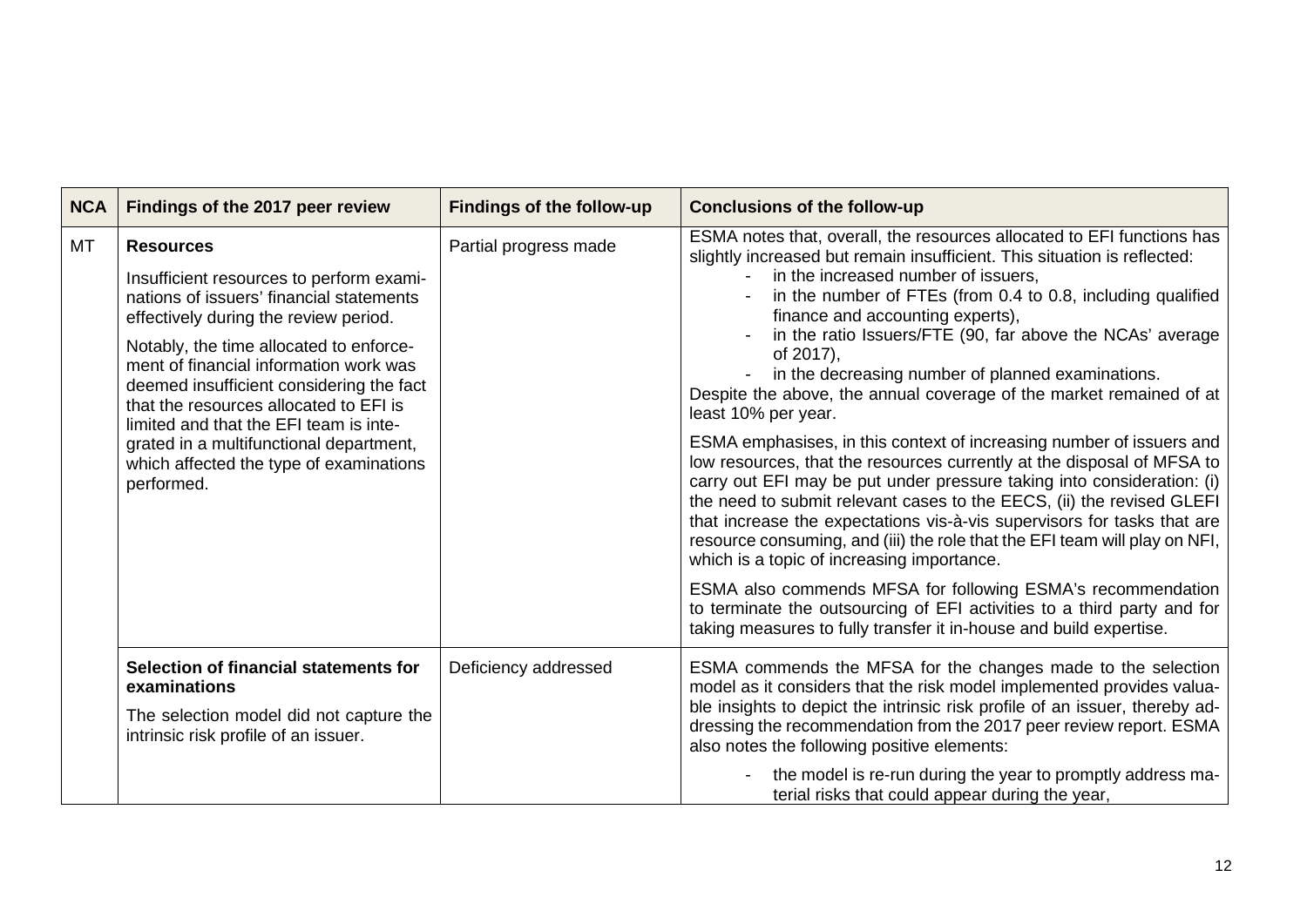| <b>NCA</b> | Findings of the 2017 peer review                                                                                                                                                                                                                                                                                                                                                                                                                                               | <b>Findings of the follow-up</b> | <b>Conclusions of the follow-up</b>                                                                                                                                                                                                                                                                                                                                                                                                                                                                                                                                                                                                                                                                                                                                                                                                                                                                                                                                                                                                                                                                                                                      |
|------------|--------------------------------------------------------------------------------------------------------------------------------------------------------------------------------------------------------------------------------------------------------------------------------------------------------------------------------------------------------------------------------------------------------------------------------------------------------------------------------|----------------------------------|----------------------------------------------------------------------------------------------------------------------------------------------------------------------------------------------------------------------------------------------------------------------------------------------------------------------------------------------------------------------------------------------------------------------------------------------------------------------------------------------------------------------------------------------------------------------------------------------------------------------------------------------------------------------------------------------------------------------------------------------------------------------------------------------------------------------------------------------------------------------------------------------------------------------------------------------------------------------------------------------------------------------------------------------------------------------------------------------------------------------------------------------------------|
|            |                                                                                                                                                                                                                                                                                                                                                                                                                                                                                |                                  | the issuers selected via the risk-based approach are effec-<br>tively examined and enforced against where necessary,<br>MFSA communicated on the changes to its EFI approach to<br>the supervised entities, thereby raising awareness on the<br>topic.                                                                                                                                                                                                                                                                                                                                                                                                                                                                                                                                                                                                                                                                                                                                                                                                                                                                                                   |
| <b>PT</b>  | <b>Resources</b><br>Insufficient resources to perform exami-<br>nations of issuers' financial statements<br>effectively during the review period.<br>Notably, the time allocated to enforce-<br>ment of financial information work was<br>deemed insufficient considering the fact<br>that the resources allocated to EFI is<br>limited and that the EFI team is inte-<br>grated in a multifunctional department,<br>which affected the number of examina-<br>tions performed. | Progress made                    | The resources allocated to the EFI function increased between 2017<br>and 2021 This situation is reflected:<br>in the number of FTEs (from 1.05 to 2.5),<br>in the ratio Issuers/FTE (from 55 to 19),<br>in the organisational changes made in CMVM to upgrade<br>the profile of the EFI team within the department, and the<br>appointment of a coordinator,<br>in the annual coverage of the market (above 10%),<br>Despite the above, the resources remain slightly insufficient, which re-<br>flects as follows:<br>the number of experts composing the EFI team (6 IFRS ex-<br>perts in 2017, 4 in 2021) and their time allocated to EFI ac-<br>tivities (from 70% in 2020 to 50% in 2021) have decreased<br>between 2018 and 2021,<br>the number of unlimited scope examinations planned and<br>concluded has been in constant decline since 2018,<br>changes to the rotation cycles have been decided twice<br>since 2018 due to resource constraints and<br>the difficulty to complete the examinations plan when ad hoc<br>issues emerge during the year (2018 and 2021).<br>ESMA considers that CMVM should strive to align the number of FTEs |
|            |                                                                                                                                                                                                                                                                                                                                                                                                                                                                                |                                  | allocated to EFI to its ambitions as regards EFI, rather than decrease                                                                                                                                                                                                                                                                                                                                                                                                                                                                                                                                                                                                                                                                                                                                                                                                                                                                                                                                                                                                                                                                                   |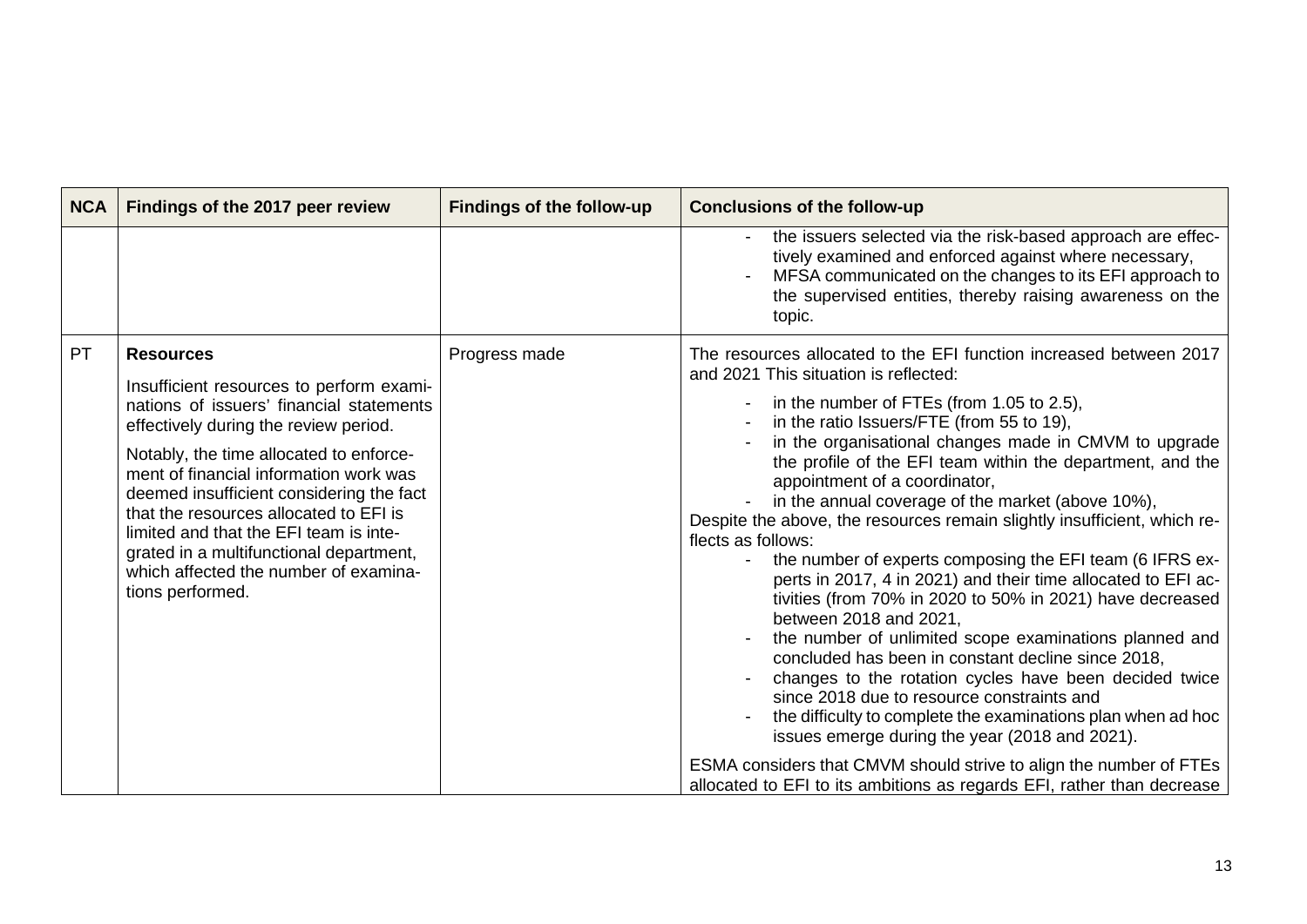| <b>NCA</b> | Findings of the 2017 peer review                                                                           | Findings of the follow-up | <b>Conclusions of the follow-up</b>                                                                                                                                                                                                                                                                                                                                                                                    |
|------------|------------------------------------------------------------------------------------------------------------|---------------------------|------------------------------------------------------------------------------------------------------------------------------------------------------------------------------------------------------------------------------------------------------------------------------------------------------------------------------------------------------------------------------------------------------------------------|
|            |                                                                                                            |                           | the number of planned examinations. ESMA emphasises that the re-<br>sources currently at the disposal of CMVM to carry out EFI may be put<br>under pressure taking into consideration: (i) the revised GLEFI that in-<br>crease the expectations vis-à-vis supervisors for tasks that are re-<br>source consuming, and (ii) the role that the EFI team will play on NFI,<br>which is a topic of increasing importance. |
|            |                                                                                                            |                           | Nevertheless, ESMA commends CMVM for the quality and relevance<br>of the cases brought to EECS which demonstrated improvements in<br>the quality of the assessments.                                                                                                                                                                                                                                                   |
|            | Selection of financial statements for<br>examinations                                                      | Progress made             | ESMA considers that progress was made on the implementation of the<br>selection model, as currently almost all issuers selected for an exami-                                                                                                                                                                                                                                                                          |
|            | The selection model in place was not ef-<br>fective in practice as the execution rate<br>reached only 35%. |                           | nation are effectively examined (except for 2021). In addition, the<br>model is re-run during the year to promptly address material risks that<br>could appear during the year, and CMVM has introduced the require-<br>ment to examine all issuers in a given period of time (as per the revised<br>GLEFI).                                                                                                           |
|            |                                                                                                            |                           | Nevertheless, despite CMVM's deeply revised selection model, ESMA<br>makes the following observations which may prompt a revision of the<br>selection model on some aspects:                                                                                                                                                                                                                                           |
|            |                                                                                                            |                           | the combination of the risk and rotation criteria in a single<br>sample, may not be fully aligned with the revised GLEFI,<br>the structure and weight of the risks scores related to the<br>auditors' reports/opinions or to grounded complaints may<br>not always trigger an examination, but other types of analy-<br>sis, which would need to be further formalised in the super-<br>visory manual,                 |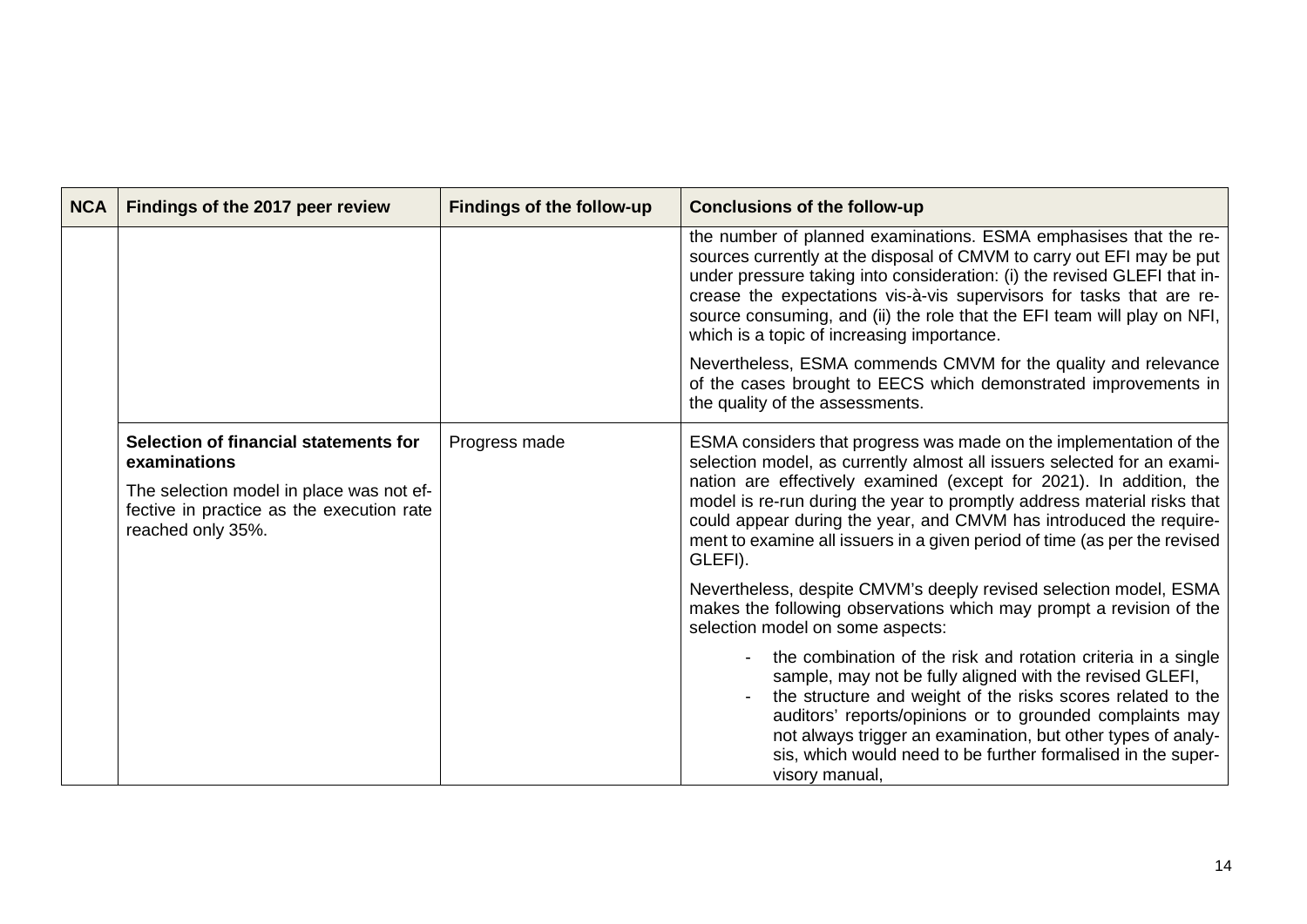| <b>NCA</b> | Findings of the 2017 peer review                                                                                                                                                                                                                                                                                            | <b>Findings of the follow-up</b> | <b>Conclusions of the follow-up</b>                                                                                                                                                                                                                                                                                                                                                                                                                                                                                                                                                                                                                                                                                                                                                                                                                                                                                                                                                                                                                                            |
|------------|-----------------------------------------------------------------------------------------------------------------------------------------------------------------------------------------------------------------------------------------------------------------------------------------------------------------------------|----------------------------------|--------------------------------------------------------------------------------------------------------------------------------------------------------------------------------------------------------------------------------------------------------------------------------------------------------------------------------------------------------------------------------------------------------------------------------------------------------------------------------------------------------------------------------------------------------------------------------------------------------------------------------------------------------------------------------------------------------------------------------------------------------------------------------------------------------------------------------------------------------------------------------------------------------------------------------------------------------------------------------------------------------------------------------------------------------------------------------|
|            |                                                                                                                                                                                                                                                                                                                             |                                  | given how the risk and rotation criteria are implemented,<br>greater riskiness of an issuer does not have an impact on<br>the frequency of examination.                                                                                                                                                                                                                                                                                                                                                                                                                                                                                                                                                                                                                                                                                                                                                                                                                                                                                                                        |
| <b>RO</b>  | <b>Resources</b><br>Insufficient resources to perform exami-<br>nations of issuers' financial statements<br>effectively during the review period.<br>Notably, the time allocated to enforce-<br>ment of financial information was inferior<br>to 1 FTE, which was deemed insufficient<br>considering the number of issuers. | No progress made                 | ESMA acknowledges the efforts made by ASF and the difficulties it may<br>have to recruit skilled personnel. Nevertheless, ESMA notes that, over-<br>all, the resources allocated to EFI functions has remained insufficient.<br>This situation is reflected:<br>in the decreasing allocated FTE (from 0.9 to 0.7),<br>in the higher ratio Issuers/FTE (from 108 to 134),<br>in the difficulty to complete the examinations plan, which<br>makes it impossible to meet the rotation cycle planned by<br>the supervisory procedure (6 years).<br>ESMA takes positive note of the intention to further increase the num-<br>ber of qualified experts and recommends taking into consideration in<br>this respect: (i) the recruitment needs in light of the revised ASF super-<br>visory manual (ii) the need to submit relevant cases to the EECS, (iii)<br>the revised GLEFI that increase the expectations vis-à-vis supervisors<br>for tasks that are resource consuming, and (iv) the role that the EFI<br>team will play on NFI, which in a topic of increasing importance. |
|            | Selection of financial statements for<br>examinations<br>The selection model did not capture the<br>intrinsic risk profile of an issuer.                                                                                                                                                                                    | Progress made                    | ESMA considers that the revised supervisory manual adopted by ASF<br>is aligned with the requirements arising from GLEFI and the Supervi-<br>sory briefing. In this respect, ESMA commends ASF for having re-<br>quested technical assistance to the World Bank and the European<br>Commission regarding the supervision of compliance of financial infor-<br>mation with IFRS and for the early adoption of ESMA's Supervisory<br>Briefing on selection methods. In addition, ESMA takes positive note of<br>the increased number of actions taken by ASF in the context of EFI.<br>Nevertheless, ESMA notes that:                                                                                                                                                                                                                                                                                                                                                                                                                                                            |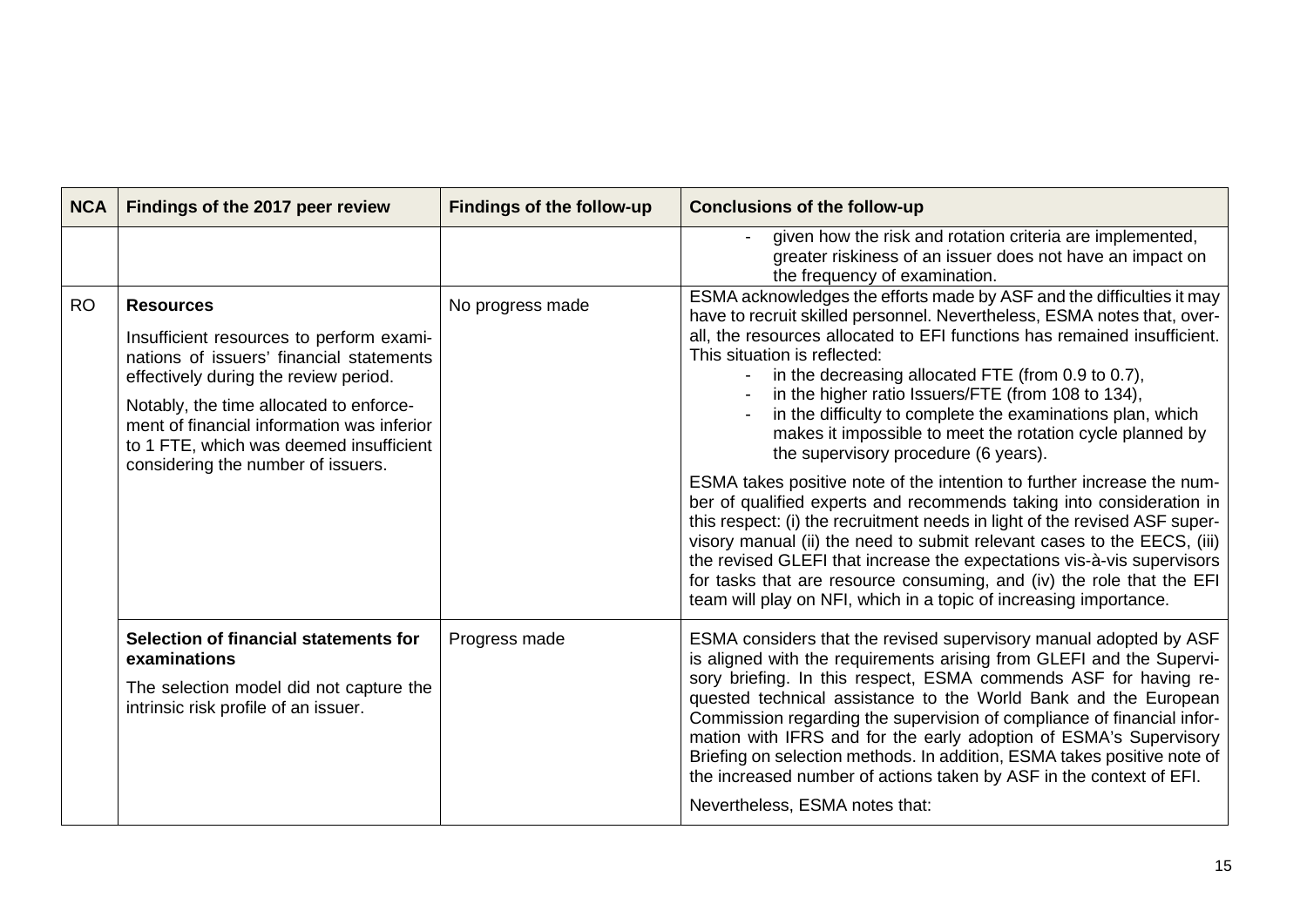| <b>NCA</b> | Findings of the 2017 peer review                                                                                                                                                                                                                                               | <b>Findings of the follow-up</b> | <b>Conclusions of the follow-up</b>                                                                                                                                                                                                                                                                                                                                                                                                                                                                                                                                                                                                                                                                                                                                                                                                                                                                                                                                                                                                                                                                                                                                                                                      |
|------------|--------------------------------------------------------------------------------------------------------------------------------------------------------------------------------------------------------------------------------------------------------------------------------|----------------------------------|--------------------------------------------------------------------------------------------------------------------------------------------------------------------------------------------------------------------------------------------------------------------------------------------------------------------------------------------------------------------------------------------------------------------------------------------------------------------------------------------------------------------------------------------------------------------------------------------------------------------------------------------------------------------------------------------------------------------------------------------------------------------------------------------------------------------------------------------------------------------------------------------------------------------------------------------------------------------------------------------------------------------------------------------------------------------------------------------------------------------------------------------------------------------------------------------------------------------------|
|            |                                                                                                                                                                                                                                                                                |                                  | the lack of resources has created severe constraints in<br>ASF's ability to implement the new supervisory manual, no-<br>tably on the number of examinations effectively carried-out,<br>the way auditors' reports/opinions or grounded complaints<br>trigger an examination (unlimited or focused) needs to be<br>further formalised.                                                                                                                                                                                                                                                                                                                                                                                                                                                                                                                                                                                                                                                                                                                                                                                                                                                                                   |
| <b>SE</b>  | <b>Resources</b><br>Insufficient resources to perform exami-<br>nations of issuers' financial statements<br>effectively during the review period.<br>Notably, the number of IFRS issuers per<br>FTE was a significant outlier when com-<br>pared to the participants' average. | Deficiency addressed             | The organisation of enforcement of financial information in Sweden has<br>been deeply reorganised and now involves a new authority, the Coun-<br>cil. Resources allocated to the EFI function increased significantly be-<br>tween 2017 and 2021. Those improvements are reflected:<br>in the number of FTEs (from 2.7 to 5.8),<br>in the lower ratio Issuers/FTE (from 121 to 71),<br>in the high number of examinations performed (at least 44<br>interactive examinations per year).<br>ESMA highlights however that the above figures combine the time al-<br>location of both FI and the Council and that recruitment took place in<br>January 2022.<br>Nevertheless, ESMA emphasises a high number of examinations were<br>carried out in a short timeframe in 2021 and recommends that FI and<br>the Council further investigate if the current Council EFI composition is<br>sufficient to ensure that well-constructed EFI examinations are per-<br>formed and concluded in a timely manner. ESMA also recommends<br>taking into consideration in the assessment of the resources needs the<br>role that the Council and the EFI function in FI will play on NFI, which<br>is a topic of increasing importance. |
|            | Selection of financial statements for<br>examinations                                                                                                                                                                                                                          | Deficiency addressed             | ESMA considers that the risk model approach used takes into account<br>the risk of a misstatement as well as the impact of a misstatement on                                                                                                                                                                                                                                                                                                                                                                                                                                                                                                                                                                                                                                                                                                                                                                                                                                                                                                                                                                                                                                                                             |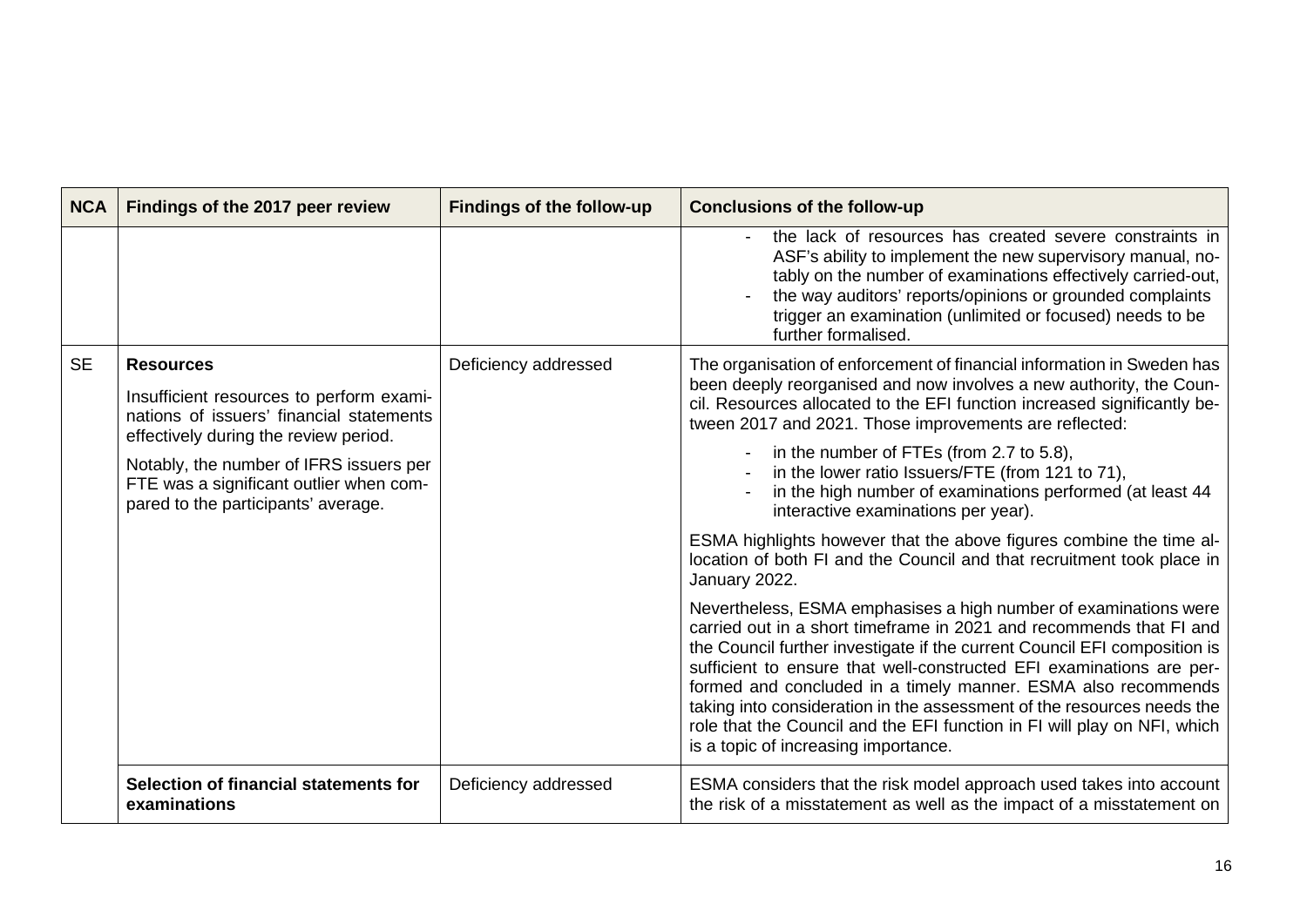| <b>NCA</b> | Findings of the 2017 peer review                                                     | <b>Findings of the follow-up</b> | <b>Conclusions of the follow-up</b>                                                                                                                                                                                                                                                           |
|------------|--------------------------------------------------------------------------------------|----------------------------------|-----------------------------------------------------------------------------------------------------------------------------------------------------------------------------------------------------------------------------------------------------------------------------------------------|
|            | The selection model did not take into ac-<br>count the potential impact of misstate- |                                  | the financial markets, thereby addressing the recommendation from the<br>2017 peer review report.                                                                                                                                                                                             |
|            | ments on the financial markets.                                                      |                                  | Nevertheless, ESMA notes that the Council implemented a selection<br>model that deeply revised Nasdaq's previous selection model. ESMA<br>also notes the following positive elements:                                                                                                         |
|            |                                                                                      |                                  | the approach taken by the Council is aligned with the prin-<br>ciples included in the revised GLEFI,<br>most of the issuers selected for an examination have effec-<br>tively been examined,<br>the Council intends to implement a more data driven moni-<br>toring model for financial data. |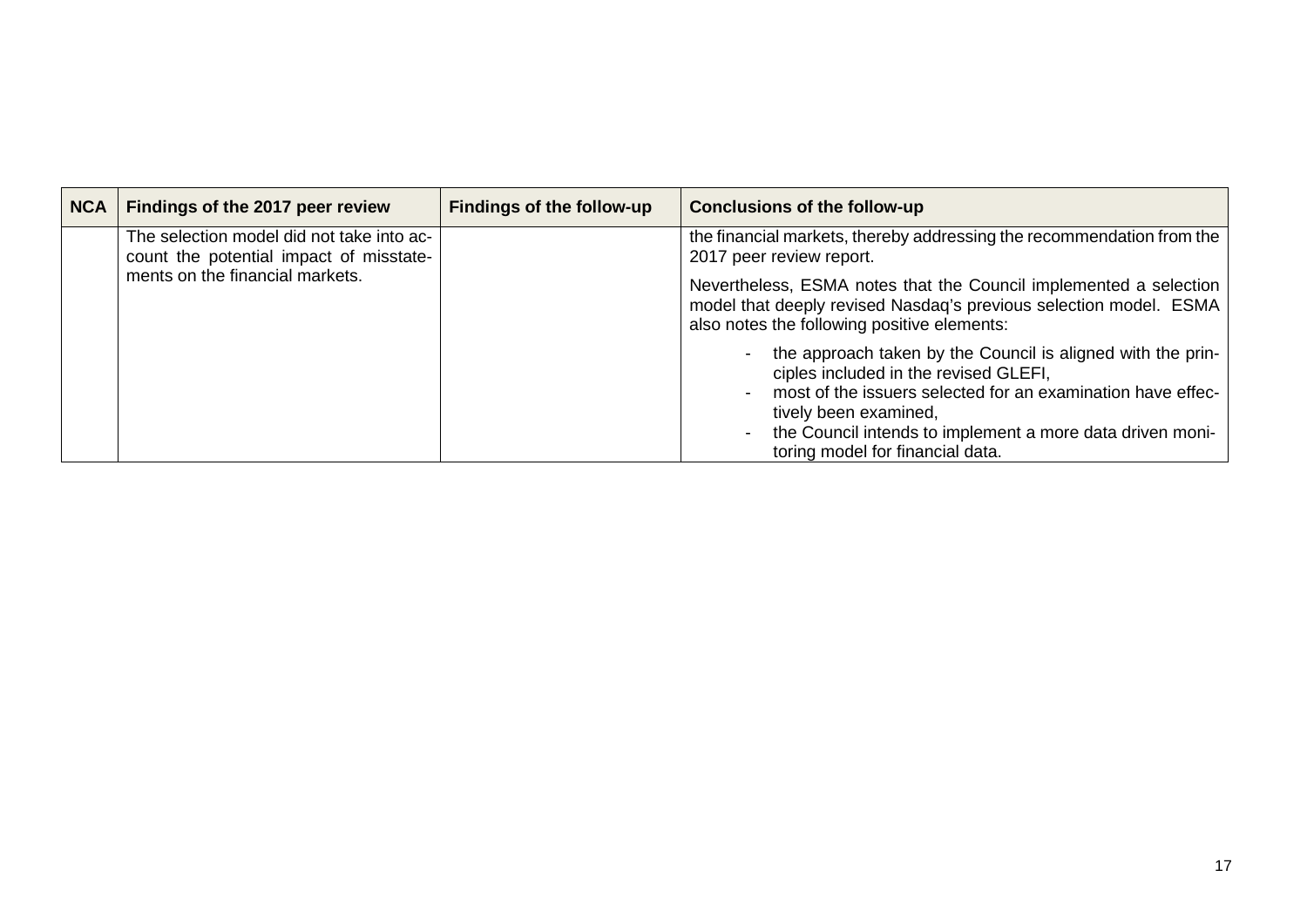# <span id="page-17-0"></span>**4 – Findings of the Follow-up**

31. The following section presents the detailed findings of the follow-up and the related recommendations on an NCA per NCA basis.

# <span id="page-17-1"></span>**4.1 – HCMC (Greece)**

32. The 2017 peer review Report noted insufficient resources to perform examinations of issuers' financial statements effectively during the review period; notably, the number of IFRS issuers per FTE was a significant outlier when compared to other NCAs' average.

# <span id="page-17-2"></span>*4.1.1 – HCMC Response*

- 33. HCMC mentioned in response to the ESMA Chair letter that the headcount of the EFI unit has been increased from 5.50 as at 30/09/2016 to 8.00 as at 31/10/2021, out of which 4.35 (54%) is now dedicated to the enforcement of financial information (to be compared with the previous 2.05 dedicated FTE, i.e. 37%). In parallel, the number of IFRS issuers under HCMC supervision has decreased from 229 at 31/12/2015 to 170 at 31/12/2020 and further to 150 at 31/12/2021.
- 34. Consequently, the number of IFRS issuers per FTE in HCMC has improved from 112 to 34, bringing it below the participants average highlighted by the peer review of 43.[11](#page-17-4)According to the information received from HCMC, all issuers under its supervision prepare financial statements in accordance with IFRS. Therefore, there is no difference in the ratios Issuers/FTE and IFRS issuers/FTE.
- 35. In addition, HCMC provided the detailed number and type of examinations performed in the last 3 years and planned for 2021, as further detailed below in table 3.
- 36. HCMC also provided an update on its intention to comply with the updated version of the GLEFI that will come into force in 2022 and the fact that it may lead to reorganising HCMC's structure, notably to separate some of the EFI unit's tasks that are not strictly linked with EFI with a positive impact on the EFI-dedicated FTEs.

#### <span id="page-17-3"></span>*4.1.2 – Assessment analysis & conclusion*

37. The table below provides an overview on how HCMC performs on the resource indicators.

<span id="page-17-4"></span><sup>&</sup>lt;sup>11</sup> For the purpose of the 2017 Peer-review report, an adjusted average of the total issuers and IFRS issuers per FTE performing the EFI function was determined which excluded the three top and bottom outliers. The adjusted average of 50 issuers per FTE (43 IFRS issuers per FTE) was then compared with the individual figures presented by each Member State. These figures excluded the UK, which was considered an outlier in 2017.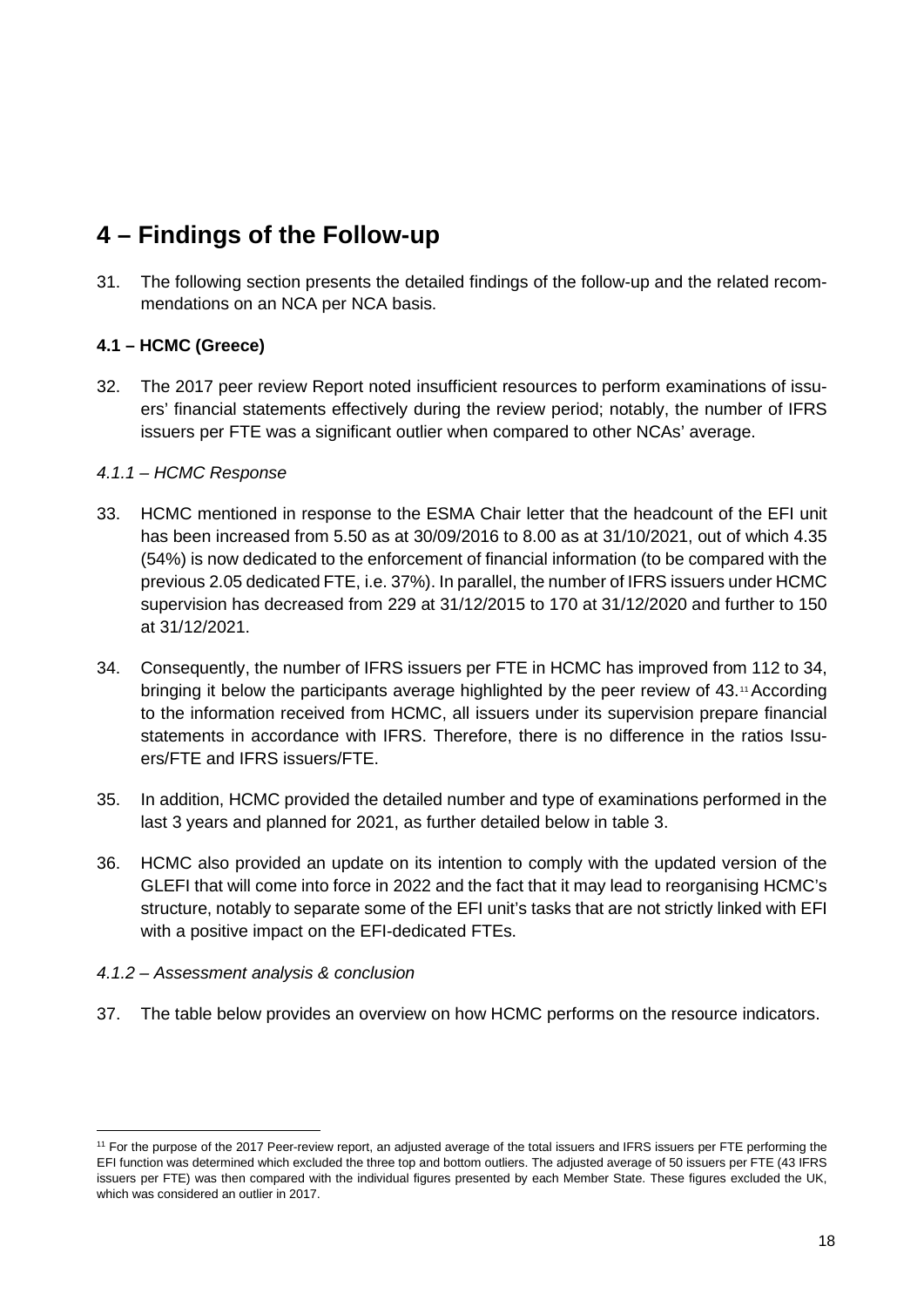|                                            | 2018     | 2019 | 2020 | 2021 |
|--------------------------------------------|----------|------|------|------|
| Total n. Issuers under supervision (A)     | 190      | 179  | 170  | 150  |
| N. IFRS Issuers (B) <sup>12</sup>          | 190      | 179  | 170  | 150  |
| <b>FTE allocated to EFI</b>                |          |      | 4.6  | 4.4  |
| <b>Examinations planned</b>                |          |      |      |      |
| Unlimited scope examinations               | 16       | 15   | 14   | 24   |
| Focused examinations                       | $\Omega$ | 0    | 0    | 0    |
| <b>Total of examinations planned</b>       | 16       | 15   | 14   | 24   |
| <b>Examinations closed</b>                 |          |      |      |      |
| Unlimited scope Examinations               | 9        | 11   | 9    | 13   |
| <b>Focused Examinations</b>                | 9        | 18   | 4    | 6    |
| Total examinations closed (C)              | 18       | 29   | 13   | 19   |
| Coverage of the market % (C/B)             | 9%       | 16%  | 8%   | 13%  |
| <b>Completion rate (planned vs closed)</b> | 113%     | 193% | 93%  | 79%  |
| <b>Issuers / FTE</b>                       |          |      | 37   | 34   |
| <b>IFRS Issuers / FTE</b>                  |          |      | 37   | 34   |

Table 3 – Issuers under TD supervision, examinations planned and performed by HCMC

38. On average, the number of examinations concluded per FTE in 2021 was 4.4 (2.8 in 2020).

39. The assessment appreciates that, as referred by HCMC, the time allocated to the function of EFI increased significantly between 2017 and 2021, from 2.05 to 4.4 FTE. Based on this information, the ratio Issuers/FTE in 2021 is currently estimated at 34 which is below the overall NCAs' average of 50 issuers/FTE calculated in 2017 (43 IFRS issuers/FTE). <sup>[13](#page-18-1)</sup>

- 40. The increase in the time allocated to the function of EFI was also observed in the number of examinations concluded. ESMA notes that, in the period under analysis, HCMC carried out annual examinations which covered around 10% of the total number of supervised issuers. Furthermore, with an exception in 2020-2021, HCMC was always able to carry out more examinations than the ones planned in the beginning of the year.
- 41. ESMA notes however that throughout the years HCMC was not able to complete all unlimited scope examinations planned because, according to HCMC, it had to prioritise examinations arising from unexpected public offers (initial or secondary capital increases). ESMA considers that HCMC should strive to plan its annual activities in order to allow for additional examinations to be carried out, if the need arises, without deprioritising or postponing examinations following the risk model. ESMA considers that it is key that issuers selected (in particular when this is due to their risk score) are effectively examined.

<span id="page-18-0"></span> $12$  According to HCMC, all issuers under supervision apply IFRS to their financial statements.

<span id="page-18-1"></span><sup>&</sup>lt;sup>13</sup> For the purpose of the 2017 Peer-review report, an adjusted average of the total issuers and IFRS issuers per FTE performing the EFI function was determined which excluded the three top and bottom outliers. The adjusted average of 50 issuers per FTE (43 IFRS issuers per FTE) was then compared with the individual figures presented by each Member State. These figures excluded the UK, which was considered an outlier in 2017.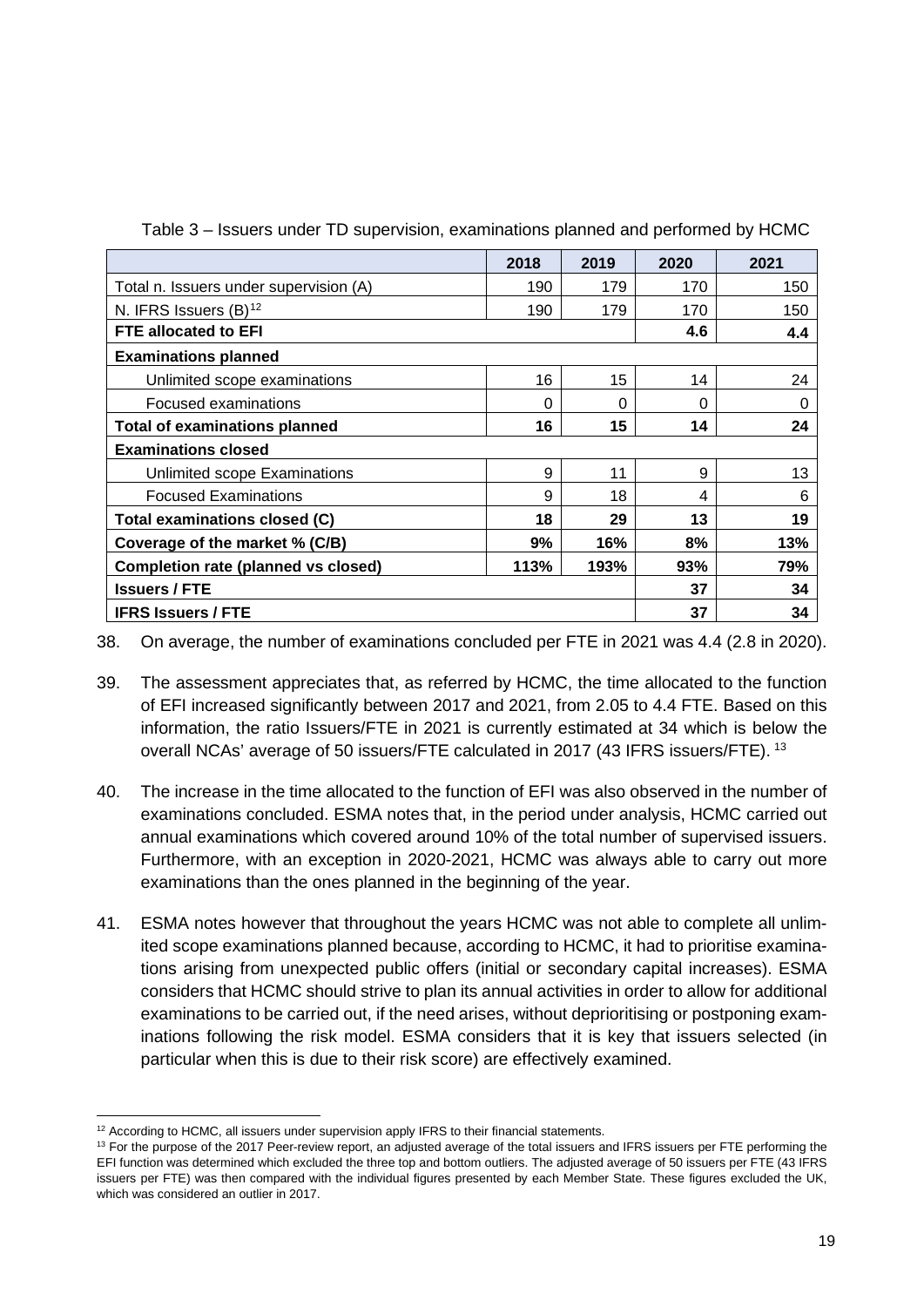#### *Recommendations*

- 42. Without prejudice of the above, ESMA would like to highlight that the following may put under pressure the resources currently at the disposal of HCMC to carry out the EFI:
	- a) ESMA considers that the planning must be realistic by taking into account the team composition. ESMA notes that throughout the years HCMC has planned number unlimited examinations which were not concluded. Therefore, ESMA considers that HCMC should strive to align the number of FTEs allocated to EFI to its ambition as regards to EFI activities.
	- b) ESMA notes that GLEFI requires NCAs to submit cases to EECS in order to gather other members' views on the accounting topics with the overall objective of promoting consistent application of IFRS in the EU. Despite the high number of issuers under supervision and of examinations concluded, in the last four years HCMC has not submitted any cases (emerging issues or decisions) to EECS. ESMA understands that the submission of cases to EECS has implications on resources, as the cases need to be translated into English and need to follow a pre-determined format. ESMA considers it is key that HCMC shares the EFI cases that meet the criteria set out in the guidelines with other members in the EECS. Therefore, ESMA recommends that HCMC investigate whether the reason for the non-submission of cases to EECS is linked to resource constraints and, if so, to take the necessary actions.
	- c) The revised GLEFI entering into force in 2022 require that enforcers should (i) carry out a certain percentage of unlimited interactive examinations, (ii) challenge on a regular basis measurement and recognition principles in addition to presentation and disclosures and (iii) perform quality reviews. Although this follow-up exercise does not intend to check compliance with the revised GLEFI, it acknowledges that these modifications should put extra pressure on resources in that they may require more time to be allocated to EFI and/or may require some form of internal reorganisation. ESMA takes note of the fact that an internal reorganisation is underway and that, according to HCMC, 68% of the unlimited examinations concluded in 2021 were already interactive.
	- d) The FTE resources responsible for carrying out the function of EFI are also responsible for checking if the requirements related to non-financial information (NFI) are met. According to HCMC, at the moment, these tasks are limited to merely checking the existence of such disclosures given that HCMC does not currently have the power, under national leg-islation to, review NFI.<sup>[14](#page-19-0)</sup> While ESMA acknowledges that tasks carried out by HCMC are linked to the powers and responsibilities enshrined in national legislation, it also highlights that there is increased interest and demand from investors and from the market in general as regards the disclosures related to NFI. This may require HCMC to react, analyse in-

<span id="page-19-0"></span><sup>14</sup> In this respect, in 2022, in light of the ongoing supervision reform, HCMC has sent a proposal to the Ministry of Finance to change the relevant law in order to have the power to review and enforce NFI.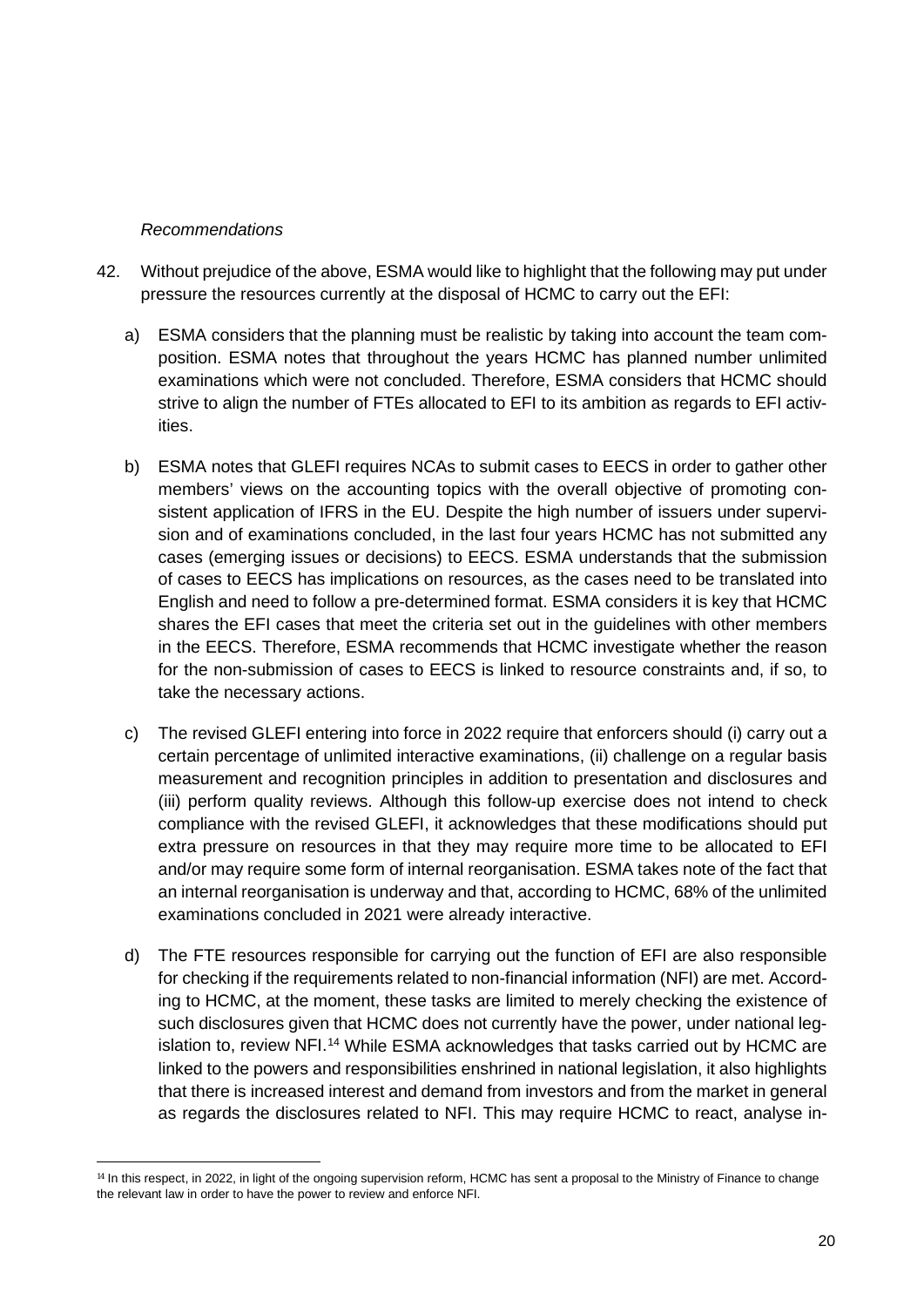depth and enforce the content of these requirements in the future. Although ESMA considers it is paramount that NFI is examined and enforced against, provided that the necessary powers exist at HCMC's disposal, it also considers that this work should not deter from an effective EFI. Consequently, HCMC should consider if and to which extent, an increase in the tasks allocated to enforcement of NFI may affect the work carried out when examining financial information and adjust the resources appropriately (eventually increasing them).

43. ESMA recommends that HCMC closely monitors current developments to ensure that EFI is not neglected, and that the time and resources allocated remain relevant.

# <span id="page-20-0"></span>**4.2 – MNB (Hungary)**

44. The 2017 peer review Report noted insufficient resources to perform examinations of issuers' financial statements effectively during the review period; notably, the time allocated to enforcement of financial information was inferior to 1 FTE (0.6), which was deemed insufficient considering the number of issuers.

#### <span id="page-20-1"></span>*4.2.1 – MNB Response*

- 45. MNB mentioned in response to the ESMA Chair letter that, at the time of the peer review, only one person had appropriate IFRS qualification in the EFI unit, while there are currently three experts in the department dealing directly with EFI, although they also fulfil other tasks (which do not include enforcement of NFI).<sup>[15](#page-20-2)</sup> It is MNB's intention to further expand the number of qualified experts in the EFI unit. In practical terms, the number of FTEs dedicated to the EFI function was of 0.4 in 2020 and of 0.6 in 2021.
- 46. In parallel, the number of issuers falling under the scope of the GLEFI has slightly decreased from 63 (of which 42 IFRS issuers) when the peer-review was conducted in 2017 (figures at end 2016) to 47 in 2021 (of which 34 IFRS issuers). Consequently, the number of issuers per FTE has improved from 105 in 2017 to 78 in 2021. The number of IFRS/FTE has also improved from 70 in the 2017 peer review report (based on 2016 figures) to 57 in 2021. This is closer to the averages determined in 2017 of 50 issuers per FTE and 43 IFRS issuers/ FTE. [16](#page-20-3)
- 47. In addition, MNB provided the detailed number and type of examinations performed in the last 3 years and planned for 2021, as further detailed below in table 4.

<span id="page-20-2"></span><sup>&</sup>lt;sup>15</sup> It is important however to note that, in accordance with national law, at the moment, MNB has no formal power to enforce NFI in connection with NFRD.

<span id="page-20-3"></span><sup>&</sup>lt;sup>16</sup> For the purpose of the 2017 Peer-review report, an adjusted average of the total issuers and IFRS issuers per FTE performing the EFI function was determined which excluded the three top and bottom outliers. The adjusted average of 50 issuers per FTE (43 IFRS issuers per FTE) was then compared with the individual figures presented by each Member State. These figures already excluded the UK, which was considered an outlier in 2017.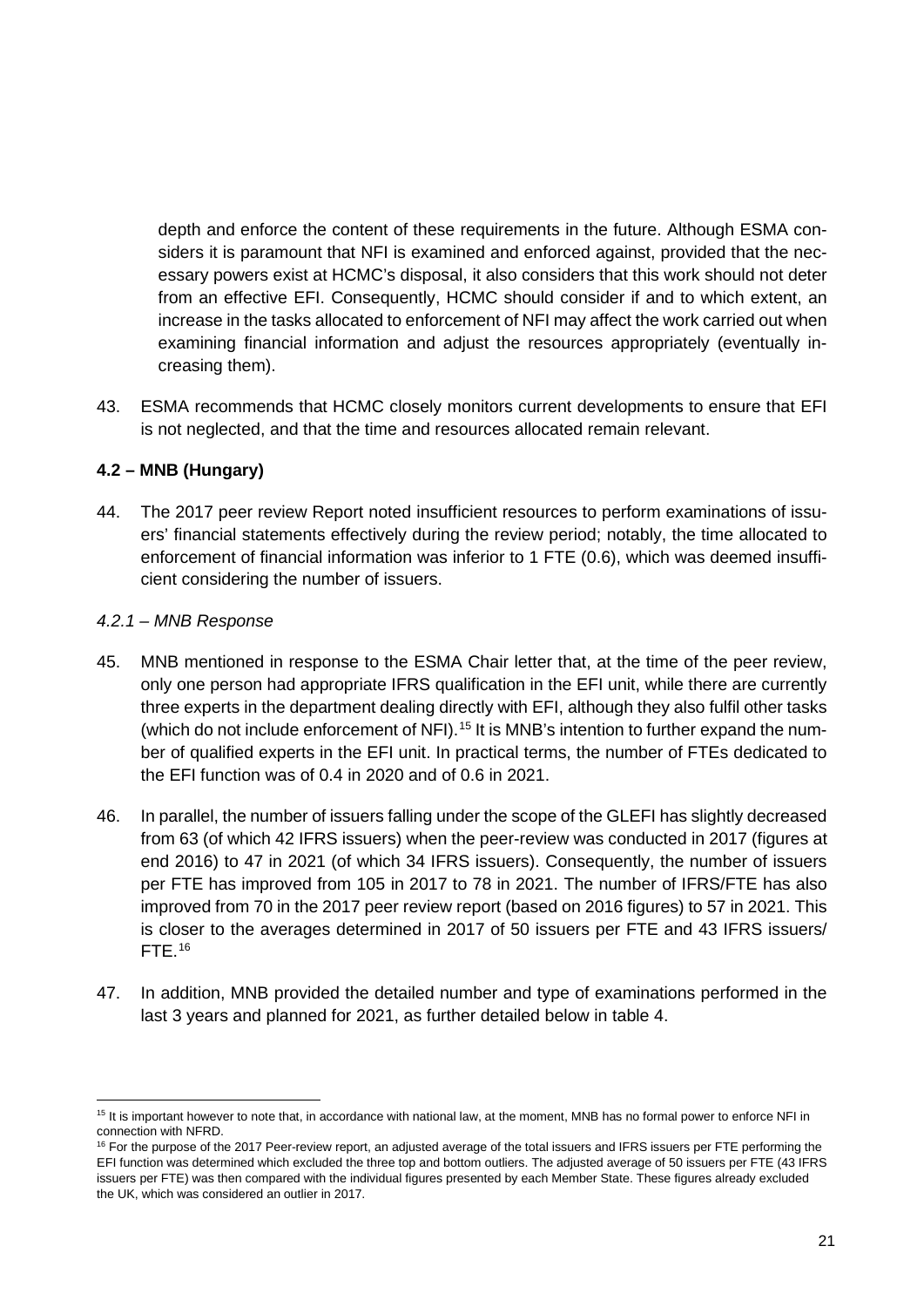48. MNB also highlighted that it pays close attention to the training and qualification of its experts: it offers them the possibility to attend trainings and workshops in order to keep their knowledge up to date and all experts have high level academic qualifications in accounting and professional certifications as accountant or auditor or CFA certification for the Unit manager.

#### <span id="page-21-0"></span>*4.2.2 – Assessment analysis & conclusion*

49. The table below provides an overview on how MNB performs in the resource indicators.

|                                                          | 2018           | 2019           | 2020 | 2021 |
|----------------------------------------------------------|----------------|----------------|------|------|
| Total n. Issuers under Supervision                       | 49             | 46             | 44   | 47   |
| N. IFRS Issuers (A)                                      | 35             | 34             | 33   | 34   |
| <b>FTE allocated to EFI</b>                              |                |                | 0.4  | 0.6  |
| <b>Examinations planned</b>                              |                |                |      |      |
| Unlimited scope Examinations                             | 4              | 4              | 3    | 3    |
| <b>Focused Examinations</b>                              | $\Omega$       | $\Omega$       | 0    | 0    |
| <b>Total of examinations planned</b>                     | 4              | 4              | 3    | 3    |
| <b>Examinations closed</b>                               |                |                |      |      |
| Unlimited scope Examinations                             | $\overline{2}$ | $\overline{2}$ | 3    |      |
| <b>Focused Examinations</b>                              | 0              | $\Omega$       | 0    | 0    |
| Total examinations closed (B)                            | $\mathbf{2}$   | $\mathbf{2}$   | 3    |      |
| Coverage of the market % (B/A)                           | 6%             | 6%             | 9%   | 3%   |
| <b>Completion rate (planned vs closed)</b><br>50%<br>50% |                |                |      | 33%  |
| <b>Issuers / FTE</b>                                     |                |                |      | 78   |
| <b>IFRS Issuers / FTE</b>                                |                |                |      | 57   |

Table 4 – Issuers under TD supervision, examinations planned and performed by MNB

- 50. The assessment concludes that despite the increase in the number of IFRS qualified personnel since the publication of the 2017 peer-review report (from one expert to three IFRS experts in 2021), the time allocated to the function of EFI remains insufficient. In fact, from 2017 to 2021 no progress was made in this respect. According to the information reported by MNB in 2017, the time allocated to EFI was 0.6 FTE and this remained unchanged in 2021. Furthermore, ESMA refers to the 2017 peer review where it was recommended that all NCAs should have, where possible, at least one member of staff fully dedicated to EFI work, in particular, those NCAs with an above average ratio of issuers to FTEs (which was the case in HU).
- 51. Although there was an improvement of the ratios Issuers /FTE and IFRS issuers/FTE, this improvement was not due to an increase of the time dedicated to EFI activities, but rather due to a decrease in the number of issuers under MNB supervision.
- 52. The lack of time allocated to EFI functions is also reflected in the number of examinations effectively closed, which remains limited and below the number of planned examinations.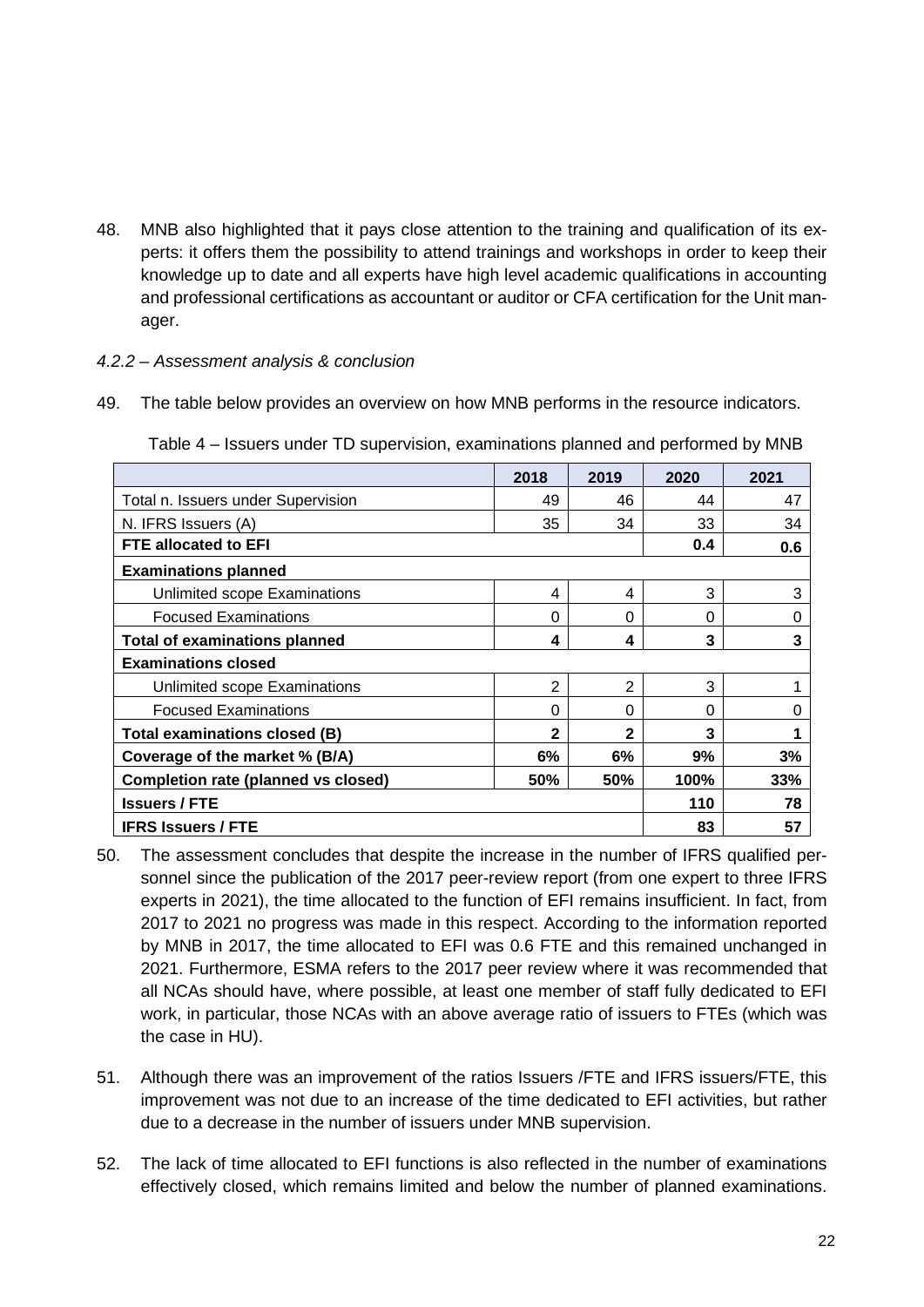MNB was able to conclude all examinations planned only in 2020. According to MNB, in 2021, all examinations planned were effectively started. However, not all were concluded by the end of the year.

53. Finally, the number of examinations planned remains particularly low compared to the total number of issuers under MNB's supervision. In order to examine all issuers under its supervision, MNB would require, on average, around 18 years. [17](#page-22-2) ESMA considers that a rotation period of such length is not reasonable.

#### *Recommendations*

- 54. ESMA takes positive note of MNB's intention to further expand the number of qualified experts in the EFI unit. In this respect, ESMA recommends MNB to:
	- *a)* consider the GLEFI requirements regarding the submission of emerging issues and decisions*.* Given the low number of examinations performed during the period analysed, no emerging issues or decisions have been submitted. However, ESMA considers possible that an increase in the number of EFI examinations may lead to submit cases to EECS. ESMA understands that the submission of cases to EECS also have implications on resources, as the cases need to be translated into English and need to follow a pre-determined format.
	- *b)* take into account the changes made to GLEFI when determining recruitment needs (either internal or external) to ensure that the resources allocated to EFI are sufficient to respond to the new requirements of the revised GLEFI. Notably, the revised GLEFI requires enforcers to (i) carry out a certain percentage of unlimited interactive examinations, (ii) challenge on a regular basis measurement and recognition principles in addition to presentation and disclosures and (iii) perform quality reviews.

# <span id="page-22-0"></span>**4.3 – FCMC (Latvia)**

55. The 2017 peer review Report noted insufficient resources to perform examinations of issuers' financial statements effectively during the review period; notably, the time allocated to enforcement of financial information was inferior to 1 FTE, which was deemed insufficient considering the number of issuers.

# <span id="page-22-1"></span>*4.3.1 – FCMC Response*

56. FCMC mentioned in response to the ESMA Chair letter that major structural changes took place in the FCMC, also including an increase of resources devoted to examinations of issuers' financial statements.

<span id="page-22-2"></span><sup>&</sup>lt;sup>17</sup> Based on the assumption that issuers are reviewed only once. ESMA however points out that risky issuers may require more than one examination over a given period. This fact should extend the length of the examination cycle.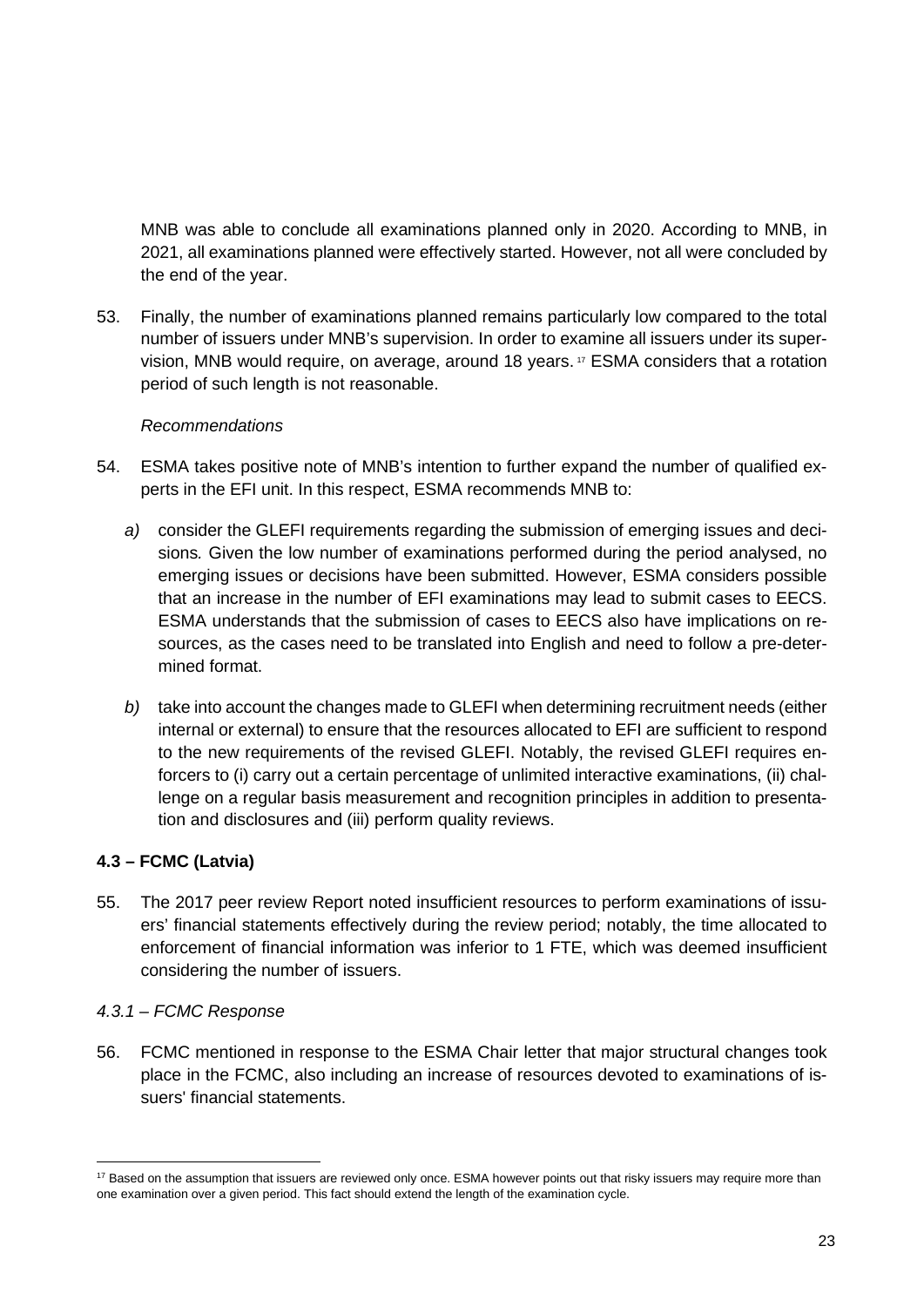- 57. Despite the size of the market and the available resources (in Latvia issuers do not directly pay for the supervision), since 2021, the FCMC has managed to devote more employee working hours to the examination of financial statements, with 2 additional employees partly devoted to the topic in 2021 and a further increase planned for 2022. In comparison to data submitted for the purposes of the Peer Review, the number of FTEs has increased from 0.4 to 0.8 at the date of submission of this information, and it is planned to reach 1 FTE in 2022.
- 58. The number of issuers in Latvia has been decreasing, from 38 issuers at the end of 2017, to 22 currently, of which 16 are IFRS issuers and 6 local GAAP issuers. As three issuers are currently in the process of delisting or of liquidation, it is expected that in 2022 there would be 18 issuers of which 13 would be IFRS issuers and 5 local GAAP issuers.
- 59. In addition, FCMC provided the detailed number and type of examinations performed in the last 3 years and planned for 2021, as further detailed below in table 5.
- 60. FCMC also raised the point that revision and improvement of requirements/ regulations for auditors or their oversight bodies is of importance to enhance the quality of financial statements that are reported to be audited thus reducing inaccuracies in audited financial statements and would help to eliminate the problem of poor-quality financial statements being disseminated.
- <span id="page-23-0"></span>*4.3.2 – Assessment analysis & conclusion*
- 61. The table below provides an overview on how FCMC performs in the resource indicators.

|                                                            | 2018     | 2019     | 2020        | 2021 |
|------------------------------------------------------------|----------|----------|-------------|------|
| Total n. Issuers under Supervision (A)                     | 32       | 29       | 27          | 22   |
| N. IFRS Issuers (B)                                        | 21       | 20       | 18          | 16   |
| FTE allocated to EFI                                       |          |          | 0.4         | 1    |
| <b>IFRS Examinations planned</b>                           |          |          |             |      |
| Unlimited scope Examinations                               | 12       | 11       | 8           | 5    |
| <b>Focused Examinations</b>                                | $\Omega$ | $\Omega$ | 0           | 0    |
| <b>IFRS Total of examinations planned</b>                  | 12       | 11       | 8           | 5    |
| <b>IFRS Examinations closed</b>                            |          |          |             |      |
| Unlimited scope Examinations                               | 8        | 9        | 8           | 4    |
| <b>Focused Examinations</b>                                | 0        | 0        | 0           | 0    |
| <b>IFRS Total examinations closed (C)</b>                  | 8        | 9        | 8           | 4    |
| IFRS Coverage of the market % (C/B)                        | 38%      | 45%      | 44%         | 25%  |
| <b>Completion rate (examinations planned vs</b><br>closed) | 67%      | 82%      | <b>100%</b> | 80%  |
| <b>Issuers (A) / FTE</b>                                   | 68       | 22       |             |      |
| <b>IFRS Issuers (B) / FTE</b>                              |          |          | 45          | 16   |

Table 5 – Issuers under TD supervision, examinations planned and performed by FCMC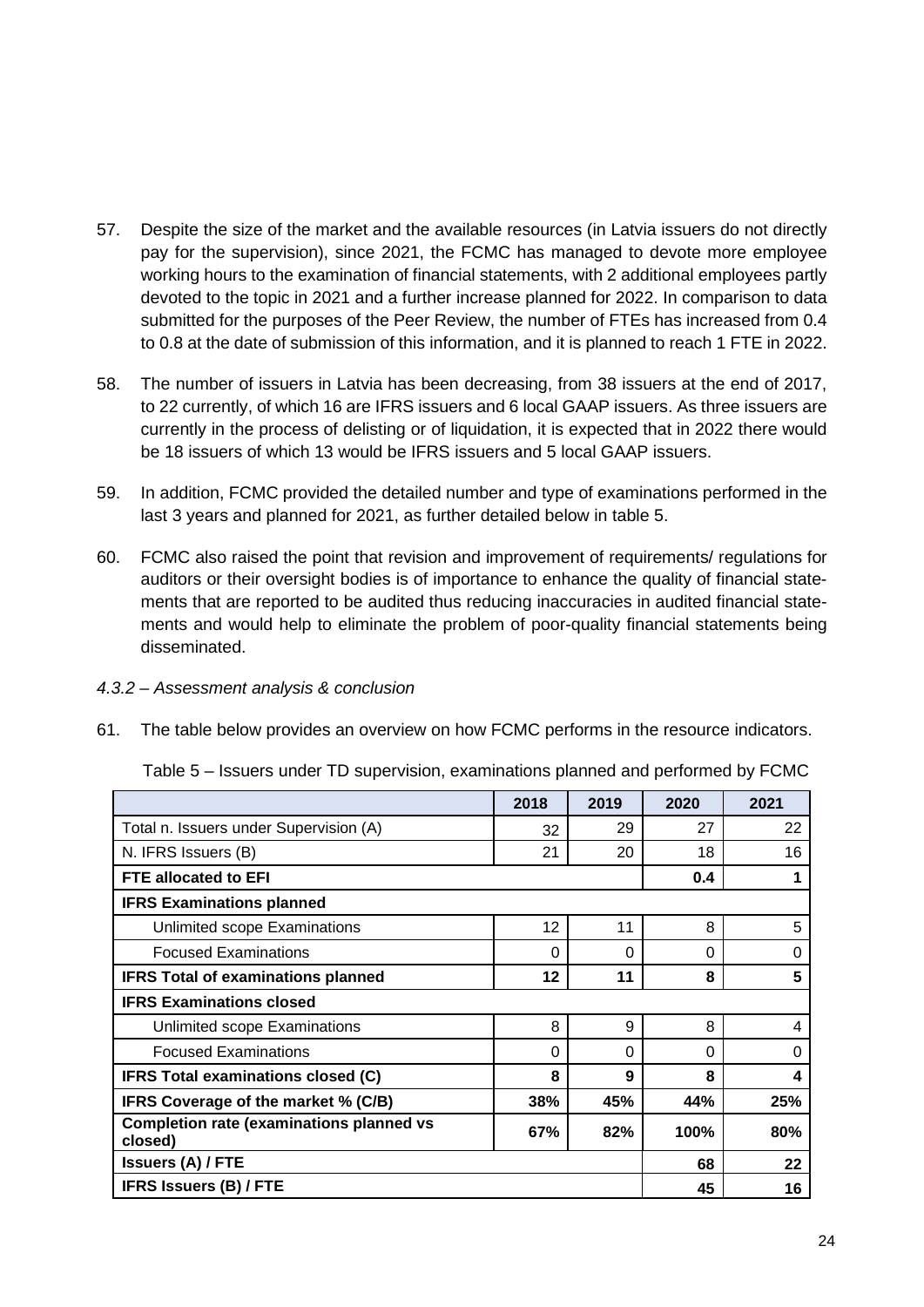- 62. The number of examinations concluded in 2021 per FTE were 4 (8 in 2020).
- 63. The assessment concludes that, given the evolution in the number of FTEs, particularly in 2021, FCMC has progressed with regards to the application of Guideline 2 (in 2017 the FCMC allocated 0.4 FTE to EFI activities whereas in 2021 the time allocated to EFI increased to 1 FTE). ESMA highlights that the efforts made by FCMC in 2021 significantly reduced the ratios Issuers/FTE (22 FTE) and IFRS Issuers/FTE (16 FTE) bringing them far below the average of all NCAs in 2017 (which represented Issuers /FTE of 50 and IFRS Issuers/ FTE of 43 respectively).[18](#page-24-0)ESMA also highlights the notable number of examinations carried out by the NCA each year (more than 25%) which enables FCMC to cover a significant portion of the market annually and ensures that all issuers are examined within a short timeframe.
- 64. According to the information received, the type of examination performed varied over the period under analysis. While in 2021 unlimited interactive examinations<sup>[19](#page-24-1)</sup> represented around 25% of the total examinations concluded on 31/12/2021, in 2020 unlimited interactive examinations covered around 63% of the total examinations. Furthermore, FCMC reported that the differences identified in the figure for examinations planned vs. examinations concluded were due to the delisting of issuers. ESMA considers such an explanation to be acceptable.

#### *Recommendations*

- 65. Given that the time allocated to EFI has varied throughout in the period under analysis (between 0.4 FTE in 2020, 0.8 in end October 2021 and 1 FTE at the end of 2021) and has just reached 1 FTE as suggested in the 2017 peer-review, ESMA recommends that FCMC monitors the resources allocated to EFI in order to ensure that they remain sufficient over time.
- 66. ESMA emphasises that while the figure 'FTEs allocated to EFI' seems sufficient, the changes made to GLEFI could put pressure on FCMC's resources. Notably, the revised GLEFI requires enforcers to (i) more frequently challenge the application of measurement and recognition principles, (ii) carry out a certain number of unlimited interactive examinations and (ii) undertake quality reviews following the four eyes principle.
- 67. Finally, ESMA recommends that FCMC consider the expected increase in the work related to the enforcement of NFI when assessing how best to strengthen and support its personnel because it is ESMA's understanding that the EFI staff is also responsible for examining if issuers are also complying with NFI requirements. Whilst ESMA recognises that synergies can be identified when the same team carries out both tasks (supervision of financial and

<span id="page-24-0"></span><sup>&</sup>lt;sup>18</sup> For the purpose of the 2017 Peer-review report, an adjusted average of the total issuers and IFRS issuers per FTE performing the EFI function was determined which excluded the three top and bottom outliers. The adjusted average of 50 issuers per FTE (43 IFRS issuers per FTE) was then compared with the individual figures presented by each Member State. These figures excluded the UK, which was considered an outlier in 2017.

<span id="page-24-1"></span><sup>19</sup> Unlimited interactive examinations entail that issuers are contacted to provide clarifications or to deliver documentation to FCMC and the full content of the annual or half year financial report is analysed.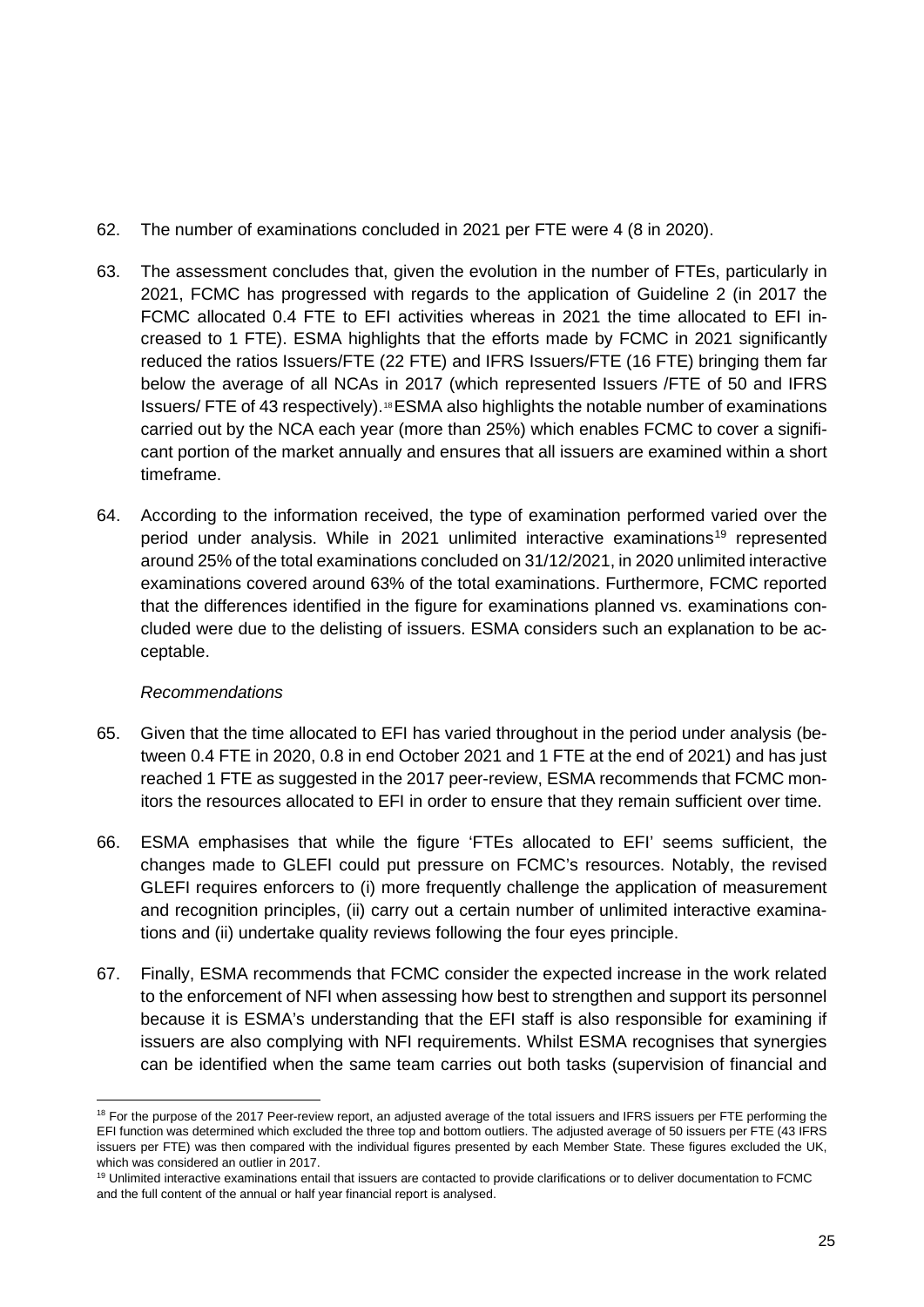non-financial information), it also considers that both tasks are equally relevant and thus both require sufficient time allocation.

# <span id="page-25-0"></span>**4.4 – MFSA (Malta)**

- 68. The 2017 peer review Report noted:
	- a) Insufficient resources to perform examinations of issuers' financial statements effectively during the review period; notably, the time allocated to enforcement of financial information work was deemed insufficient considering the fact that the resources allocated to EFI is limited and that the EFI team is integrated in a multifunctional department, which affected the type of examinations performed.
	- b) The selection model for financial statements to be examined did not capture the intrinsic risk profile of an issuer.

# <span id="page-25-1"></span>*4.4.1 – MFSA Response*

- 69. MFSA mentioned in response to the ESMA Chair letter that, following the 2017 Peer review, it took several initiatives to change its process on EFI, including the selection methodology, the focus of examinations, the way MFSA communicates with issuers and auditors and the type of enforcement actions to be taken. It also informed issuers about this new approach in a letter dated 12 September 2017 (a copy of which was provided to ESMA).
- 70. The area of Governance Culture and Conduct was treated as a priority and led to organisational changes in MFSA, mainly completed by the end of 2019, notably through the creation of an Executive Committee and Risk Management Committee. The EFI tasks are undertaken by the Continuing Obligations Team, belonging to the broader Capital Markets Team, under the Securities and Markets Supervision function.
- 71. The Continuing Obligations Team has been growing from 2 officials in 2017 to 5 in 2021. Following ESMA's recommendation to carry-out examinations in-house, MFSA terminated its outsourcing arrangement with the local service provider and built in-house expertise to work on the examination of financial information, through recruitments and IFRS trainings.
- 72. The Continuing Obligations Team was relieved from its tasks on market abuse monitoring to better focus on the GLEFI requirements and GLEFI examinations. Nevertheless, the main responsibilities of the team primarily include EFI as well as other non-EFI tasks such as issuers' compliance with the Transparency Directive, implementation of the European Single Electronic Format and enforcement of non-financial information.
- 73. In addition, in comparison with 2017, MFSA has employed 3 additional experts (2 accountants and 1 banking and finance specialist, in addition to the 2 accountants already in place in 2017), all experienced and knowledgeable in the area of IFRS. This has allowed for the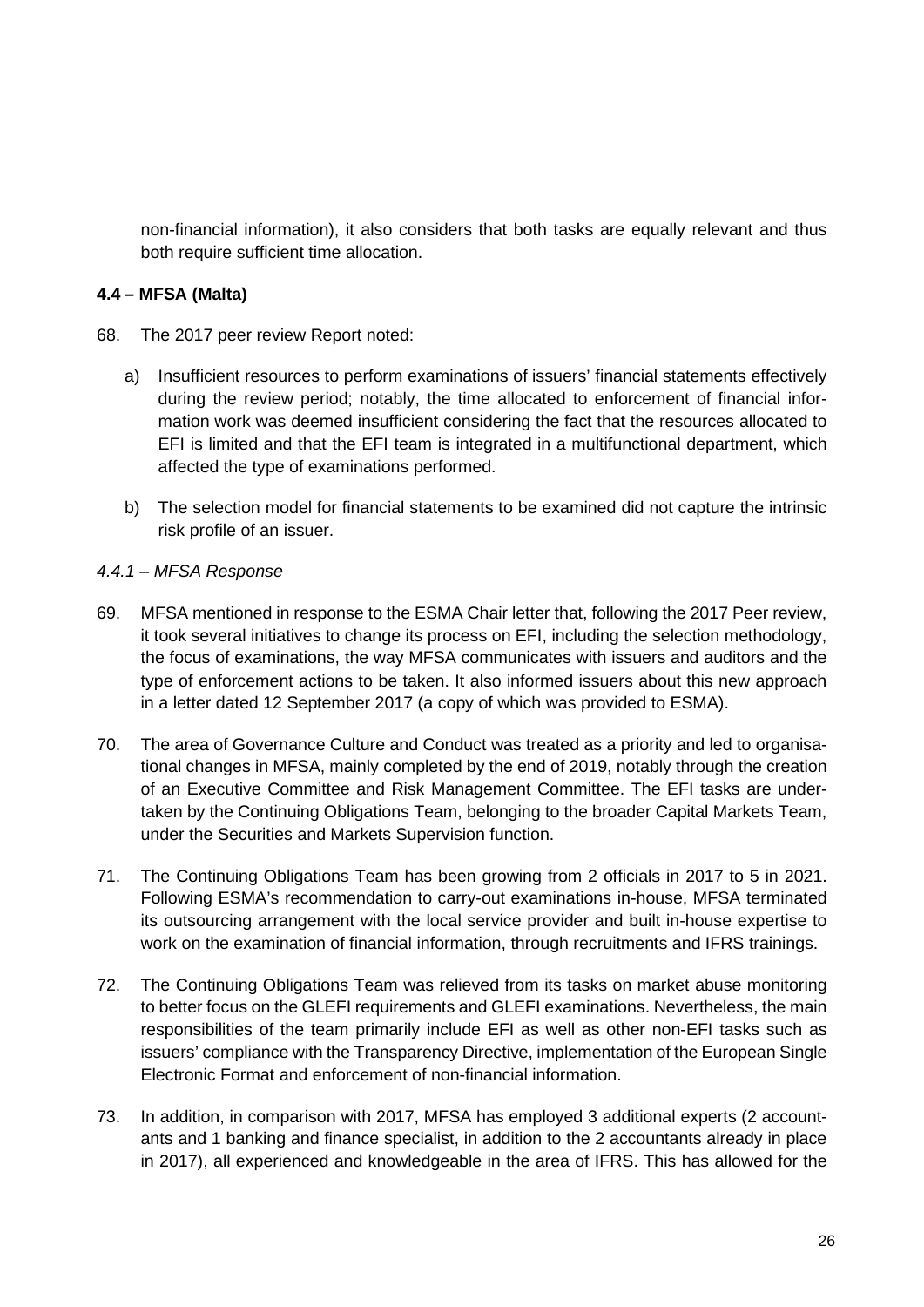introduction of a new role, dedicated to quality reviews, to comply with the revised Guidelines. Overall, specialists with accounting expertise primarily conduct the GLEFI examinations while the banking and finance specialist is mainly entrusted with risk management issues related to EFI. Thereby, while 0.4 FTEs were allocated to the EFI in 2017, this number doubled to reach 0.8 in 2020 and 2021 (despite the impact of COVID).

- 74. The Continuing Obligations Team has strengthened communication and collaboration with other MFSA teams such as the Listing Team, the Market oversight Team or the other Banking Supervision or Insurance and Pensions Supervision functions where relevant.
- 75. MFSA has amended its EFI procedures Manual (extracts of which were provided to ESMA) following the amendments to the GLEFI. MFSA (i) updated the selection process following the launch of an internal EFI risk model that identifies the high-risk issuers and (ii) launched an EFI database planning tool to centralise and organise the EFI examinations, to ensure that issuers are subject to an examination at least every 10 years.
- 76. The number of issuers amounted to 66 (all IFRS) at the end of 2020 and to 72 on 30 November 2021.
- 77. In addition, MFSA provided the detailed number and type of examinations performed in the last 3 years (considering also COVID-19 impact on MFSA work in 2020) and planned for 2021, as further detailed below in table 6.
- 78. Moreover, enforcement actions have also been reinforced, with an increasing number of enforcement actions per examination (6 actions out of 18 examinations in 2018, 7 out of 13 in 2019, 5 out of 7 in 2020). MFSA also flagged that a request for public corrective note was made for the first time in 2020. All other enforcement actions were requests for correction in future financial statements.
- 79. On whether the selection model captures the intrinsic risk profile of an issuer, MFSA indicates that a new formalised risk model was developed following the 2017 Peer Review and implemented since 2020. It is integrated in the internal procedures as part of the new selection methodology and has been reviewed by MFSA's Risk Management function. The Selection model is considered one of the main improvements to the internal manual of procedures and builds on a risk-based approach combined with rotation and random sampling. The internal manual has also been reviewed by the Supervisory Quality Assurance function.
- 80. MFSA also highlighted that all issuers under the GLEFI scope are also supervised by the Market Oversight Team through on-site inspections and from a market abuse perspective. In addition, as the Continuing Obligations Team is not limited to EFI tasks vis-à-vis issuers it has a broader and deeper understanding of the issuers' business models.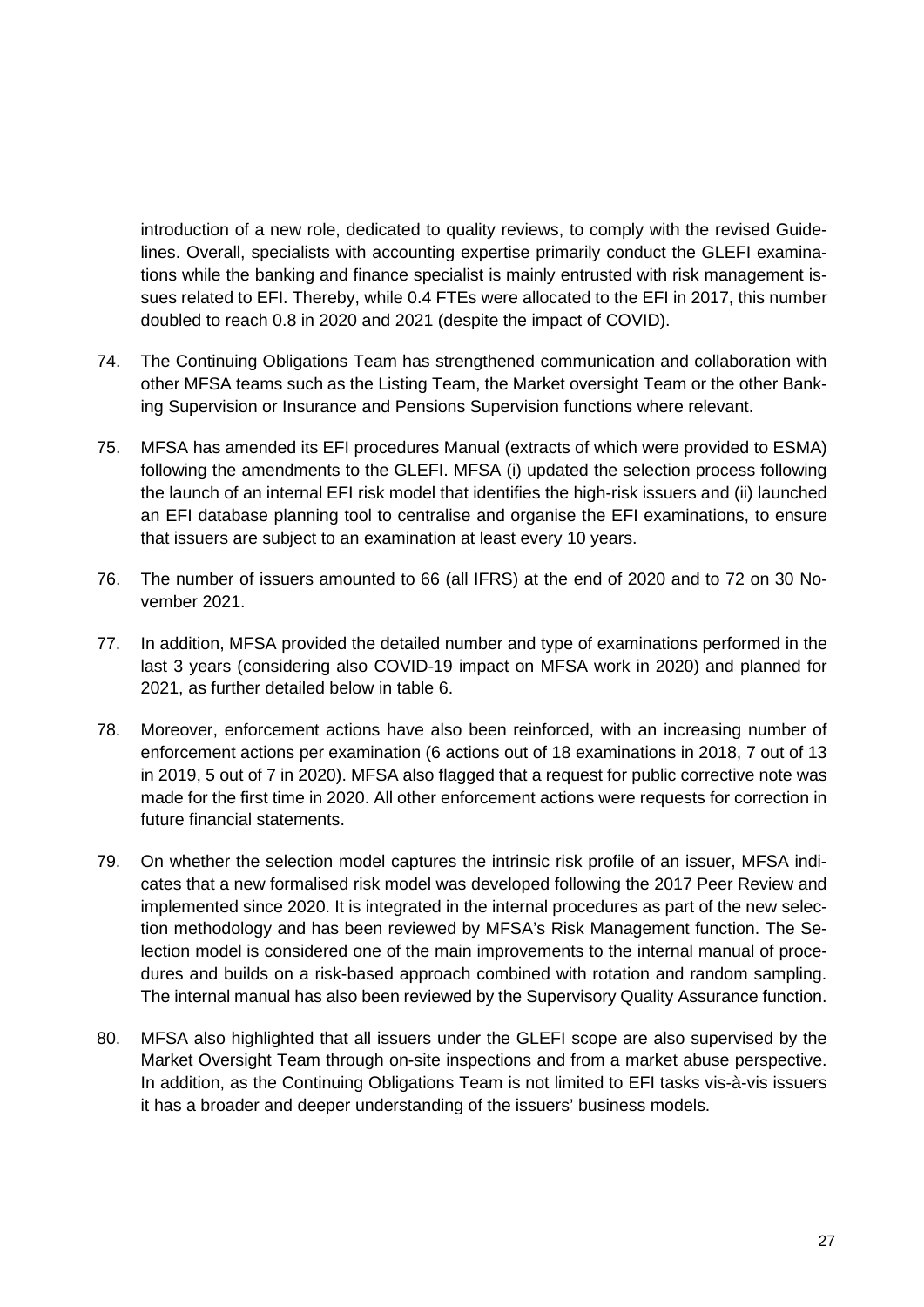#### <span id="page-27-0"></span>*4.4.2 – Assessment analysis & conclusion*

#### *Guideline 2 Sufficiency of human resources*

81. The table below provides an overview on how MFSA performs in the resource indicators.

Table 6 – Issuers under TD supervision, examinations planned and performed by MFSA

|                                                            | 2018           | 2019           | 2020 | 2021 |
|------------------------------------------------------------|----------------|----------------|------|------|
| Total n. Issuers under Supervision (A)                     | 55             | 63             | 66   | 72   |
| N. IFRS Issuers (B)                                        | 55             | 63             | 66   | 72   |
| <b>FTE allocated to EFI</b>                                |                |                | 0.8  | 0.8  |
| <b>IFRS Examinations planned</b>                           |                |                |      |      |
| Unlimited scope Examinations                               | $\overline{2}$ | $\overline{2}$ | 3    | 3    |
| <b>Focused Examinations</b>                                | 16             | 11             | 4    | 4    |
| <b>IFRS Total of examinations planned</b>                  | 18             | 13             | 7    | 7    |
| <b>IFRS Examinations closed</b>                            |                |                |      |      |
| Unlimited scope Examinations                               | $\overline{2}$ | 2              | 3    | 3    |
| <b>Focused Examinations</b>                                | 16             | 11             | 4    | 4    |
| <b>IFRS Total examinations closed (C)</b>                  | 18             | 13             | 7    | 7    |
| IFRS Coverage of the market % (C/B)                        | 33%            | 21%            | 11%  | 10%  |
| <b>Completion rate (examinations planned vs</b><br>closed) | 100%           | 100%           | 100% | 100% |
| <b>Issuers (A) / FTE</b>                                   |                |                |      | 90   |
| <b>IFRS Issuers (B) / FTE</b>                              |                |                |      | 90   |

82. The number of examinations concluded in 2021 and 2020 per FTE was of 7.

- 83. ESMA commends MFSA for following ESMA's recommendation to terminate the outsourcing contract with a third party which was partially responsible for the examination of financial information. ESMA considers it is key that EFI is carried out by independent organisations to ensure that conflicts of interest are avoided. ESMA also commends MFSA for investing in-house and developing an internal EFI team dedicated to the EFI. In this respect, ESMA takes positive note of the recruitment of personnel with an accounting or finance background (the EFI team composition evolved from two persons in 2017 to five persons in 2021) following the 2017 peer-review.
- 84. Nevertheless, the assessment concludes that despite the increase in IFRS-qualified personnel since the publication of the 2017 peer-review report, the time allocated to the EFI activities remains insufficient. This is mainly due to the fact that none of the EFI team members are fully dedicated to EFI activities as they are also responsible for other tasks. Although from 2017 to 2021 the time allocated to the function of EFI doubled (from 0.4 to 0.8 FTE), it remains below 1 FTE.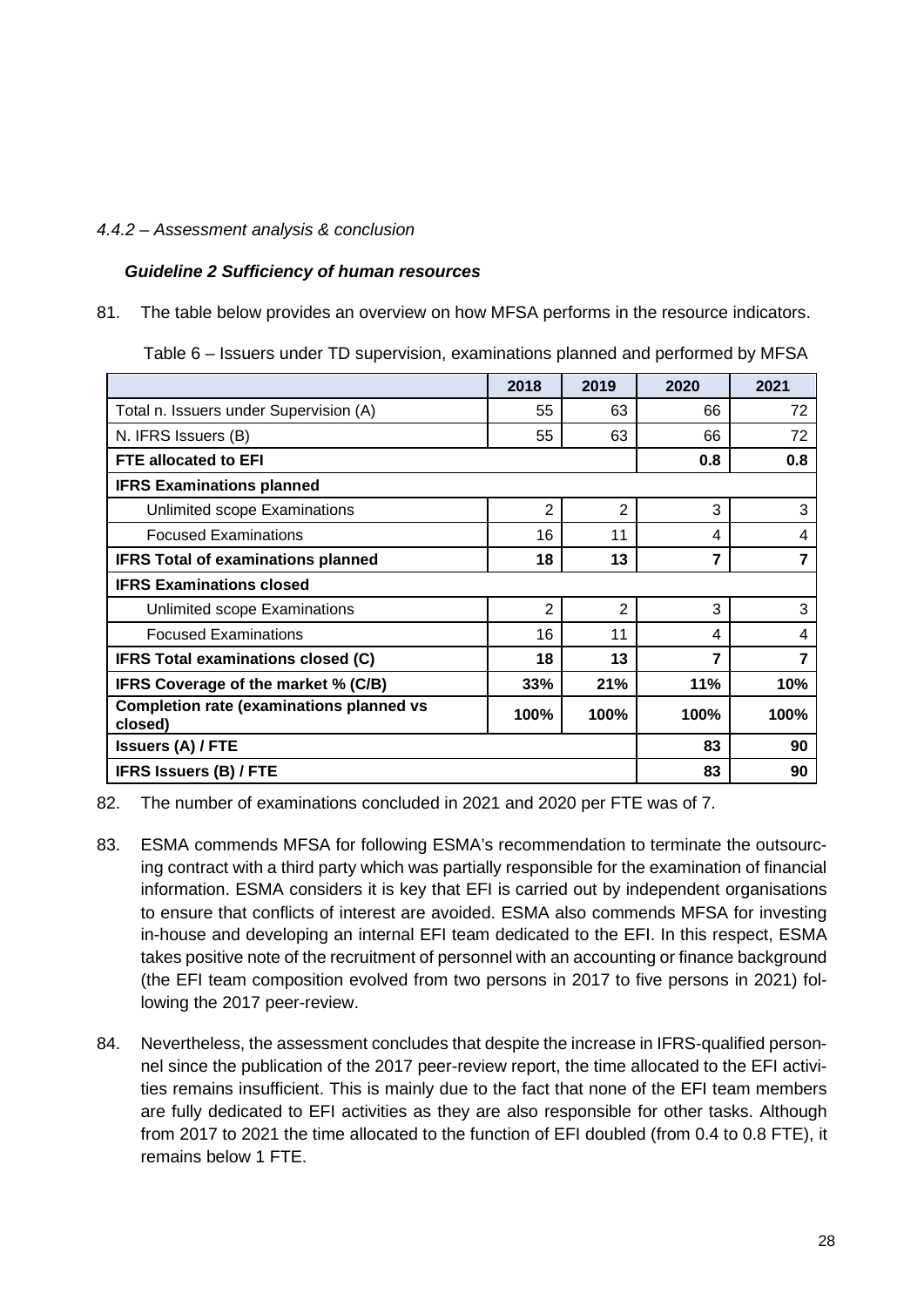- 85. ESMA noted a slight improvement in the ratio Issuers/FTE (IFRS issuers/FTE) from 108 issuers per FTE in 2017 to 90 issuers per FTE in 2021. This improvement is the result of the increase in the time allocated to the EFI function which was partially offset by an increase in the number of issuers under supervision. As a proxy, the ratio Issuers/ FTE remains at a high level (90), almost the double that of the NCAs average determined in 2017 of 50 Issuers per FTE and more than double (43 issuers per FTE) when considering IFRS issuers. [20](#page-28-0)
- 86. ESMA notes that despite limited time allocated to EFI (0.8 FTE), MFSA was able to carry out a sufficient number of examinations (around 10% of the issuers under supervision). ESMA understands that most examinations concluded were interactive (i.e., requiring further clarifications from issuers and including a thorough analysis of the documentation received). However, although MFSA met its annual planning objectives, ESMA notes that the number of planned examinations significantly decreased in 2020-2021 (compared to 2018-2019). ESMA takes positive note that, according to MFSA, some of these interactive examinations address issuers' application of IFRS recognition and measurement principles.
- 87. Finally, ESMA also notes that GLEFI requires NCAs to submit cases and decisions when these meet certain criteria. Despite the significant number of issuers under supervision and of examinations concluded, in the last four years MFSA has not submitted any cases (emerging issues or decisions) to EECS. ESMA understands that the submission of cases to EECS also has implications on resources.

#### *Recommendations*

- 88. Taking into account that the number of issuers under supervision of MFSA has increased throughout the years (55 in 2018 to 72 in 2021), ESMA recommends that MFSA consider reinforcing the EFI team or the time allocated to EFI activities to ensure that it is sufficient to respond to the respective increase in EFI activities. To this end, ESMA refers to the 2017 peer review where it was recommended that all NCAs should have, where possible, at least one member of staff fully dedicated to EFI work, in particular, those NCAs with an above average ratio of issuers to FTEs (which was the case in MFSA).
- 89. Furthermore, ESMA strongly believes that it is key that MFSA shares the EFI cases that meet the criteria set out in the guidelines with other members in EECS. ESMA recommends that MFSA investigates whether the reasons for the non-submission of cases to EECS are linked to resource constraints and, if so, take the necessary actions.
- 90. ESMA also emphasises that while the figure 'FTE allocated to EFI' does not seem to create a significant impact in the number of examinations concluded, the changes made to GLEFI may create additional pressure on MSFA's resources. Notably, the revised GLEFI requires

<span id="page-28-0"></span> $20$  For the purpose of the 2017 Peer-review report, an adjusted average of the total issuers and IFRS issuers per FTE performing the EFI function was determined which excluded the three top and bottom outliers. The adjusted average of 50 issuers per FTE (43 IFRS issuers per FTE) was then compared with the individual figures presented by each Member State. These figures excluded the UK, which was considered an outlier in 2017.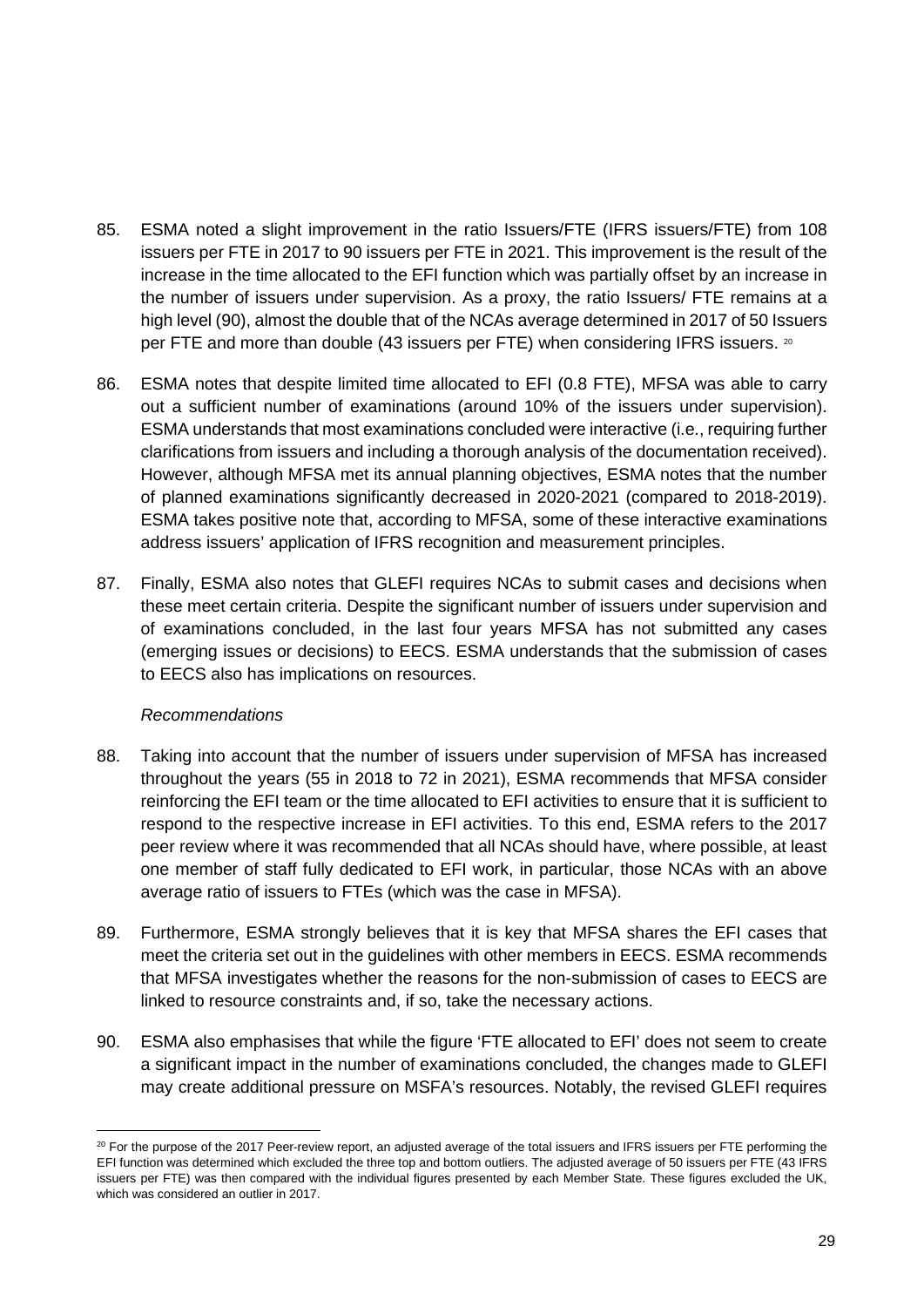enforcers to (i) more frequently challenge the application of measurement and recognition principles and (ii) carry out a certain number of unlimited interactive examinations. ESMA recommends that MFSA carefully plan its EFI activities and conduct periodic assessments to ensure that the resources allocated are sufficient to respond to the new requirements of the revised GLEFI. In this respect, it is important to note that MFSA has appointed an internal coordinator in-charge of coordinating the EFI activities and quality review.

91. Finally, ESMA recommends that MFSA considers the expected increase in the work related to the enforcement of NFI when assessing how best to strengthen and support its personnel because it is ESMA's understanding that the EFI staff is also responsible for examining if issuers comply with NFI requirements. Whilst ESMA recognises that synergies can be identified when the same team carries out both tasks (supervision of financial and non-financial information), it also considers that both tasks are equally relevant and thus both require sufficient time allocation.

#### *Guideline 5 Selection Model*

- 92. As regards the selection model in place, and in particular, the risk-based selection of issuers, ESMA takes note of the improvements made to the selection model to capture the intrinsic risk of an issuer. According to the current model in place, riskier issuers are selected based on quantitative risk metrics as well as on qualitative financial information.
- 93. With respect to quantitative risk metrics, ESMA takes positive note of the use of financial data extracted from financial reports which serve as inputs to determine the reporting quality of issuers and identify the likelihood of manipulation in a company's earnings by using the Beneish M model. MFSA also makes use of the Altman Z model to test issuers' likelihood of bankruptcy.
- 94. In relation to qualitative information which, together with specific quantitative information, serves as input to the risk-based selection, MFSA highlights that, throughout the year, the EFI function gathers input, amongst others, from (i) whistle-blowers or referrals from other authorities and/or departments, (ii) relevant data from media which include but are not limited to takeovers, group restructurings and discontinued operations, and (iii) data from auditors' opinions (emphasis of matter, qualifications). ESMA considers that these features are aligned with the principles included in GL 5.
- 95. According to MFSA the model is re-run throughout the year to ensure that no material changes in risk scores have occurred throughout the year.
- 96. ESMA commends the MFSA for the changes made to the selection model as it considers that the risk model implemented provides valuable insights to depict the intrinsic risk profile of an issuer. ESMA also considers it is positive that the model is re-run during the year to ensure that no other material risks are identified, and that, if such occur, additional examinations are performed.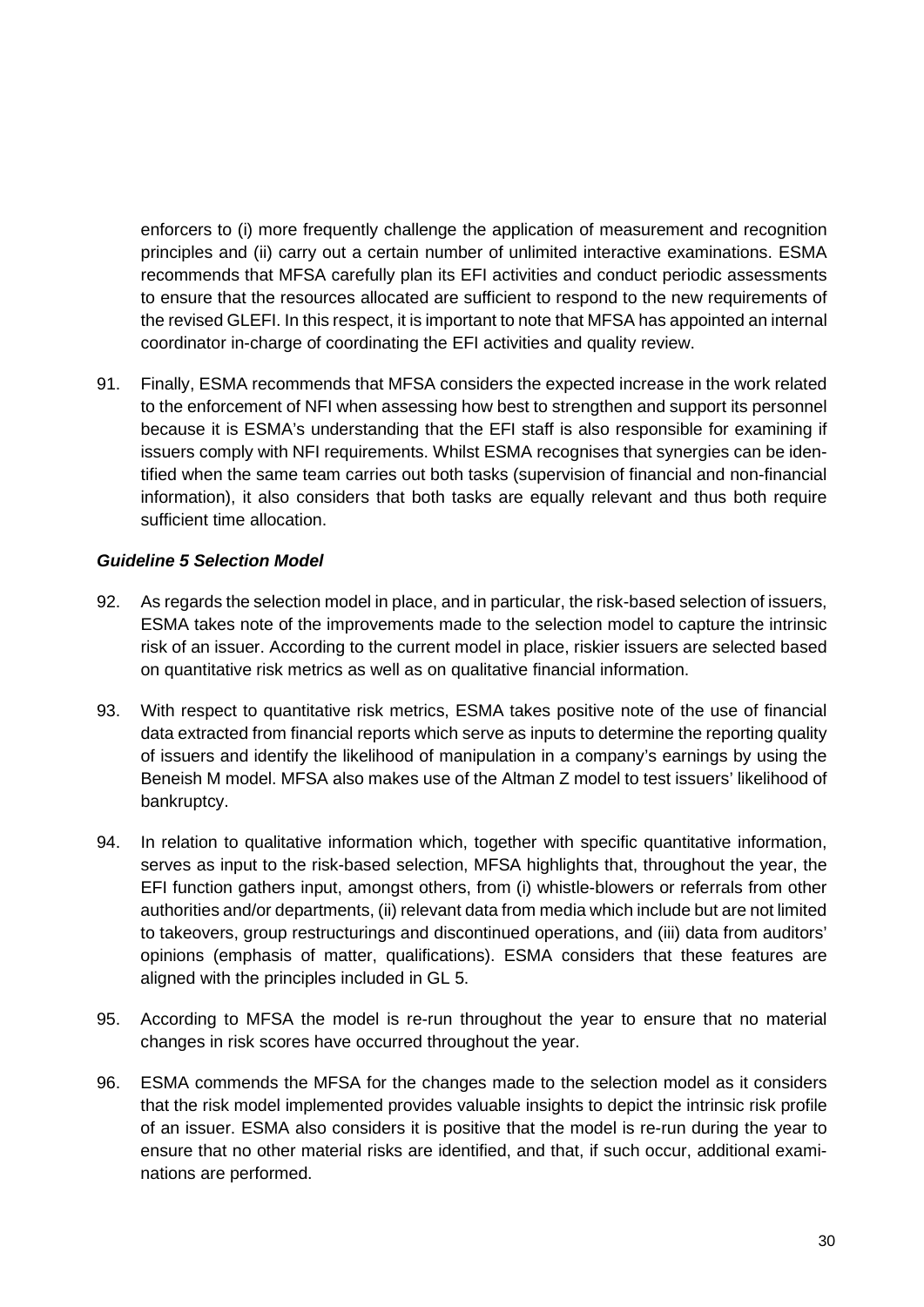97. Looking at the implementation of the model, ESMA acknowledges that the issuers selected via the risk-based approach are effectively examined and enforced against by MFSA, where necessary.

Table 7 – Implementation of the selection model (Issuers selected, examined and acted upon with regards to the risk-based sample) <sup>[21](#page-30-1)</sup>

|      |                                                                | Risk-based |
|------|----------------------------------------------------------------|------------|
|      | <b>Issuers selected</b>                                        |            |
| 2020 | of the issuers selected, n. Issuers examined                   |            |
|      | Actions taken (GL 7 - number of actions taken per examination) | b          |
|      | <b>Issuers selected</b>                                        |            |
| 2021 | of the issuers selected, n. Issuers examined                   |            |
|      | Actions taken (GL 7 - number of actions taken per examination) |            |

98. Finally, as regards other aspects mentioned in the 2017 peer-review report, ESMA takes note that, in 2017, MFSA informed all supervised entities that (i) changes to the enforcement of financial information system were underway and (ii) more actions were taken when infringements were discovered. It is ESMA's understanding that some of these actions were corrective notes, requiring issuers to inform the market immediately of the findings of the examinations performed by MFSA. ESMA considers both actions positive as they enhance MFSA's profile in contributing to the quality of the financial information made available to the market and in increasing investors' confidence in financial markets.

# *Recommendations*

99. Given the entering into force of the revised guidelines in 2022, ESMA recommends that MFSA further specify in the risk model in place the interaction between the risk-based approach selection and the selection based on rotation. ESMA understands that issuers which have been examined via risk or random sampling may be excluded from the rotation sampling since an examination has been carried out. However, it is important to ensure that, if new risks arise, risky issuers may be re-selected for an examination and that issuers are not able to predict when they will be re-examined.

# <span id="page-30-0"></span>**4.5 – CMVM (Portugal)**

- 100. The 2017 peer review Report noted:
	- a) Insufficient resources to perform examinations of issuers' financial statements effectively during the review period. Notably, the time allocated to enforcement of financial information work was deemed insufficient considering the fact that the resources allocated to

<span id="page-30-1"></span> $21$  Given that most weaknesses encountered in 2017, were related to risk-based selection, the table focus on the implementation of the model in relation to the risk-based approach.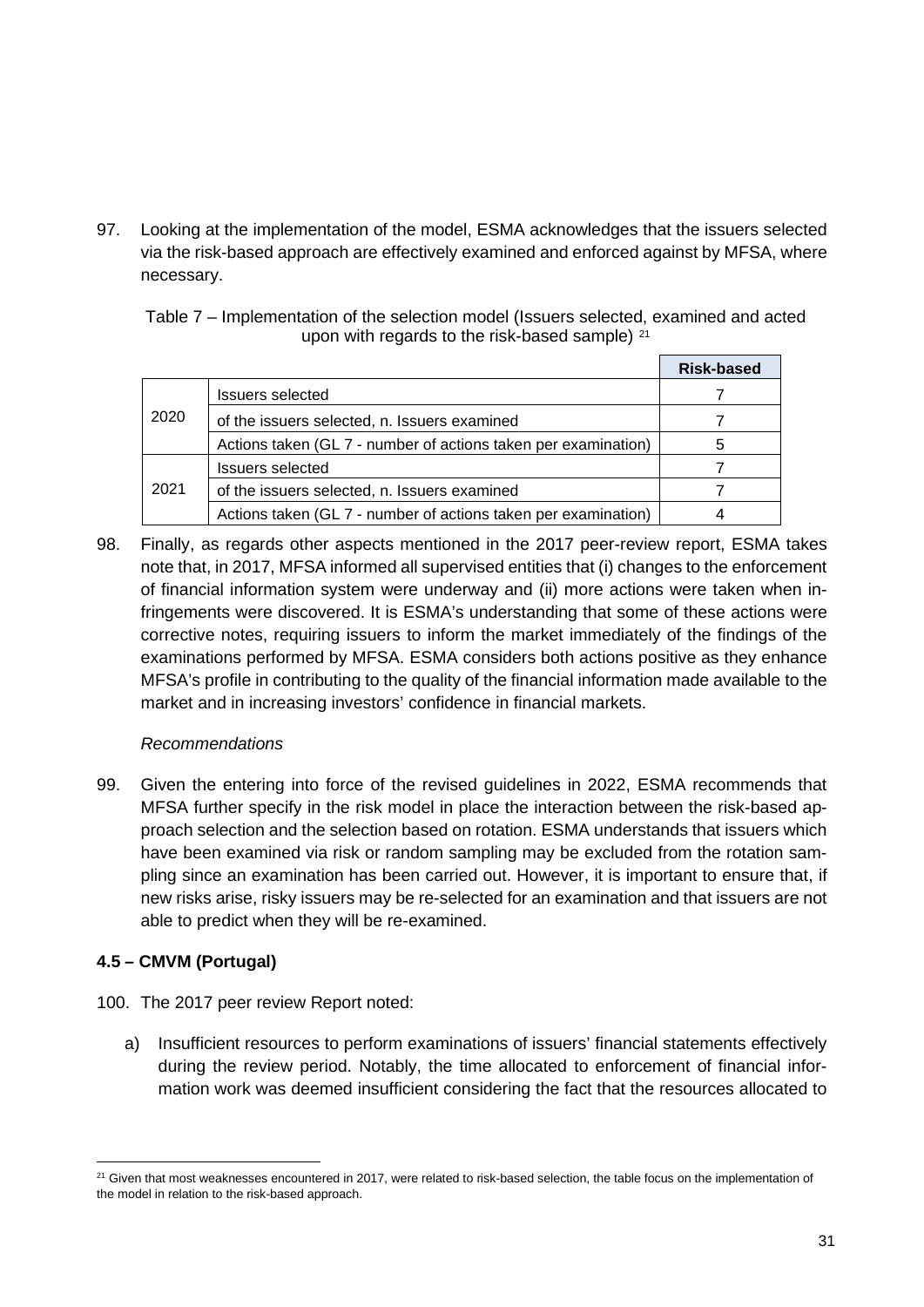EFI is limited and that the EFI team is integrated in a multifunctional department, which affected the number of examinations performed.

- b) The selection model in place for financial statements to be examined was not effective in practice as the execution rate reached only 35%.
- <span id="page-31-0"></span>*4.5.1 – CMVM Response*
- 101. CMVM mentioned in response to the ESMA Chair letter that, following the 2017 Peer review, it took measures to address ESMA's recommendations as well as to improve effectiveness, efficiency, and substance of financial reporting supervision.
- 102. This led to reorganise the EFI Team and to define a strategic action plan, approved at CMVM management board level, in 2017 and reviewed in 2018. The restructuring aimed at elevating the EFI Team as a core area of issuers' supervision, and no longer a support area of the Issuers Department. Thus, the EFI team has specifically allocated resources and a team coordinator has been appointed. In parallel, procedures were adopted to limit the involvement of the EFI team experts in other areas and tasks. Still, the EFI team is integrated in the Issuers department, which is multifunctional and responsible for the supervision of regulated information disclosed by issuers, prospectuses and takeovers.
- 103. The first concern of the reorganisation was to ensure that the EFI team resources were primarily allocated to EFI, therefore its intervention in areas outside strictly EFI scope became managed under a combination of risk and added value perspective and aimed at ensuring that at least 50% of the time was allocated to EFI core activities (defined by CMVM as: risk model filling and analysis, examinations, supervision of financial information in real time, participation in ESMA CRSC and subgroups, monitoring of issuers' financial information affected by the COVID-19 situation). CMVM provided the below figures on its resources:
	- a) In 2020, 45 issuers fall under the GLEFI scope, with 5 FTEs in the EFI team and 3.454 FTE (69,1%) solely dedicated to EFI supervision;
	- b) In 2021, 47 issuers fall under the GLEFI scope, with 5 FTEs in the EFI team and 2.532 FTE (50,6%) solely dedicated to EFI supervision.
- 104. As regards the selection model, CMVM indicates that it was revised to address the weaknesses flagged during the peer review and formalised into internal procedures (CMVM provided the detailed plans it prepared to address the Peer review weaknesses, approved by its Management Board in 2017-2018). A rotation criterion was introduced in the selection model, thus the model now combines risk, rotation and random selection. In 2018, a 6-year review cycle was established for all issuers to be subject to EFI, together with a pluriannual plan for the coverage period. In 2019 though, some elements were adjusted: (i) extension of the rotation cycle duration to 8 years (due to reduction of resources and extension of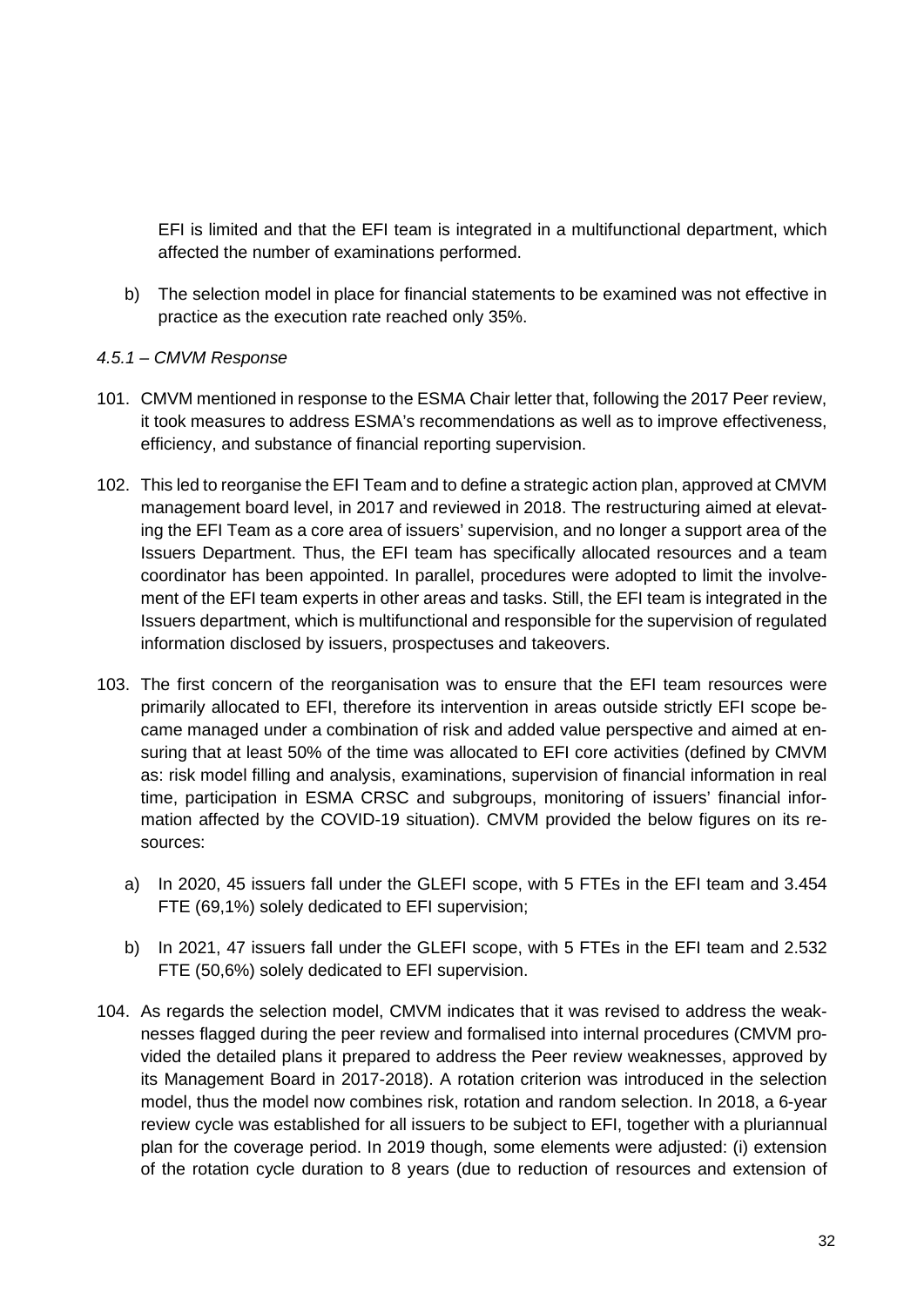examination procedures), (ii) the weight of the probability and impact indicators in the selection model were rebalanced. In addition, the changes also aimed at implementing the revised GLEFI applicable as of 2022, as well as the ESMA supervisory briefings on selection methods and examination procedures.

- 105. According to CMVM, its selection model combines the risk-based approach with the rotation in line with the quidance provided in Guideline  $5^{22}$  $5^{22}$  $5^{22}$  and in the Supervisory Briefing<sup>[23](#page-32-1)</sup>. Therefore, CMVM's selection model is applied in two subsets of the issuers' population: i) one population for the combination of risk and rotation elements and ii) another population for the random component (that excludes the issuers selected in (i) for the given year).
- 106. The combination of the risk and rotation approach is performed as follows:
	- a) when the rotation criteria was introduced, the rotation cycle was established for all issuers subject to EFI. The rotation cycle is currently set at 10 years. Taking into account the number of supervised issuers, the rotation sample represents around 5 issuers per year.
	- b) the risk model is fulfilled for all the issuers on an annual basis, whereby all issuers are scored based on specific risk factors. Subsequently, issuers are ranked on the basis of the scores obtained (from the highest score to the lowest one) and issuers with the highest risk scores are prioritised in the examination planning.
	- c) issuers that have already been selected for an examination within the current review cycle[24](#page-32-2) based on the risk and rotation criteria are excluded from the selection sample.
	- d) However, in case an issuer has a recurrent high-risk score, CMVM reviews the underlying reasons why the score remains high before such exclusion. If a change in the issuer's risk profile is identified, the modification is analysed and an assessment is performed to ascertain the need to conduct an unlimited or focused examination of the issuers' financial information. If the underlying risks were already known at the time of the examination, the issuer is not considered for another examination.
- 107. As for the random component, CMVM in addition selects one issuer randomly, which may or may not have been examined previously in the cycle. CMVM considers that this random selection ensures that issuers are never able to predict when they will be examined.
- 108. A review of the examinations planned vs. those carried out is done at the end of each year and submitted to the CMVM Management Board, to check the effectiveness of the EFI process. In addition, when during the cycle it is anticipated that the number of examinations

<span id="page-32-0"></span><sup>22</sup> Paragraphs 53 to 58

<span id="page-32-1"></span><sup>23</sup> Paragraph 46 of the Supervisory Briefing on selection methods: "*The three elements (risk-based, rotation and random) do not necessarily need to be considered in isolation but can be combined if the Enforcer deems it helpful to ensure the most appropriate coverage of the market (…)".*

<span id="page-32-2"></span><sup>&</sup>lt;sup>24</sup> According to CMVM, the review cycle is de facto 10 years (the CMVM's Board has not yet approved the ten-years rotation cycle).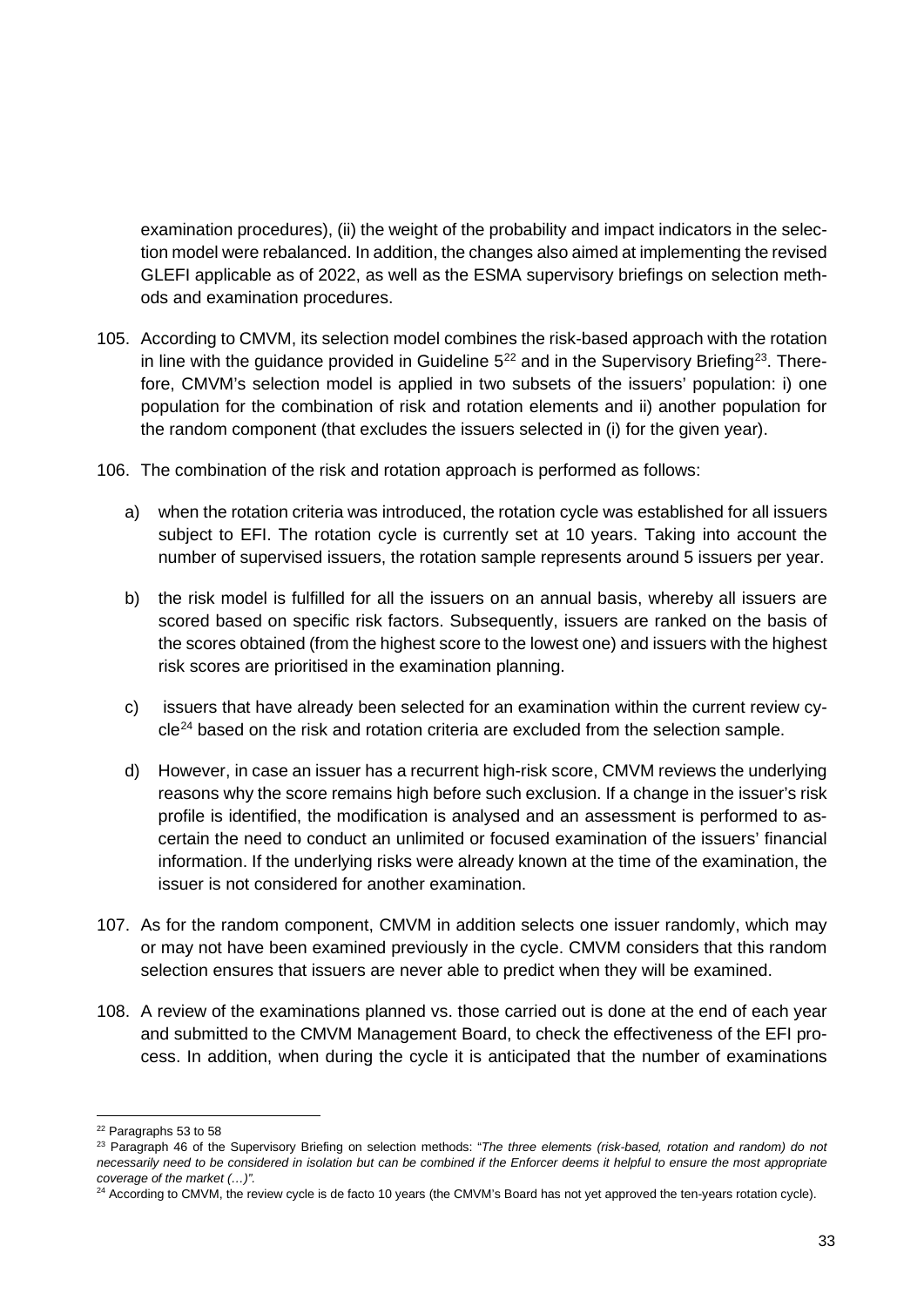planned won't be reached, a revised sample is established and approved by the Board with explanations on the underlying changes. Such process was used in 2018.

- 109. In addition, CMVM may decide to carry out additional examinations on a case-by-case basis when there is evidence that a risk is not captured by the Selection model. In such a case, the scope of the examination is decided based on the nature and extent of the risks identified. Besides, the depth of measurement and recognition issues identified in the context of unlimited examinations may lead to the execution of complementary focused examinations to address those issues to close the unlimited scope examination in a timely manner. CMVM also highlighted that, as a complement to examinations, risks are also addressed by additional enforcement procedures as well as ongoing analysis of: i) financial information and material information disclosed by issuers; ii) research reports and notes issued by analysts; iii) information disseminated by the media; iv) data provided by other regulators; v) complaints dully substantiated; vi) changes in the issuer's auditors, and also the emergence of material conjunctural risks such as the COVID-19 pandemic.
- 110. Hence, CMVM provided the detailed number and type of examinations performed in the last 3 years and planned for 2021, as further detailed below in table 8.
- 111. Additionally, adjustments were made regarding the procedures for the supervision of financial information in real time to enhance the efficiency of the supervision and achieve a more effective approach in detecting risks that could trigger an EFI ad-hoc selection. This includes also the participation of EFI experts as observers in the companies' results presentation to analysts.
- 112. Overall, CMVM notes that the enforcement procedures evolved from an approach essentially focused on ensuring compliance of the financial statement disclosures with the IAS/ IFRS, to a model which addresses also the compliance of financial statements with recognition and measurement legal requirements, in line with most of the internationally-referenced supervisors' practices.
- <span id="page-33-0"></span>*4.5.2 – Assessment analysis & conclusion*

#### *Guideline 2 Sufficiency of human resources*

113. The table below provides an overview on how CMVM performs in the resource indicators.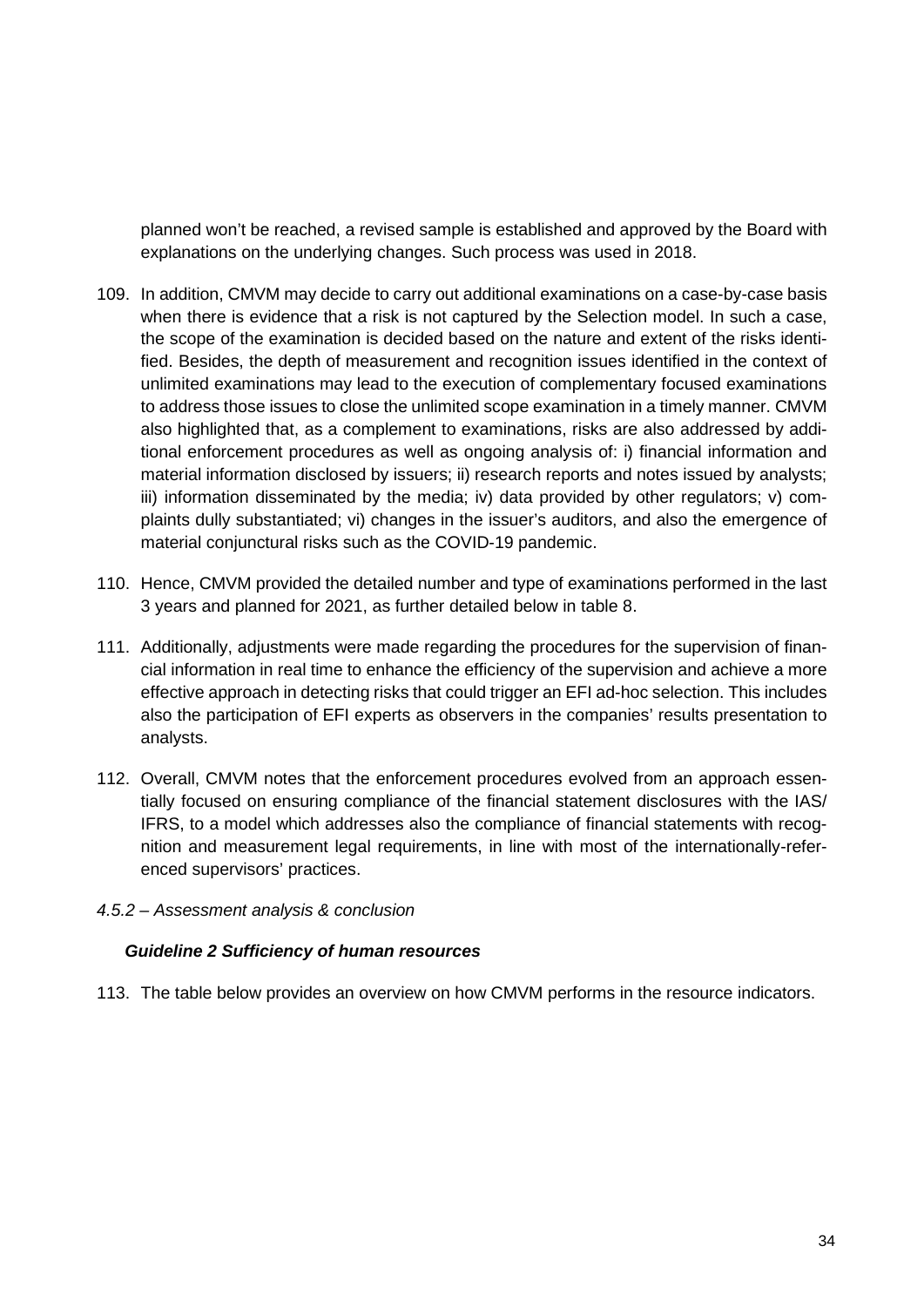|                                                            | 2018     | 2019 | 2020 | 2021               |
|------------------------------------------------------------|----------|------|------|--------------------|
| Total n. Issuers under Supervision (A)                     | 53       | 51   | 48   | 47                 |
| N. IFRS Issuers (B)                                        | 53       | 51   | 48   | 47                 |
| <b>FTE allocated to EFI</b>                                |          |      | 3.5  | 2.5                |
| <b>IFRS Examinations planned</b>                           |          |      |      |                    |
| Unlimited scope Examinations                               | $6^{25}$ | 5    | 4    | 3                  |
| <b>Focused Examinations</b>                                | 0        | 2    | 2    | $\overline{2}$     |
| <b>IFRS Total of examinations planned</b>                  | 6        | 7    | 6    | 5                  |
| <b>IFRS Examinations closed</b>                            |          |      |      |                    |
| Unlimited scope Examinations                               | 6        | 5    | 4    | 0                  |
| <b>Focused Examinations</b>                                | $3^{26}$ | 2    | 2    | 5                  |
| <b>IFRS Total examinations closed (C)</b>                  | 9        | 7    | 6    | 5                  |
| IFRS Coverage of the market % (C/B)                        | 17%      | 14%  | 13%  | 11%                |
| <b>Completion rate (examinations planned vs</b><br>closed) | 150%     | 100% | 100% | 100% <sup>27</sup> |
| <b>Issuers (A) / FTE</b>                                   |          |      |      | 19                 |
| <b>IFRS Issuers (B) / FTE</b>                              |          |      | 14   | 19                 |

Table 8 – Issuers under TD supervision, examinations planned and performed by CMVM

- 114. The number of examinations concluded in 2021 and in 2020 per FTE was around 2. CMVM flagged, however, that the FTEs allocated to EFI include the coordinator role who is responsible, among other tasks, for the quality reviews of all examinations performed. The coordinator, however, does not perform examinations on his own.
- 115. The assessment concludes that, compared to the 2017 peer-review, CMVM increased the number of FTEs effectively dedicated to EFI activities: CMVM reported 1.05 FTE in 2017, compared to 2.5 FTEs in 2021. This increase led to an improvement of the ratio Issuers/FTE, which reduced from 55 issuers per FTE in 2017 to 19 issuers per FTE in 2021. ESMA also considers that the organisational changes made in CMVM to upgrade the profile of the EFI team within the department, under the aegis of a coordinator, show commitment from the organisation to an area which appeared marginalised and of secondary importance in 2017.
- 116. However, ESMA observes that the EFI team resources (6 IFRS experts in 2017, 4 in 2018, 5 in 2019-2020, 4 in 2021) and the time allocated to EFI activities (from 70% in 2020 to 50% in 2021) have decreased during the period under analysis. ESMA notes that these variations had a significant impact on the EFI activities. Notably:

<span id="page-34-0"></span><sup>&</sup>lt;sup>25</sup> In 2018, initially, based on a rotation cycle of 6 years, 10 issuers were selected for examination (9 of them based on a combined risk and rotation approach and one issuer based on random selection). Subsequently, but before the examinations were initiated, the rotation cycle was extended to 8 years and the number of planned examinations was reduced to 6 (of which 5 were based on a combined risk and rotation approach).

<sup>&</sup>lt;sup>26</sup> Issuers selected on the basis of the European Common Enforcement Priorities (ECEP).

<span id="page-34-2"></span><span id="page-34-1"></span><sup>&</sup>lt;sup>27</sup> In 2021, CMVM concluded five examinations, representing 100% of completion rate. However, the type of examinations actually performed, and the issuers examined did not correspond to the initial selection.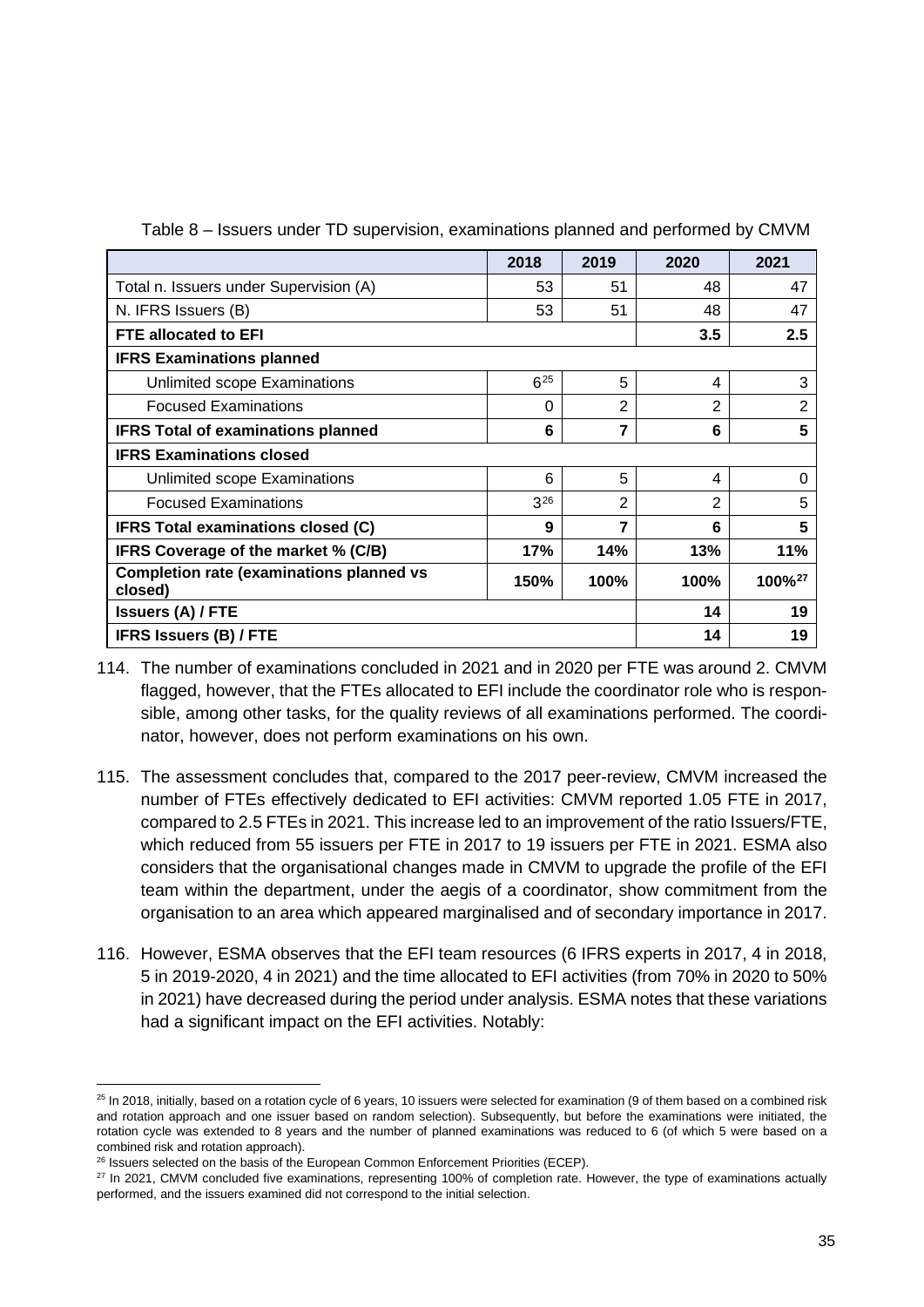- a) since 2018 to 2021, CMVM changed the rotation cycle of issuers twice. In 2018, as a response to the findings of 2017 peer-review, CMVM modified its selection model by in-cluding a rotation component<sup>[28](#page-35-0)</sup> and by setting a 6-year rotation cycle for all issuers falling under the GLEFI scope. In 2019, CMVM extended the rotation cycle to 8 years.<sup>[29](#page-35-1)</sup> In 2021, CMVM (although not formally approved by the Board)<sup>[30](#page-35-2)</sup> decided to extend its cycle again to 10 years. According to CMVM all these changes were to adapt to resources constraints and the need to perform more in-depth examinations.
- b) since 2018, the number of unlimited scope examinations planned (6 examinations in 2018, to 3 in 2021) and concluded (from 6 in 2018 to 0 in 2021) have been in constant decline. In 2021, CMVM had to postpone or deprioritise most of its planned unlimited scope examinations in order to perform urgent focused examinations. As observed in table 9, not all issuers selected for examination in 2021 were effectively examined.<sup>[31](#page-35-3)</sup>
- 117. ESMA considers the variations in the time allocated to EFI work, the increasing length of the rotation cycle and the regular decrease of EFI activities planned concerning as it demonstrates that CMVM has not clearly set its ambition level with regard to EFI supervision and does not ensure that the resources available are commensurate to effectively achieve implementing the determined work plan.
- 118. Finally, ESMA commends CMVM for the quality and relevance of the cases brought to EECS. During the period under analysis, CMVM submitted 8 emerging issues and two decisions. The issues raised, the analysis made, and the conclusions taken demonstrate that the CMVM EFI team evolved from checklist-based analysis, where disclosures were the main focus, to a more in-depth approach where the application of recognition and measurement principles is also assessed. ESMA understands that challenging the application of recognition and measurement principles by issuers requires more time to be allocated because it often requires a critical analysis to the assumptions used, the judgements made, and the accounting policies adopted by issuers. ESMA considers that the approach followed by CMVM is in line with the principles included in the revised GLEFI.

#### *Recommendations*

119. Although ESMA considers that the planning must be realistic by taking into account the team composition, it also believes that reducing the number of planned examinations over the years due to resources constraints is not a sustainable long-term strategy. ESMA considers that CMVM should strive to keep the number of FTEs and the time allocated to EFI stable over the years to ensure that its ambitions as regards EFI (as set by its internal procedures and supervisory work plan) are achieved and that the number of EFI examinations is not

<span id="page-35-0"></span><sup>&</sup>lt;sup>28</sup> The 2017 selection model only included risk and random approaches.

<span id="page-35-1"></span><sup>29</sup> 9 examinations-based risk/rotation and 1 based on random.

<span id="page-35-2"></span><sup>30</sup> In this respect, it is important to emphasise that every year, CMVM's board approves the selection sample and any modifications deemed necessary to the model.

<span id="page-35-3"></span><sup>&</sup>lt;sup>31</sup> CMVM however observed that out of the 3 unlimited examinations planned in 2021, 2 were significantly executed and planned to be closed in Q1 2022.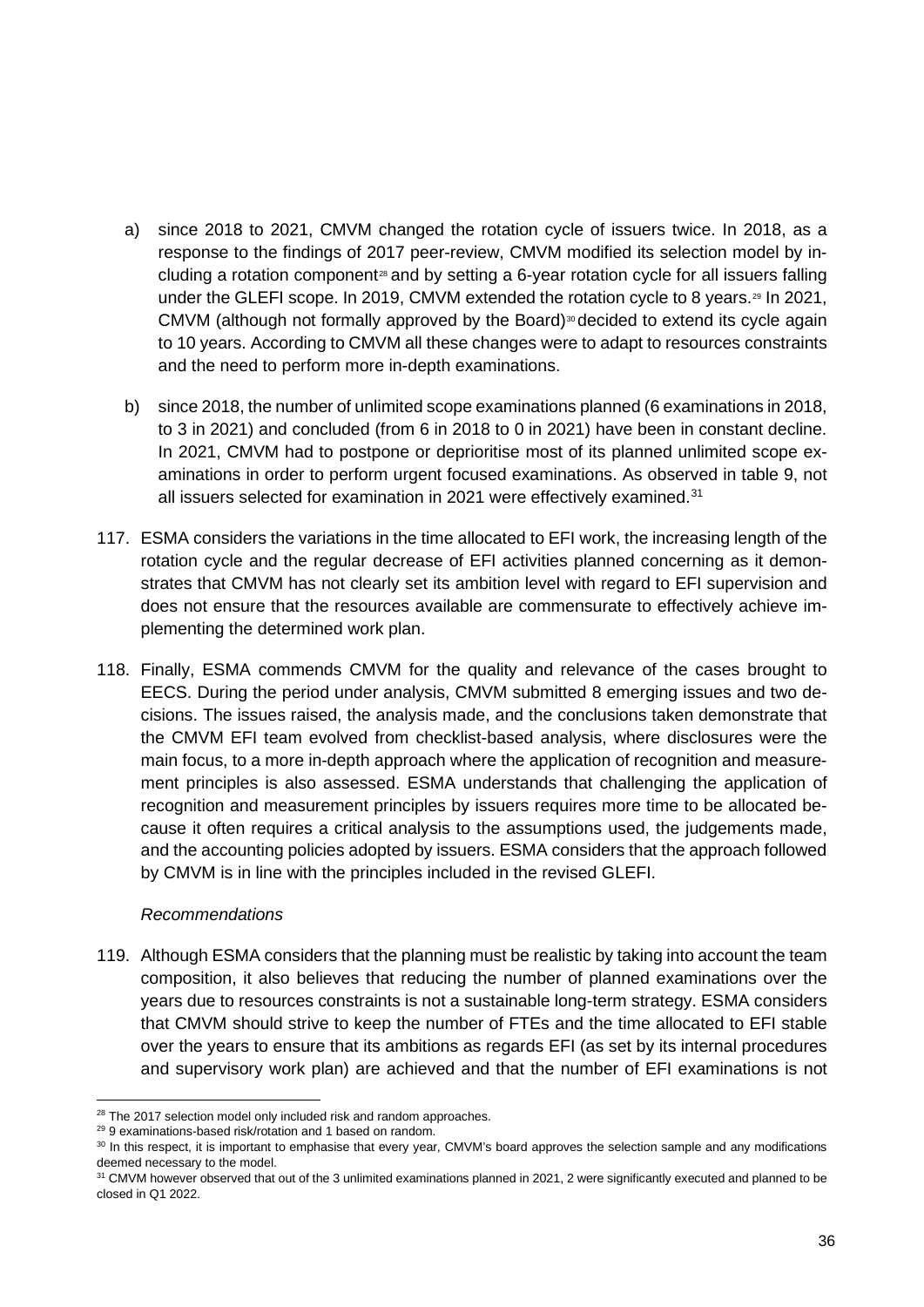constantly decreasing. For example, to address the high rotation of personnel, ESMA suggests that CMVM strives to reinforce its EFI team, by recruiting new members internally or externally, when EFI team members leave or to increase the time allocated to core EFI activities (such as examinations) as opposed to regularly decreasing the number of expected activities or further extending the rotation cycles. In this respect, ESMA makes reference to the 2017 peer review where it was recommended that all NCAs should have, where possible, at least one member of staff fully dedicated to EFI work.

- 120. ESMA emphasises that while the figure 'FTEs allocated to EFI' seems sufficient, the changes made to GLEFI may apply additional pressure on CMVM's EFI resources. Notably, the revised GLEFI requires enforcers to (i) frequently challenge the application of measurement and recognition principles and to (ii) carry out a certain number of unlimited interactive examinations. Finally, the revised GLEFI notes that the sole use of interactive focused examinations should not be considered as satisfactory for enforcement purposes.
- 121. Finally, ESMA recommends that CMVM consider the expected increase in the work related to the enforcement of NFI when assessing how best to strengthen and support its personnel because it is ESMA's understanding that the EFI staff is also responsible for examining whether issuers are also complying with NFI requirements. Whilst ESMA recognises that synergies can be identified when the same team carries out both tasks (supervision of financial and non-financial information), it also considers that both tasks are equally relevant and thus both require sufficient time allocation.

# *Guideline 5 Selection Model*

- 122. As regards the implementation of the selection model, ESMA understands that CMVM revised its selection model following the recommendations derived from the peer-review of 2017. The report had highlighted that CMVM should effectively follow the already established selection model as at the time most of the examinations performed were triggered by a public offer or the approval of a prospectus by CMVM and not by the normal application of the selection model.
- 123. ESMA considers that progress was made on the implementation of the selection model, as between 2018 and 2020 all issuers selected for an examination are effectively examined (as observed in the table below). However, ESMA points out that, in 2021, not all issuers selected were subject to an examination.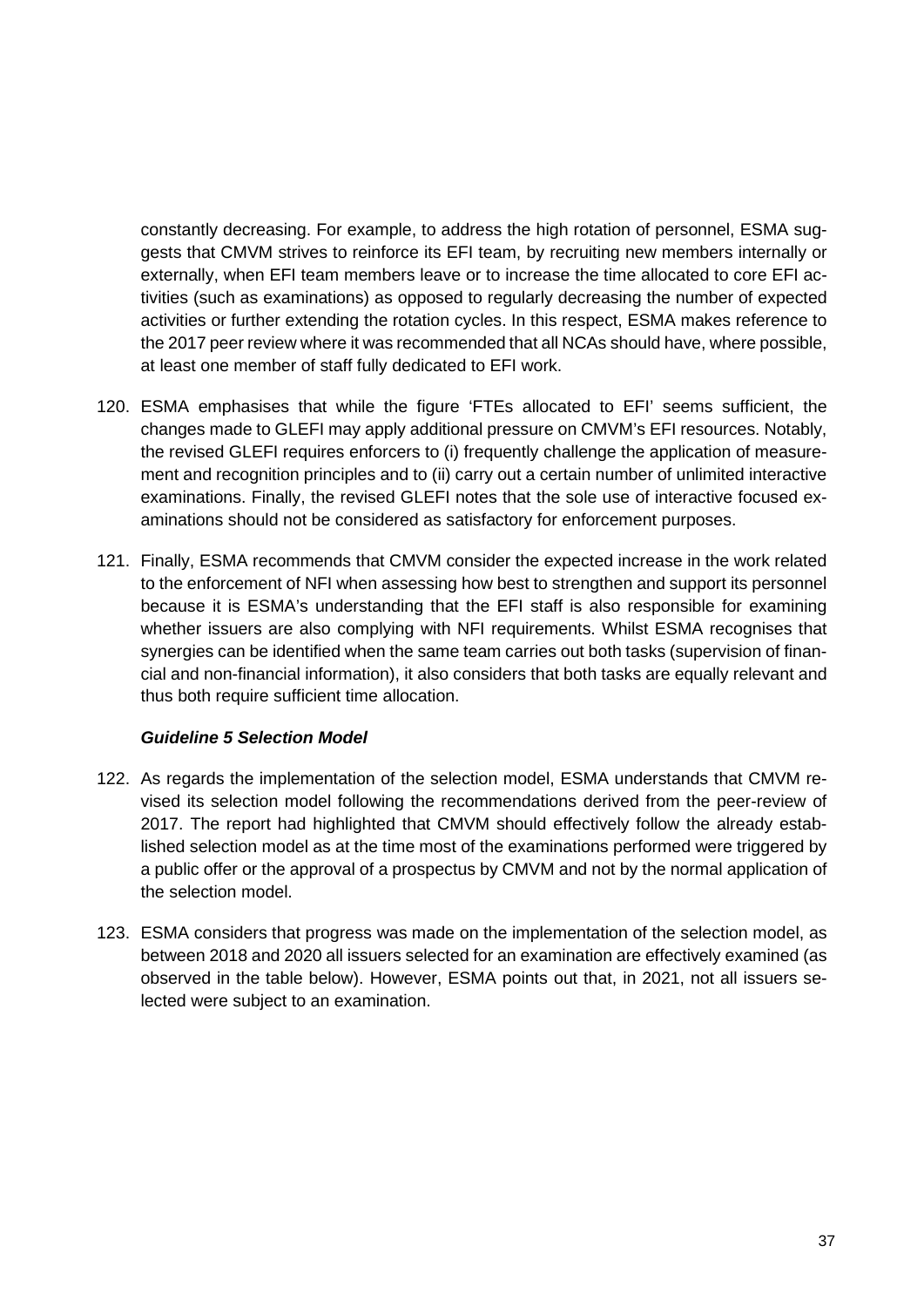Table 9 – Implementation of the selection model (issuers selected, examined and acted upon by type of selection approach)

|      |                                                        | <b>Risk/Rotation</b> | Random | Total |
|------|--------------------------------------------------------|----------------------|--------|-------|
|      | N. of issuers selected                                 | 5                    |        | 6     |
| 2018 | of the issuers selected, n. Issuers examined           | 5                    |        | 6     |
|      | Actions taken according to GL 7 of GLEFI per issuer    | 5                    |        |       |
|      | <b>Issuers selected</b>                                | 6                    |        |       |
| 2019 | of the issuers selected, n. Issuers examined           | 6                    |        |       |
|      | Actions taken according to GL 7 of GLEFI per issuer    | 3                    |        |       |
|      | <b>Issuers selected</b>                                | 5                    |        | 6     |
| 2020 | of the issuers selected, n. Issuers examined           | 5                    |        | 6     |
|      | Actions taken according to GL 7 of GLEFI per issuer    | 3                    |        |       |
|      | <b>Issuers selected</b>                                | 4                    |        | 5     |
| 2021 | of the issuers selected, n. Issuers examined           | 2                    |        |       |
|      | N. actions taken according to GL 7 of GLEFI per issuer |                      |        |       |

- 124. ESMA takes note that the risk assessment is re-run throughout the year and, if other material risks are identified, focused examinations are carried out. ESMA considers that it is important that the EFI team is attentive to risks arising in the course of the year and reacts (promptly when needed) by conducting additional unplanned examinations. ESMA also considers that CMVM should strive to plan its annual activities in order to allow for additional examinations to be carried out, if the need arises, without deprioritising or postponing examinations following the risk model. ESMA considers that it is key that issuers selected (in particular when this is due to their risk score) are effectively examined.
- 125. Following the peer-review, CMVM decided to amend its selection model by combining the risk and rotation component with the objective to ensure that all issuers would be subject to an examination in a given cycle. The rotation cycle was initially constrained to six years, however, after a revision in 2019, it was extended to eight years and, once again, extended in 2021 to ten years (subject to the approval of CMVM's Board).
- 126. ESMA considers positive that CMVM has introduced the requirement to examine all issuers in a given period of time, as this principle is aligned with the revised GLEFI. However, given (i) the low number of examinations performed annually and (ii) that some issuers are reviewed twice in two consecutive years (i.e. unlimited scope examination in year 1 and focused examination in year 2), ESMA considers it unlikely that the 8-year rotation period currently approved by CMVM's Board will be accomplished and notes that the execution of a ten-year rotation period de facto in place may require more examinations to be planned and performed. Furthermore, ESMA considers that it is not good practice to repeatedly change the length of the rotation cycle before its completion or when resource constraints are identified. With regards to the latter, ESMA refers to its assessment of implementation of Guideline 2.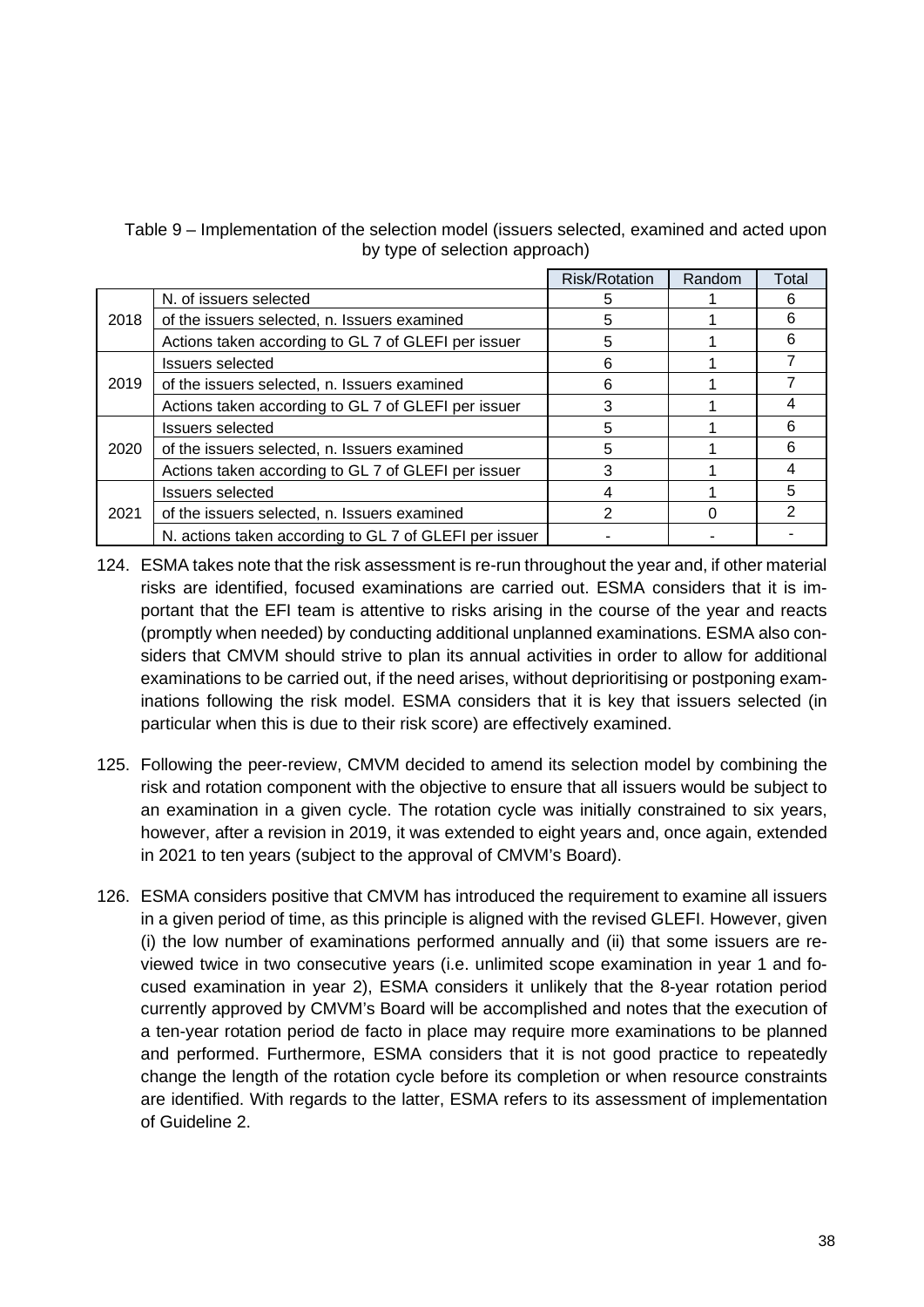#### *Recommendations*

- 127. In light of the revised Guidelines and the new Supervisory Briefing on selection methods, ESMA makes the following observations which may prompt a revision of the selection model by CMVM:
	- a) the revised guidelines require that the selection model takes into account risk, rotation and random sampling. This implies that NCAs are able to identify issuers selected based on each component. According to CMVM, the rotation sample is selected annually following the risk ranking of all issuers. Given that there is intrinsic link between risk and rotation in CMVM's model, CMVM is not able to identify which issuers originate from rotation and which issuers originate from risk.<sup>[32](#page-38-0)</sup> Therefore, it is not totally clear if the model currently in place fully meets the amended requirements set out in the revised GLEFI and its related supervisory briefing on selection methods because CMVM's model does not allow for a complete understanding of whether all approaches of the selection model are effectively implemented.
	- b) the risk-based selection method used by CMVM takes into account several risk factors. All issuers are scored against these risks and (subject to certain exclusions)<sup>[33](#page-38-1)</sup> the riskier issuers are subsequently selected for examination. Some of these risk factors are related to the auditors' reports/opinions (i.e., qualified opinion, emphasis of matter, key audit matters) or to grounded complaints. When analysing how the scores are structured and the weights given to these risks, ESMA noted that issuers with qualified opinions or grounded complaints may not necessarily be selected based on risk.<sup>[34](#page-38-2)</sup> ESMA observes that paragraph 56 of GLEFI states that "Indications from the auditors of misstatements, whether in their reports or otherwise, will normally trigger a selection of the financial information in question for examination. (…) Enforcement examinations should be considered where, after preliminary scrutiny, a complaint received appears reliable and relevant for a possible enforcement examination." In light of the new Supervisory Briefing, ESMA believes that CMVM should consider revisiting the structure of the risk scores and/or clarifying in its supervisory manual the factors which may (or not) lead to a selection of issuers on the basis of paragraph 56 to ensure that a consistent approach is undertaken when filling in the risk model scoring spreadsheet.<sup>[35](#page-38-3)</sup>

<span id="page-38-0"></span> $32$  According to paragraphs 15 and 46: if the various criteria are combined, enforcers should be able to define what is the main criteria driving the selection of an issuer.

<span id="page-38-1"></span><sup>&</sup>lt;sup>33</sup> Please see below.

<span id="page-38-2"></span><sup>34</sup> I.e., the weight given to risk factors related to auditor's indications and to grounded complaints is diluted in comparison with other risks.

<span id="page-38-3"></span><sup>&</sup>lt;sup>35</sup> CMVM notes, however that, although the risk model does not automatically trigger the examination of the issuers with qualified opinions, the scoring assigned to qualified opinions is manually inserted. CMVM has prior access to all the qualifications issued by auditors, which it analyses individually in order to assess their relevance and the need to perform an immediate analysis. Therefore, when fulfilling the risk model, CMVM assesses the nature of each qualification and evaluates whether an unlimited or focused examination should be performed on the issuer's financial statements. In view of the above, CMVM considers that, in practice, the procedure ensures the compliance with the purpose of paragraph 56 of the guidelines.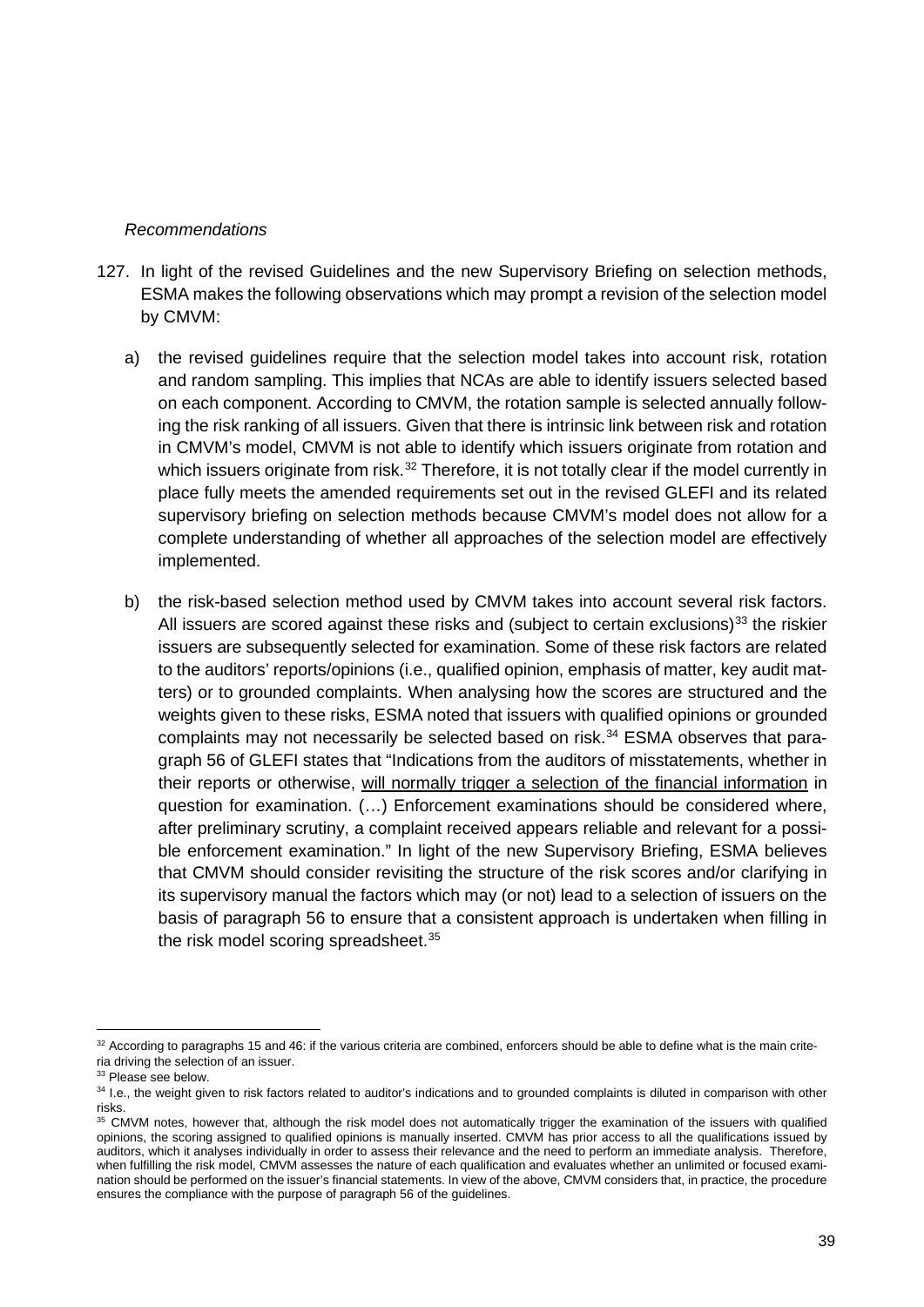- c) The risk and rotation selection sampling followed by CMVM excludes issuers which obtained a high-risk score if they have been examined in prior years and after checking that the factors that triggered such high score remained the same. CMVM explained that this approach is deemed necessary because, following its risk model, some issuers obtain a high score in consecutive years. Selecting and examining the same issuer in consecutive years could have limited value and would require significant resources. ESMA notes that this approach may lead to the situation where, certain issuers (despite being considered risky on the basis of the risk model in place) are examined only once within a ten-year rotation period. While ESMA understands that carrying out examinations of the same issuer in two consecutive years may not bring new findings and requires resources which are scarce, it also considers that a ten-year rotation for certain issuers (such as issuers constantly scoring high according to the risk model over the years) may be excessively long. ESMA strongly believes that the riskiness of the issuer should have an impact on the frequency of examinations. ESMA notes that, within a ten-year timeframe, the financial situation and the risk profile of an issuer may change significantly (which may not be captured by an analysis to the factors that led to a high score in the risk model). Therefore, ESMA recommends that CMVM:
	- i. assess if the risk factors (or its weight) considered in the risk model result in biased tendency to select certain issuers as opposed to others.
	- ii. consider in its risk approach  $-$  with the appropriate weight  $-$  not only risks factors reflecting structural and permanent features of the risk profile of an issuer but also risks factors reflecting for instance short-term tendencies or variations observed in the market or in the issuer performance or annual ECEP. [36](#page-39-1)
	- iii. revisit its risk model to ensure that the risk scoring has an effective impact on the selection of issuers for examination (issuers with a higher score are effectively selected and examined regardless of whether they have been examined before).

# <span id="page-39-0"></span>**4.6 – ASF (Romania)**

- 128. The 2017 peer review Report noted:
	- a) Insufficient resources to perform examinations of issuers' financial statements effectively. Notably, the time allocated to enforcement of financial information was inferior to 1 FTE, which was deemed insufficient considering the number of issuers under supervision.
	- b) The selection model for financial statements to be examined did not capture the intrinsic risk profile of an issuer.

<span id="page-39-1"></span><sup>36</sup> Currently, CMVM considers ECEP in a three-step approach: (1) it selects issuers based on risk, rotation and random selection; (2) it verifies if ECEP topics are material for those issuers selected and; (3) in order to comply with ESMA's annual ECEP sample, it selects further issuers for focused examinations when the ECEP are not material for the issuers selected in step 1.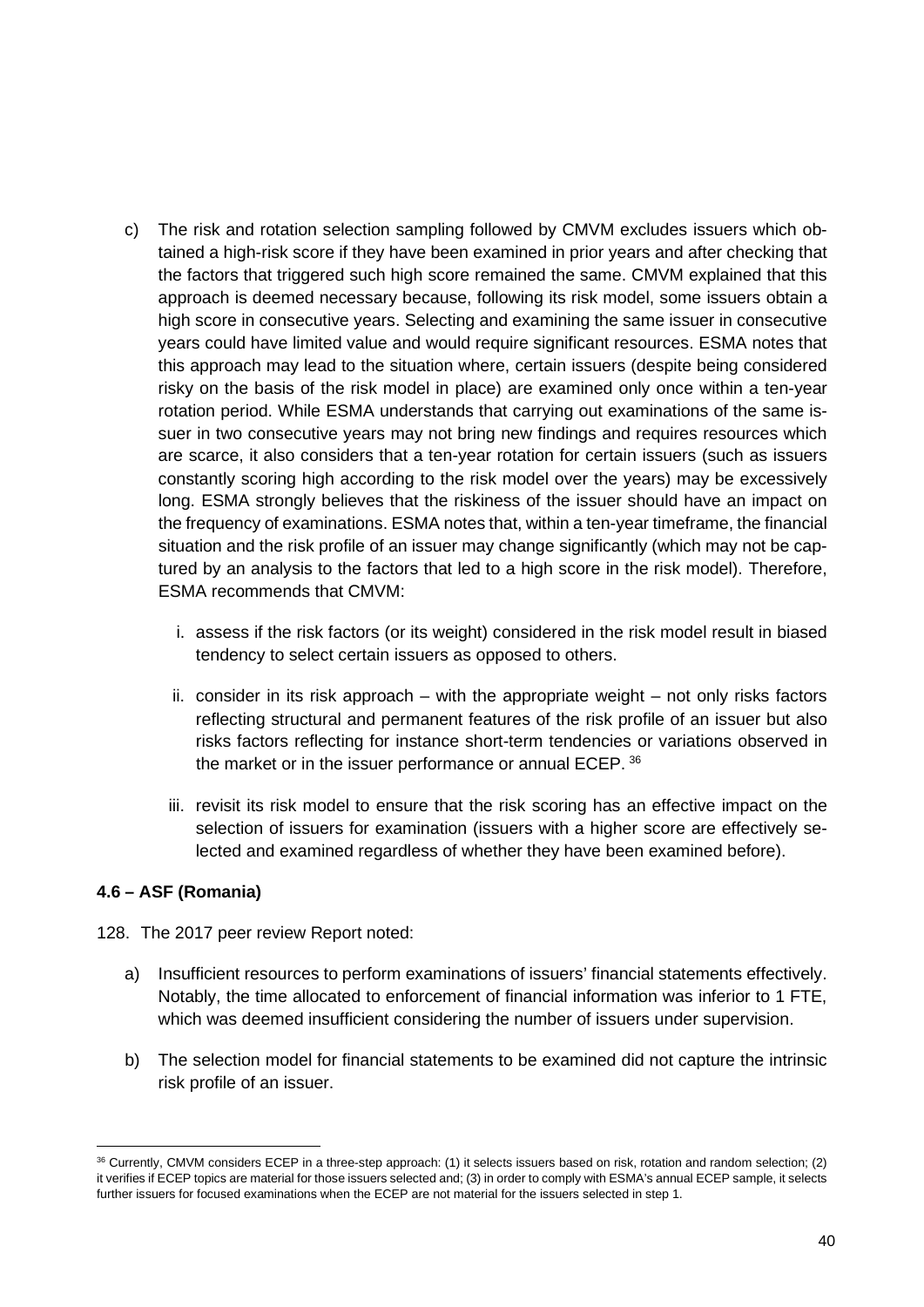#### <span id="page-40-0"></span>*4.5.1 – ASF Response*

- 129. ASF mentioned in response to the ESMA Chair letter that, at the time of the Peer review, the enforcement of financial information was carried out by the Issuers Supervision and Transparency Unit (also named ISTU, under the Issuers supervision, Transactions and Market Abuse Monitoring Directorate), composed of 3 specialists and the Head of Unit. In addition, administrative support activities were carried out by one additional staff member outside the Unit. In total, each ISTU specialist spent circa 35% of time on the enforcement of financial information, resulting in a total of 0.9 FTE dedicated to this activity.
- 130. Following the Peer review, efforts have been made to reshape the EFI process and increase the number of specialists allocated to it.
- 131. However, ASF highlights that, while the EFI team used to be composed of senior and specialised staff members, in the last years it has faced several staffing issues (retirement, leave, departures) and that it took measures to recruit 2 experienced specialists from the private sector. As a consequence, ASF also reallocated responsibilities within the team in order to enable the EFI specialists to dedicate more time to the EFI tasks. Currently the team is composed of 2 specialists with EFI responsibilities and one person with support responsibilities. In addition, a campaign is on-going to recruit an additional specialist. In total, the budget allocation represents 4 specialists plus one person with support responsibilities.
- 132. ASF flags that the EFI team has several activities (EFI activities, transparency, shareholder rights, ESMA groups, other administrative tasks), of which EFI represents 35 to 40%. This results into 0.7 FTE currently (1.2 when the third specialist will be recruited, 1.6 based on the full budget allocation). In parallel, adjustments are on-going to reduce the tasks allocated to other activities of the EFI team.
- 133. The number of issuers falling under the scope of the GLEFI (all IFRS issuers) amounts to 77 equity issuers under IFRS, 5 equity and bond issuers under IFRS and 9 bond issuers under IFRS.
- 134. ASF also notes that, for companies listed on the MTF (circa 330), the EFI team covers the transparency obligations and shareholder rights supervisory tasks.
- 135. In addition, ASF provided the detailed number and type of examinations performed in the last 3 years and planned for 2021, as further detailed below in table 10.
- 136. Regarding the actions taken, ASF indicates that it has made 7 requests to issuers to correct their future financial statements in 2019 (all of them through formal letters), 9 in 2020 (7 of them through formal letters, 2 of them led to public decisions) and 4 in 2021 (based on the examinations completed by October 2021, 3 of them through formal letters, 1 of them led to a public decision). It did not request any reissuances of financial statements nor public corrective notes over this period.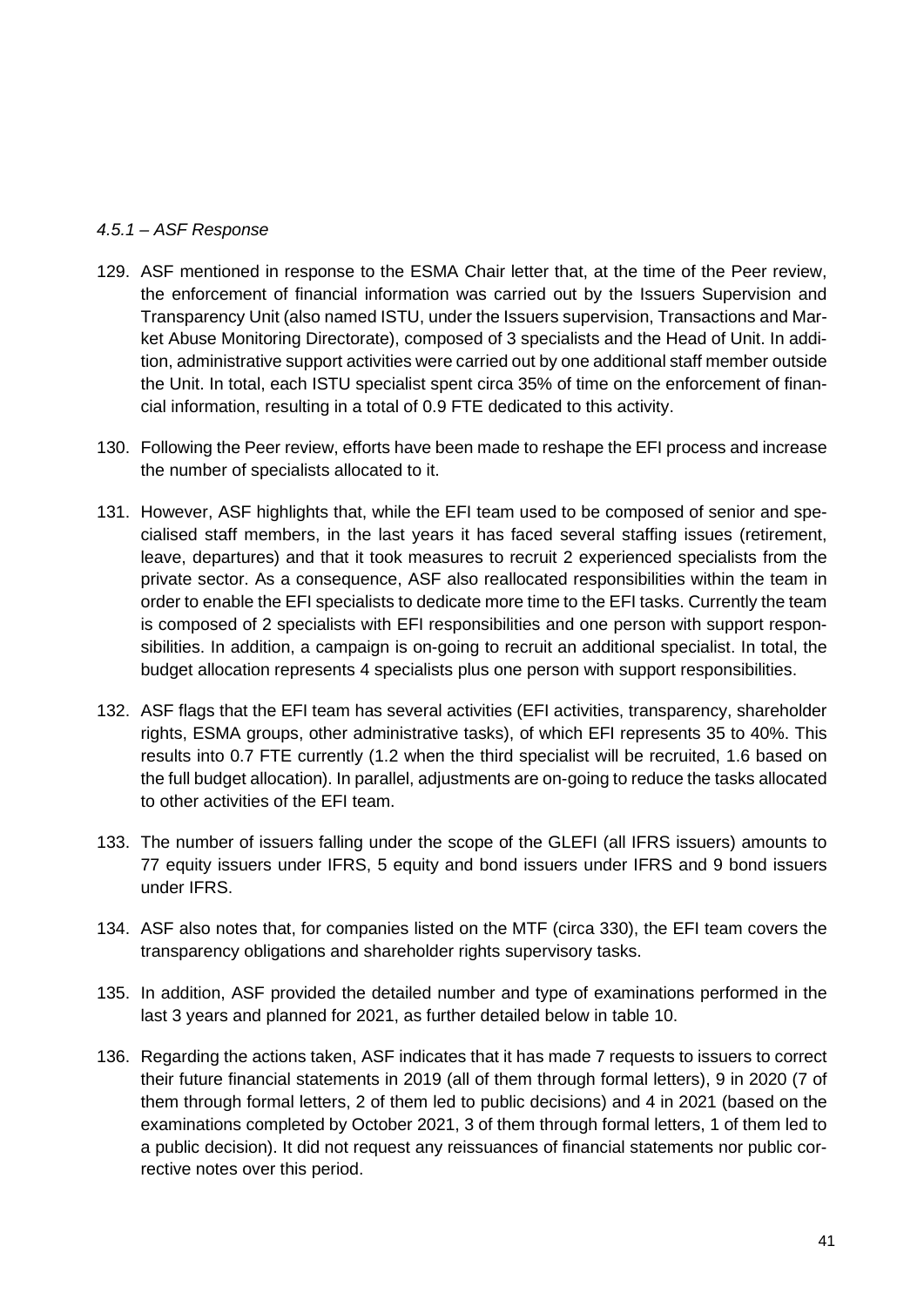- 137. Regarding the 2019-2020 cases, the follow-up showed that the issuers had carried-out their obligations. As for the decisions taken in 2020, ASF indicates that, in the first case, an investment was not properly reflected in the 2020 financial statement and that it will be subject to a follow-up process upon publication of the 2021 financial statements. In the second case, it stresses that the issuer was fined for not presenting to the shareholders exact financial statements and real information on the economic conditions of the issuer in respect of its subsidiary.
- 138. Besides, ASF applied and benefited from a technical assistance program provided by the World Bank and the European Commission between June 2018 and June 2019 regarding the supervision of compliance of financial information with IFRS. They delivered a supervisory manual and a working procedure to support the determination of the materiality and selection of issuers which took into consideration changes to the GLEFI, as they were under discussion at the time. Those documents have been in place since the first part of 2020 and overhauled the previous internal procedures. ASF also provided its new selection method internal procedure.

# <span id="page-41-0"></span>*4.5.2 – Assessment analysis & conclusion*

# *Guideline 2 Sufficiency of human resources*

139. The table below provides an overview on how ASF performs in the resource indicators.

|                                                  | 2018 | 2019 | 2020 | 2021           |
|--------------------------------------------------|------|------|------|----------------|
| Total n. Issuers under TD Supervision (A)        | 92   | 90   | 87   | 9437           |
| N. IFRS Issuers (B)                              | 92   | 90   | 87   | 94             |
| <b>FTE allocated to EFI</b>                      |      |      | 1.6  | 0.7            |
| <b>IFRS Examinations planned</b>                 |      |      |      |                |
| Unlimited scope Examinations                     |      | 12   | 14   | 8              |
| <b>Focused Examinations</b>                      |      | 18   | 9    | 8              |
| <b>IFRS Total examinations planned</b>           | 14   | 30   | 23   | 16             |
| <b>IIFRS Examinations closed</b>                 |      |      |      |                |
| Unlimited scope Examinations                     | 6    | 10   | 10   | 5              |
| <b>Focused Examinations</b>                      |      |      | 5    | $\overline{a}$ |
| <b>IFRS Total examinations closed (C)</b>        | 13   | 17   | 15   | 7              |
| <b>IFRS Coverage of the market % (C/B)</b>       | 14%  | 19%  | 17%  | 7%             |
| Completion rate (examinations planned vs closed) | 93%  | 57%  | 65%  | 44%            |
| <b>Issuers (A) / FTE</b>                         |      |      |      | 134            |
| <b>IFRS Issuers (B) / FTE</b>                    |      |      | 54   | 134            |

Table 10 – Issuers under TD supervision, examinations planned and performed by ASF

<span id="page-41-1"></span><sup>&</sup>lt;sup>37</sup> Including 3 fund units issuers.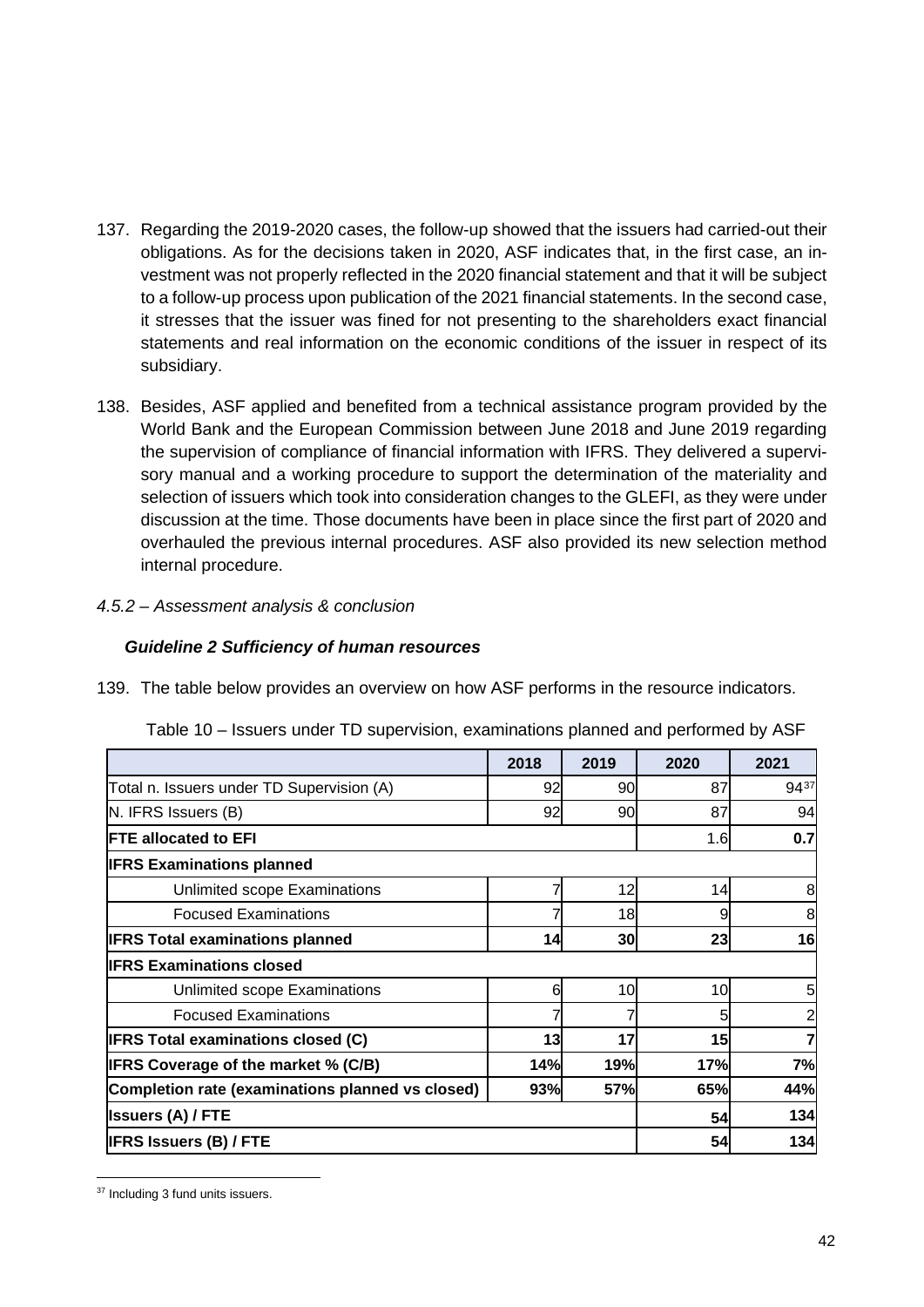- 140. In 2021, despite the low FTE allocated to EFI, ASF was able to conclude 7 examinations (in 2020 the number of examinations per FTE was around 9).
- 141. Given the ratio of Issuers /FTE and the number of the examinations carried out, ESMA considers that the number of skilled personnel allocated to the function of EFI is still insufficient. In this respect, ESMA notes that the time allocated to EFI activities decreased from 0.9 in 2017 to 0.7 in 2021. This decrease impacted the ratios Issuers/FTE which in 2021 represented 134 Issuers per FTE (an increase from 108 Issuers per FTE in 2017).
- 142. The lack of skilled personnel is also evidenced by the fact that ASF was not able to undertake all its annual planned examinations in 2021. Out of 16 planned examinations, ASF was only able to conclude 7 (5 unlimited and 2 focused examinations). According to ASF's internal procedures, ASF should carry out around 15 examinations each year and examine all issuers under supervision over a 6-year cycle.
- 143. ESMA notes that the 2017 peer review recommended that all NCAs should have, where possible, at least one member of staff fully dedicated to EFI work, in particular, those NCAs with an above average ratio of issuers to FTEs (which is the case for ASF). Not only ASF does not have personnel fully dedicated to the function of enforcement of financial information, but the combined time allocated by the 4 experts in TD supervision to tasks related to GLEFI reaches only 0.7, hence below 1.
- 144. ESMA acknowledges the efforts made by ASF to recruit skilled personnel in sufficient numbers in order to increase the time allocated to the function of EFI. ESMA also understands that not all NCAs are able to compete with the benefits packages offered by the private sector, and that in-depth EFI (such as challenging issuers' application of measurement and recognition principles in IFRS) requires competences and professional experience which are very specific.
- 145. Nonetheless, ESMA considers that where NCAs are not able to recruit this expertise in the market, they may need to consider developing the expertise internally (i.e., in-house). To support NCAs in this, ESMA organises regular trainings, in particular, when new IFRS standards are issued, and regular internal discussions, or, where necessary, prepares internal guidance when particular principles in IFRS pose challenges to the supervision of financial information.
- 146. Finally, where enforcement cases are complex, NCAs may make use of the experience of other NCAs by presenting and submitting cases to EECS and other ESMA groups (e.g., Financial Institutions Task Force). In this respect, ESMA notes that despite the significant number of issuers under its supervision and examinations concluded, in the last four years, ASF has not submitted any cases (emerging issues or decisions) to EECS. However, ESMA understands that the non-submission of cases to EECS may be due to lack of resources as the cases need to be translated into English and need to follow a pre-determined format.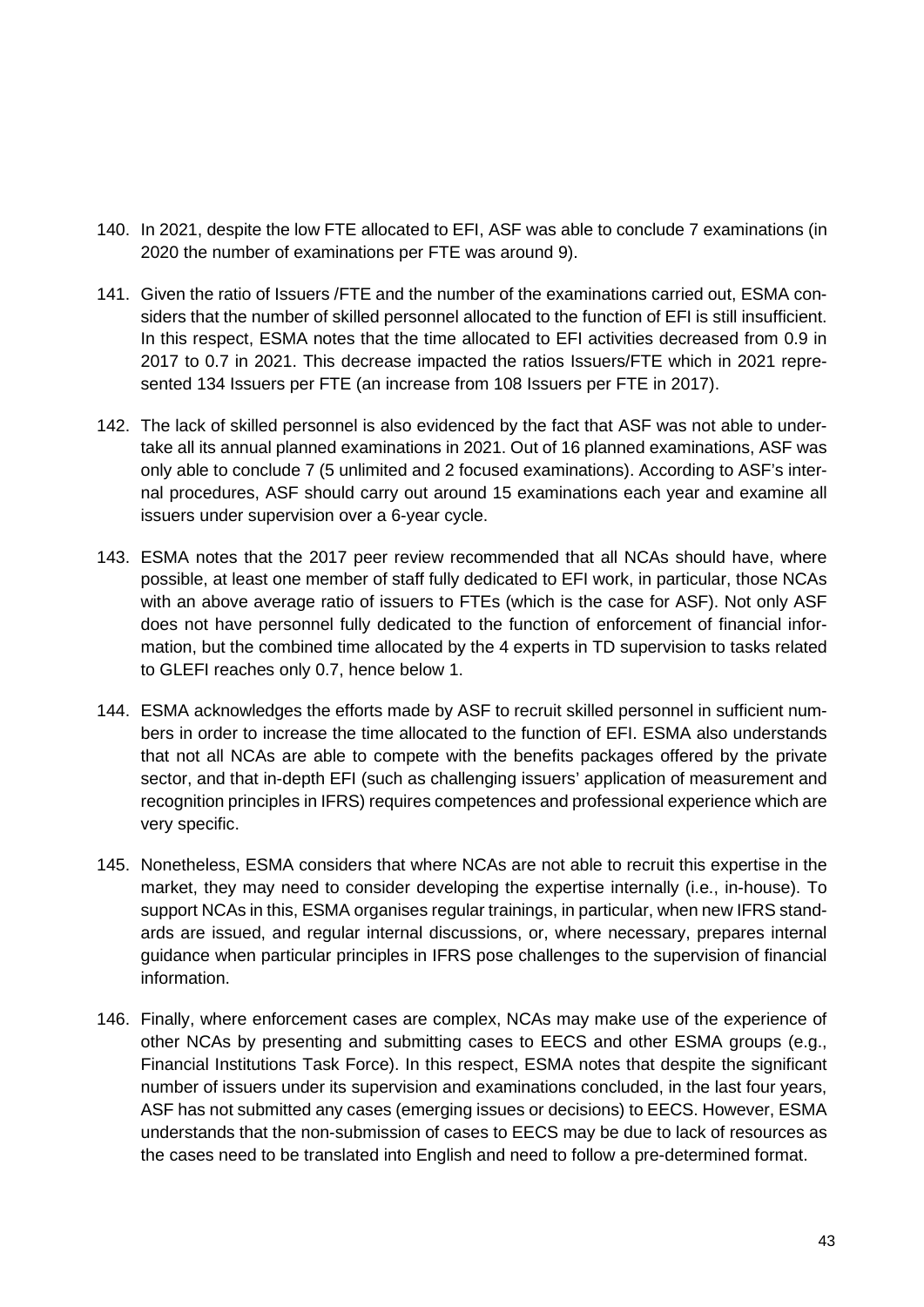#### *Recommendations*

- 147. ESMA acknowledges that ASF is currently in the midst of a recruitment drive to hire more personnel. In this respect, ESMA recommends that ASF:
	- a) assess the recruitment needs in light of the revised supervisory manual (e.g., number of examinations expected to be carried out annually, rotation period). When doing so, ASF may consider reinforcing either the EFI team composition and/or the time allocated to EFI activities. In this respect, where external recruitment is not feasible, ASF may also consider developing in house expertise in relation to EFI. ESMA recommends that ASF take full advantage of ESMA groups to share supervisory experiences and to participate in the trainings organised by ESMA.
	- b) consider the GLEFI requirements regarding the submission of Emerging issues and Decisions*.* ESMA considers it is key that ASF shares the EFI cases that meet the criteria set out in the guidelines with other members in EECS. Therefore, ESMA recommends that ASF investigate whether the reasons for the non-submission of cases to EECS are linked to resource constraints and if so, to also consider this aspect when assessing the adequacy of EFI resources.
	- c) take into account the changes made to GLEFI when determining recruitment needs (either internal or external) to ensure that the resources allocated to EFI are sufficient to respond to the new requirements of the revised GLEFI. Notably, the revised GLEFI requires enforcers to (i) carry out a certain percentage of unlimited interactive examinations, (ii) challenge on a regular basis measurement and recognition principles in addition to presentation and disclosures and (iii) perform quality reviews.
- 148. Finally, ESMA recommends that ASF consider the expected increase in the work related to the enforcement of NFI when assessing how best to strengthen and support its personnel because it is ESMA's understanding that the EFI staff will bear the responsibility of examining whether issuers also comply with NFI requirements. Whilst ESMA recognises that synergies can be identified when the same team carries out both tasks (supervision of financial and non-financial information), it also considers that both tasks are equally relevant and thus both require sufficient time allocation.

# *Guideline 5 Selection Model*

149. ESMA commends ASF for having requested the technical assistance program provided by the World Bank and the European Commission between June 2018 and June 2019 regarding the supervision of compliance of financial information with IFRS. This initiative reaffirms ASF's commitment to improving its enforcement system and to implementing the recommendations arising from the 2017 peer-review report. ESMA further acknowledges ASF's early implementation of the ESMA Supervisory briefing on selection methods and its incorporation into ASF's manual of procedures. ESMA considers that the revised supervisory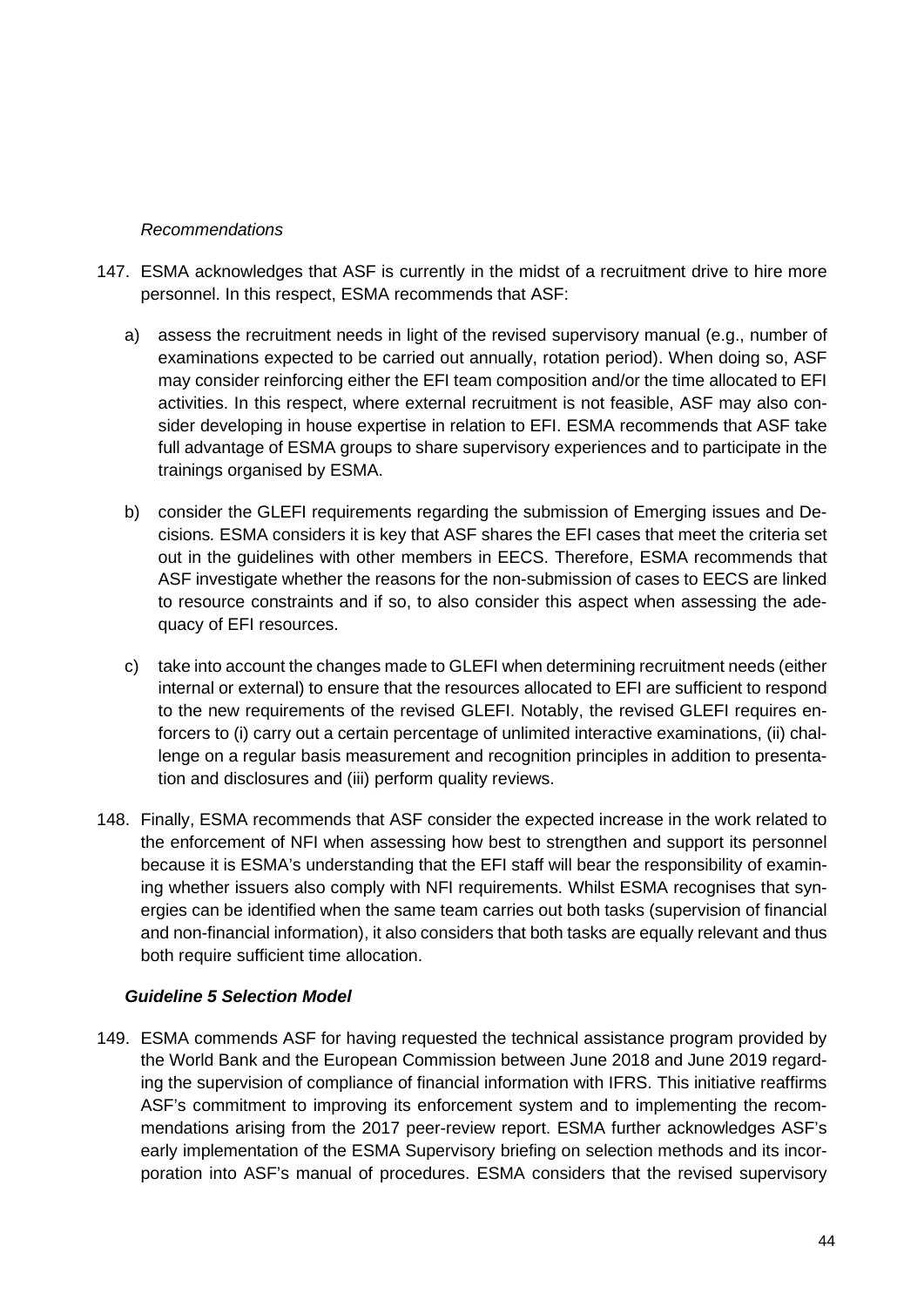manual adopted by ASF which was prepared with the assistance of the World Bank and the EC is aligned with the requirements arising from GLEFI and the Supervisory Briefing.

- 150. Notwithstanding the above, ESMA highlights that it is not enough to have sound supervisory procedures but rather, it is paramount that they are fully effective in practice. In this respect, ESMA understands that the lack of skilled personnel has created severe constraints in ASF's ability to implement the new supervisory procedures designed with the assistance of the World Bank and the European Commission. These constraints can be observed in the number of issuers subjected to an examination which significantly decreased between 2020 and 2021 (from 15 issuers to 7 issuers). [38](#page-44-0)
- 151. In order to examine all issuers under its supervision,<sup>[39](#page-44-1)</sup> ASF would require, on average, around 16 years while the 2020 ASF internal procedures refer to a 6-year rotation cycle. ESMA considers that a rotation period of 16 years is not reasonable. In this respect, it is important to emphasise that the objective of a cycle of 6 years to examine all issuers under supervision would require, on average, 15 examinations to be performed and concluded each year.

| Table 11 – Implementation of the selection model (Issuers selected, examined and acted |  |
|----------------------------------------------------------------------------------------|--|
| upon with regards to the risk-based sample) 40                                         |  |

|      |                                                                | <b>Risk</b> |
|------|----------------------------------------------------------------|-------------|
|      | <b>Issuers selected</b>                                        | 14          |
| 2020 | of the issuers selected, n. Issuers examined                   | 11          |
|      | Actions taken (GL 7 - number of actions taken per examination) | 6           |
|      | <b>Issuers selected</b>                                        | 16          |
| 2021 | of the issuers selected, n. Issuers examined                   |             |
|      | Actions taken (GL 7 - number of actions taken per examination) |             |

152. With regards to the risk profile of issuers, ESMA takes note that ASF scores issuers based on risk factors and considers both the risk of a misstatement as well as the impact of a misstatement on the financial markets. ESMA also commends the fact that the risk model takes into account qualitative and quantitative data in order to depict the risk profile of issuers. However, ESMA observes that out of 16 issuers selected for examination based on risk in 2021, ASF was only able to examine the financial information of 7 (out of 14 issuers selected in 2020, only 11 were effectively examined in 2020).

<span id="page-44-0"></span><sup>&</sup>lt;sup>38</sup> See Table 10

<span id="page-44-1"></span><sup>39</sup> Based on the assumption that issuers are reviewed only once. ESMA however points out that risky issuers may require more than one examination over a given period. This fact should extend the length of the examination cycle.

<span id="page-44-2"></span><sup>&</sup>lt;sup>40</sup> Given that most weaknesses encountered in 2017 were related to risk-based selection, the table focuses on the implementation of the model in relation to the risk-based approach.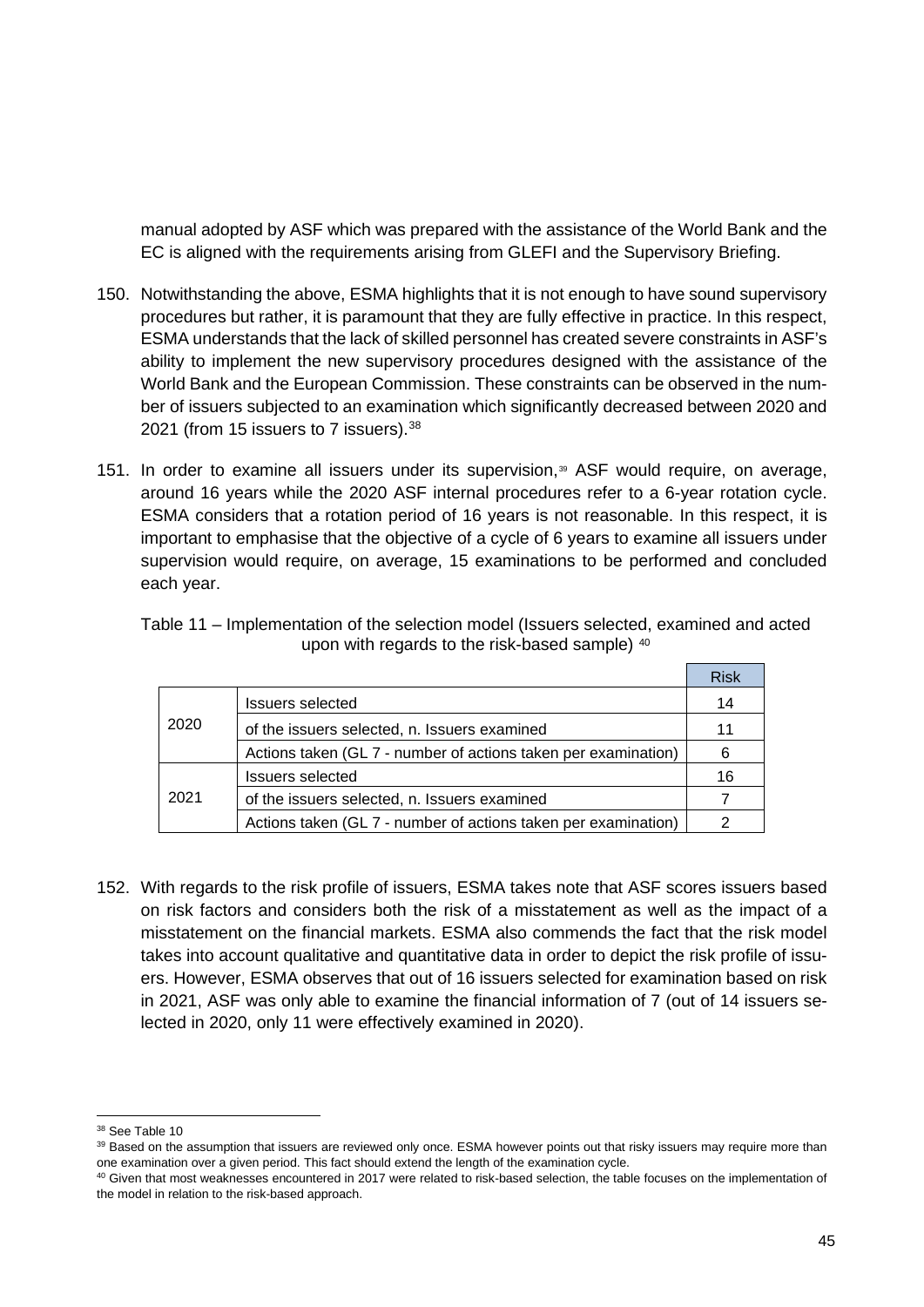153. Finally, ESMA takes positive note of the increased number of actions taken by ASF in the context of EFI. ESMA deems important that ASF is visible in the market and financial market participants acknowledge ASF's contribution to improving the quality of the application of the financial reporting framework in Romania.

#### *Recommendations*

154. Although ASF highlighted that qualified audit opinions normally trigger at least a focused examination on the issues raised by the auditor (in line with paragraph 56 of the GLEFI), the supervisory manual includes limited guidance on how to deal with issues arising from indications from auditors concerning misstatements (i.e., qualified opinions, emphasis of matter, key audit matters). In light of the entering into force of the Supervisory Briefing on selection methods and the revised Guidelines in 2022, the high number of issuers with qualified opinions encountered in 2017, and the high rotation of EFI personnel, ESMA recommends that ASF develops guidance on supervisory practices to address indications from auditors of misstatements (both in relation to selection and examinations) to ensure a consistent approach to be followed by the EFI team over time and across different files.

# <span id="page-45-0"></span>**4.7 – FI (Sweden)**

155. The 2017 peer review Report noted:

- a) Insufficient resources to perform examinations of issuers' financial statements effectively during the review period. Notably, the number of IFRS issuers per FTE was a significant outlier when compared to the participants' average.
- b) The selection model for financial statements to be examined did not take into account the potential impact of misstatements on the financial markets.

# <span id="page-45-1"></span>*4.7.1 – FI Response*

- 156. FI mentioned in response to the ESMA Chair letter that, on 1<sup>st</sup> January 2019, the legislation governing financial reporting supervision introduced a new system for the enforcement of financial information:
	- a) the statutory requirement for the stock exchange to conduct financial reporting supervision was removed;
	- b) FI was instead given the possibility of transferring the task of monitoring issuers' periodic financial information to a body consisting of representatives from the area of financial reporting and the FI Board decided to delegate the task to the Council for Swedish Financial Reporting Supervision (Council) on 9 January 2019 (an agreement that may be terminated by both parties, and which is terminated automatically if FI decides to withdraw the delegation from the Council).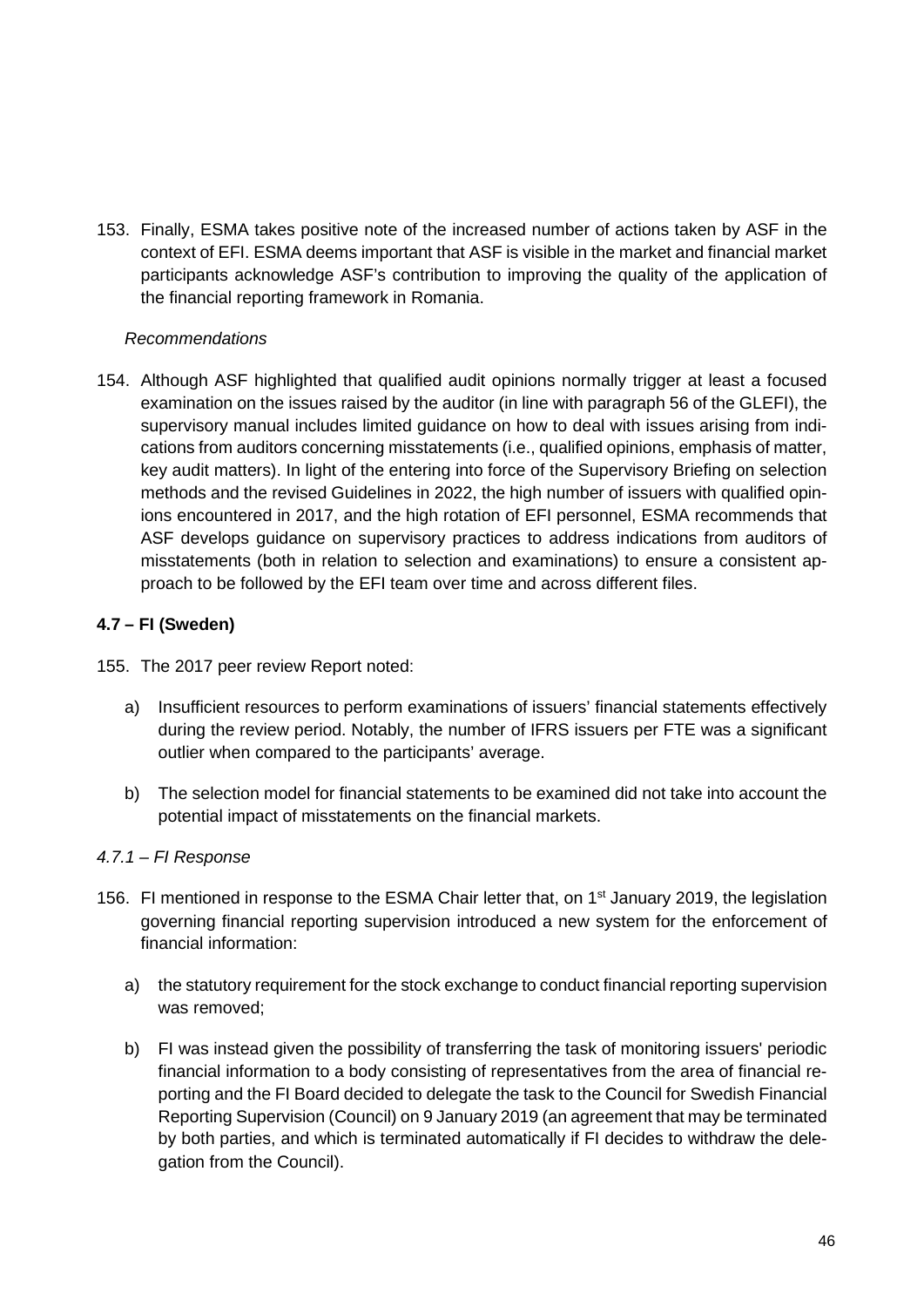- 157. The Council is an expert body under the Swedish Association for Generally Accepted Principles in the Securities Market. Based on the agreement, it is responsible for day-to-day supervision of annual and interim reports of issuers falling under the scope of the GLEFI.<sup>[41](#page-46-0)</sup> As such, it reviews the financial statements and may instruct issuers to rectify their reporting, via non-binding requests that are handed over to FI in case they are not followed-upon by the issuer.
- 158. The Council consists of a chair (vacant between June 2021 and 10 January 2022), a deputy chair and five members, as well as an administrative manager (appointments are notified to FI in advance).
- <span id="page-46-1"></span>159. FI remains ultimately responsible for financial reporting supervision. The Council turns over cases to FI (i) when the issuer does not cooperate, (ii) when the Council determines that the issuer has committed an infringement that is not negligible in the meaning of the Securities Markets Act and (iii) when, in case of a negligible infringement, the issuer has not followed the Council's request to correct financial reporting. Thus, FI makes its own independent assessment on the need to intervene. FI may order the issuer to make a correction and may also issue a caution or decide that the issuer shall pay an administrative fine if a caution has been issued. FI can always decide to start an investigation on its own.
- 160. The Swedish legislator has stressed the importance of transparency of information about the Council's activities for FI to fulfil FI's duties under the Transparency directive. Therefore, the Council regularly reports to FI on its supervision. The Council is also obliged to hand over the documentation received when FI so requests. FI also indicated that there are no confidentiality provisions in Swedish law that could prevent the Council from disclosing those documents to FI.
- 161. Since October 2021, to facilitate resources allocation, the EFI function within FI has been organisationally integrated with the other highly qualified accounting experts in a competence centre for auditing and accounting.
- 162. In terms of resources, the 2019 restructuring included notably an increase of the number of resources allocated to the EFI tasks to a level deemed sufficient:
	- a) At the Council, when fully staffed, the total number of FTEs dedicated to EFI is 5.3. Nevertheless, over the period 2020-2021, there was a vacancy in the chairmanship between June 2021 and 10 January 2022 and a vacancy of one member in the period January-April 2020;
	- b) In 2021, until the end of October, FI had 2.5 FTEs allocated to EFI, of which 2.2 FTEs were solely dedicated to it and one vacancy. After that, FI has had 1.2 FTEs fully dedicated

<span id="page-46-0"></span><sup>41</sup> Issuers subject to Chapter 16, section 1, first paragraph of the Securities Market Act (2007:528).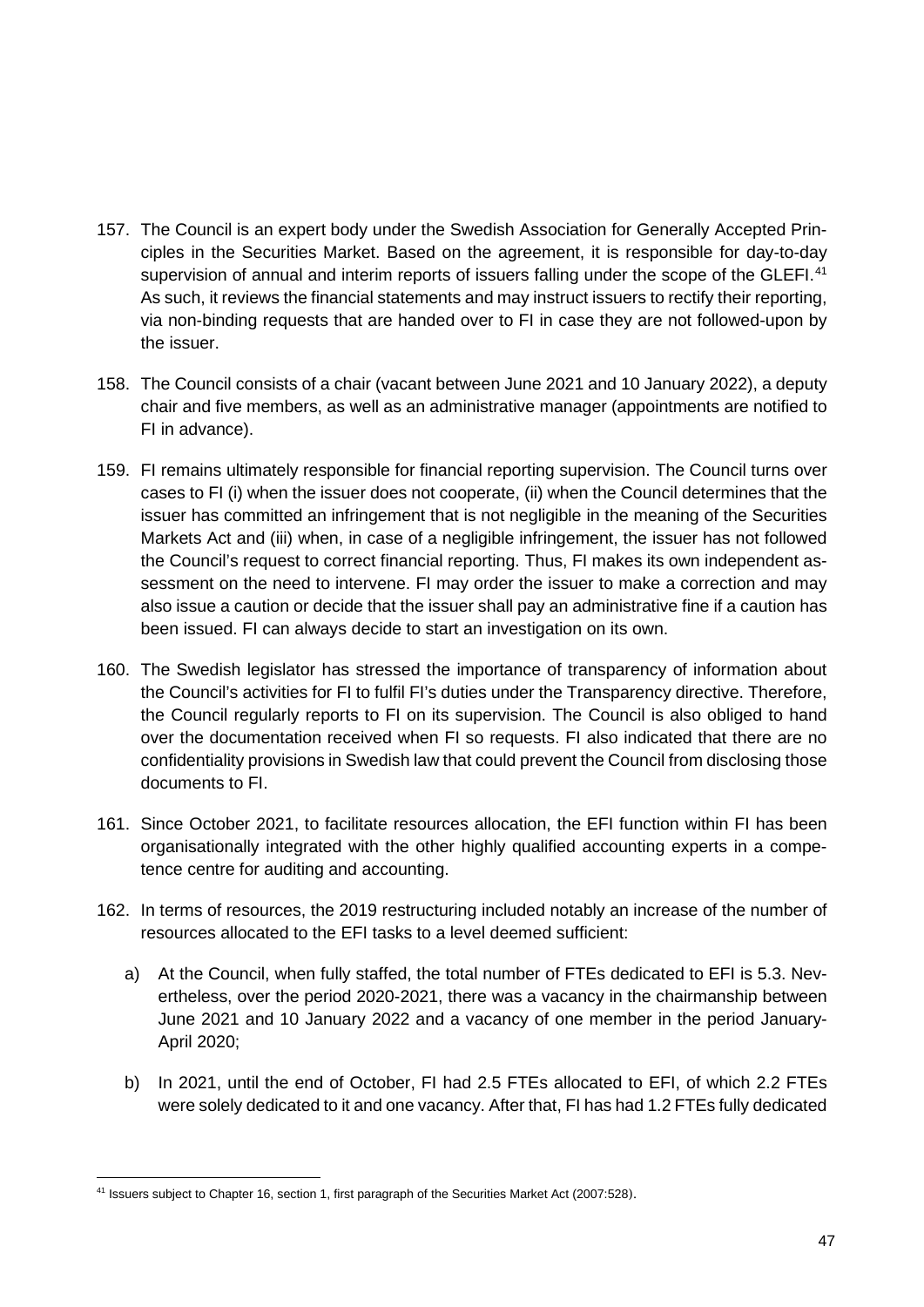to the task and two vacancies (one senior accounting profile has already been recruited starting 1 April 2022, while the other recruitment process is still on-going).

- c) In addition, some FI employees are indirectly involved in the EFI function (experts on IFRS 9 – *Financial instruments*, valuation, sustainability, legal communication).
- 163. Nevertheless, the number of issuers has increased in the last years and both FI and the Council have requested additional financial resources for 2022.
- 164. The number of issuers falling under the scope of the GLEFI per 30 June 2021 amounts to 411 (of which 390 IFRS issuers).
- 165. In addition, FI provided the detailed number and type of examinations performed in the last 3 years and planned for 2021, as further detailed below in table 12.
- 166. In terms of actions taken to address the issue of considering the potential impact of misstatements on the financial markets in the selection model, FI indicated that, in 2017, Nasdaq Stockholm AB (Nasdaq - who conducted financial reporting supervision until end of 2018) updated its selection model to select the 30 largest issuers every three years.
- 167. The Council is independent from its predecessor Nasdaq. Therefore, in connection with the Council's formation, new policies, routines and methods are being applied. FI indicated that FI regulations on EFI prescribes principles to be followed by the Council for the monitoring, including the selection criteria, including the need to comply with ESMA Guidelines and recommendations. There is a requirement for the Council to base its review on a sufficiently large sample to contribute to maintaining the confidence in the securities market and to use appropriate time intervals for rotation. The Council also needs to review a specific issuer upon request from FI. FI provided the Council's selection process, which is based on risks, rotation and random selection:
	- a) The risk-based criteria take into consideration probability and impact. Either the risk level accumulated is high because of multiple documented events (assessed in the annual and half-year selections) or there are special circumstances that require immediate actions (assessed continuously).
	- b) The length of the rotation period varies according to the quantified risk impact assessed for each issuer (assessed in the annual and half-year selections).
	- c) In addition, a random selection of issuers is included each year for complete review (assessed in the annual selection), to ensure that issuers cannot predict when they will be examined.
- 168. FI also stressed that the selection model is under continuous improvement. As for the next improvements, the Council is planning to implement a more data driven monitoring model for financial data in order to automatically highlight issuers whose financial numbers and key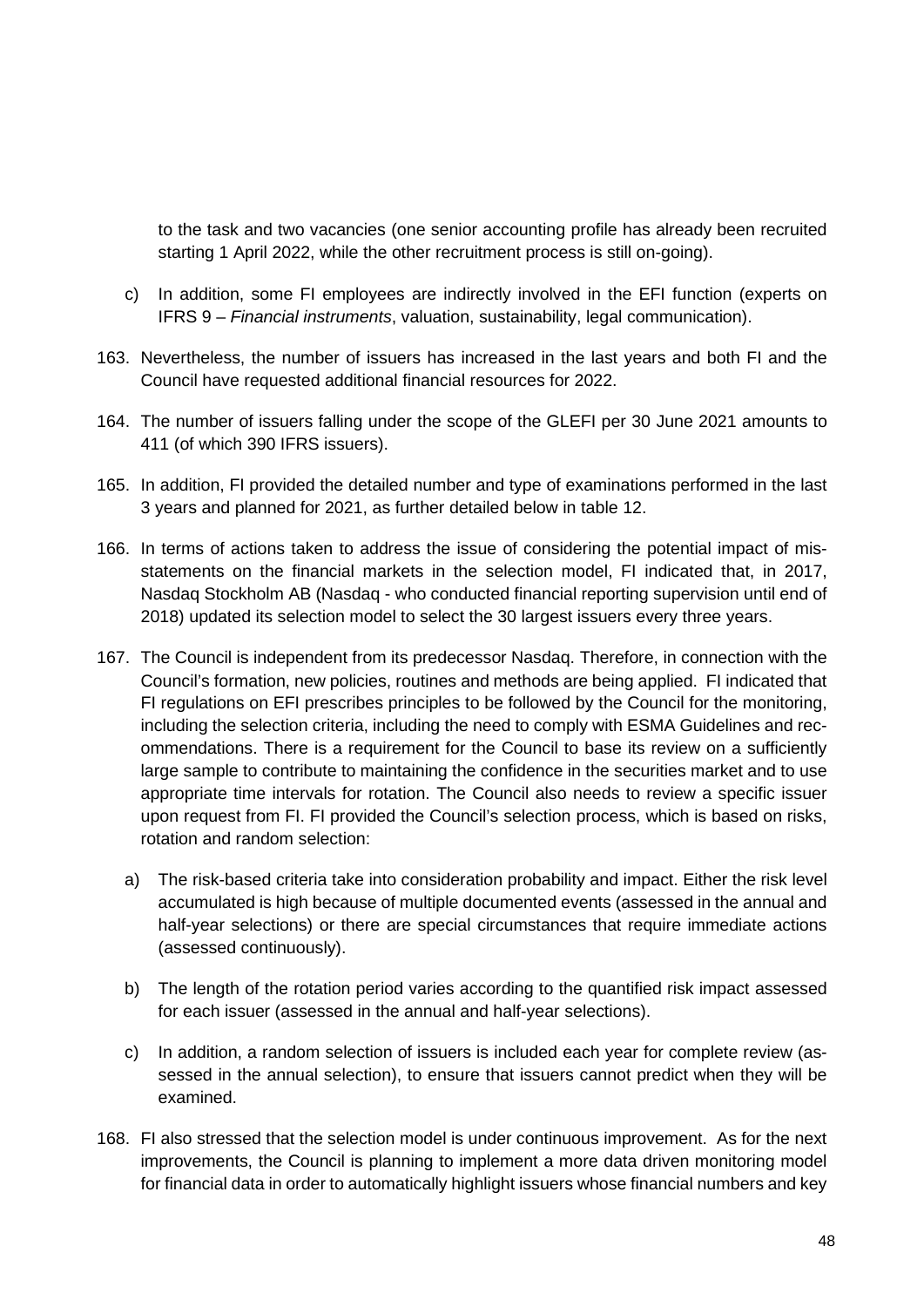figures indicate financial misstatements or accounting inaccuracy. Currently, such analysis is made manually.

#### <span id="page-48-0"></span>*4.7.2 – Assessment analysis & conclusion*

#### *Guideline 2 Sufficiency of human resources*

169. The table below provides an overview on how FI and the Council perform in the resource indicators. Given that the task of enforcement of financial information was delegated by FI to the Council, the figures in the table below were aggregated for both authorities.

|                                                            | 2018 | 2019 | 2020 | 2021 |
|------------------------------------------------------------|------|------|------|------|
| Total n. Issuers under Supervision (A)                     | 375  | 383  | 392  | 411  |
| N. IFRS Issuers (B)                                        | 370  | 381  | 390  | 390  |
| FTE allocated to EFI <sup>43</sup>                         |      |      | 7.5  | 5.8  |
| <b>IFRS Examinations planned</b>                           |      |      |      |      |
| Unlimited scope Examinations                               | 59   | 60   | 59   | 50   |
| <b>Focused Examinations</b>                                | 36   | 8    | 8    | 14   |
| <b>IFRS Total of examinations planned</b>                  | 95   | 68   | 67   | 64   |
| <b>IFRS Examinations closed</b>                            |      |      |      |      |
| Unlimited scope Examinations                               | 59   | 57   | 53   | 36   |
| <b>Focused Examinations</b>                                | 36   | 8    | 7    | 8    |
| <b>IFRS Total examinations closed (C)</b>                  | 95   | 65   | 60   | 44   |
| IFRS Coverage of the market % (C/B)                        | 26%  | 17%  | 15%  | 11%  |
| <b>Completion rate (examinations planned vs</b><br>closed) | 100% | 96%  | 90%  | 69%  |
| <b>Issuers (A) / FTE</b>                                   | 52   | 71   |      |      |
| <b>IFRS Issuers (B) / FTE</b>                              |      |      |      | 67   |

Table 12 – Issuers under TD, examinations planned and performed by FI and the Council<sup>[42](#page-48-1)</sup>

170. The number of IFRS examinations concluded in 2021 per FTE was 7.6 (8 in 2020).

171. ESMA highlights the importance of having skilled and highly experienced personnel to carry out the function of EFI. Furthermore, ESMA considers that the changes made to the organisation of EFI in Sweden represents an improvement compared to the previous arrangement whereby the stock exchange was responsible for most of the tasks related to the monitoring of issuers' compliance with periodic information requirements and for most of the examinations of financial information. ESMA considers it is key that EFI is carried out by independent

<span id="page-48-1"></span><sup>42</sup> In 2018 most of the examinations were performed by Nasdaq (a limited number by FI and the other stock exchange). The Council was not responsible for enforcement until 2019.

<span id="page-48-2"></span><sup>&</sup>lt;sup>43</sup> Comprise the time allocated to the EFI functions by the Council around 4.3 FTEs for Council (excluding the time allocated to supervision of non-financial information) and 1.5 for FI in 2021. In 2020, the estimated figures represented around 5 FTEs for the Council and 2.5 FTEs for FI.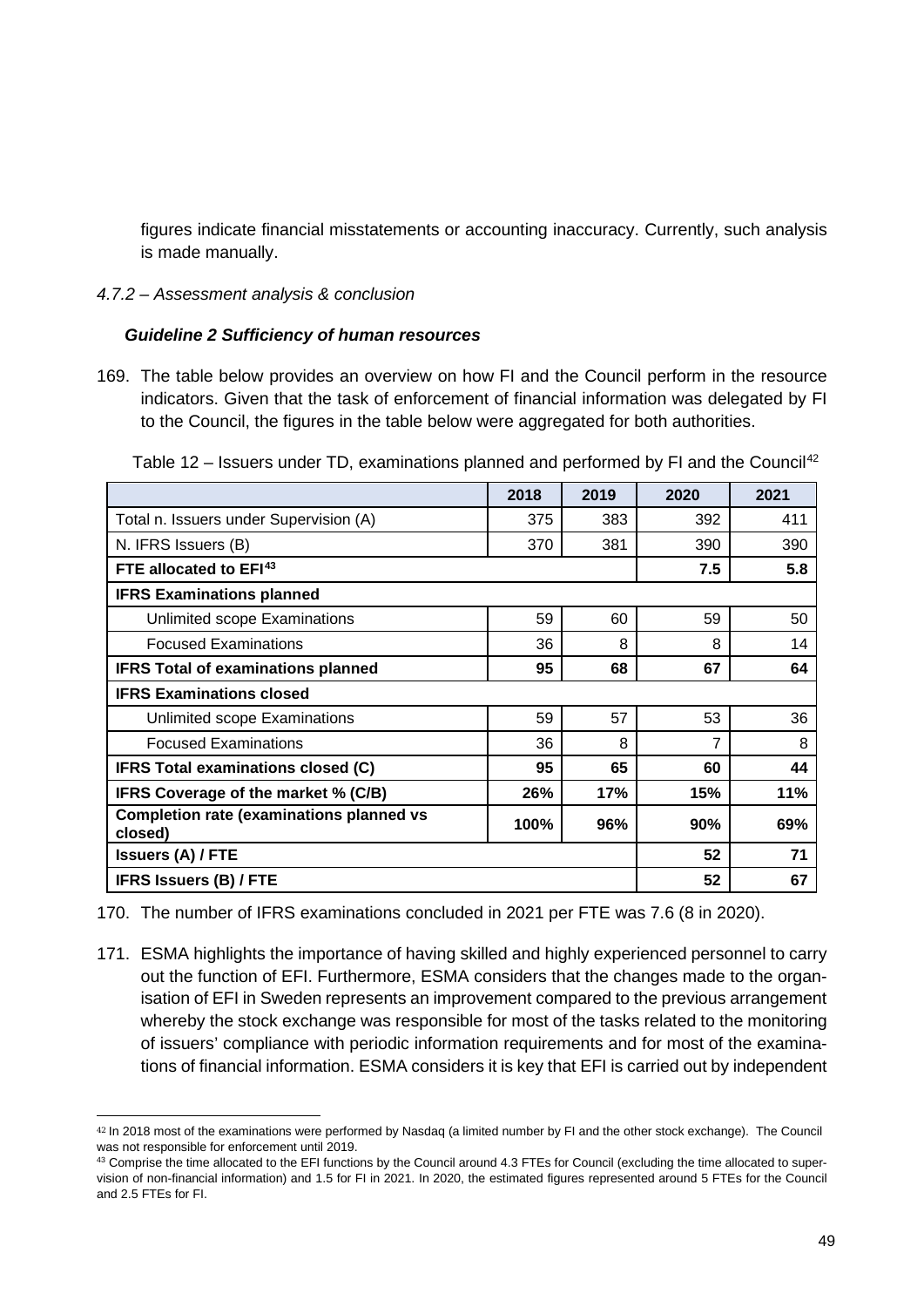organisations with sound codes of conduct and procedures that ensure that conflicts of interest are avoided. ESMA also takes positive note that, according to FI, there are (i) no legal impediments that limit FI's access to the information gathered by the Council (EFI files and any registered documentation collected by the Council), which is key when supervisory activities are delegated to a separate body and (ii) regular detailed reports and interactions between the Council and the FI on EFI activities.

- 172. The assessment concludes that from 2017 to 2021 there was an observable increase in the number of FTEs effectively dedicated to EFI activities (i.e., from 2.7 FTEs in 2017 to 5.8 FTEs in 2021). This increase in the time allocated to EFI activities can be observed in the high number of examinations performed since the setup of the Council (more than 60 interactive examinations per year in 2018-2020, 44 in 2021) and in the improvement of the ratios Issuers/ FTE and IFRS Issuers/ FTE. Since 2017, the ratio Issuers per FTE decreased from 121 issuers per FTE to 71 issuers per FTE in 2021 (116 IFRS issuers per FTE in 2017 vs. 67 in 2021).
- 173. ESMA highlights that while the FTE figure combines the time allocation of both FI and the Council, most of the work related to EFI activities is performed by the Council (as it is responsible for performing most examinations, running the selection model, submitting cases to ESMA groups, etc.).<sup>[44](#page-49-0)</sup> As such, if the figures that relate to the Council are assessed in isolation, the ratio of IFRS issuers/ FTE increases to around 91 IFRS issuers per FTE in 2021 (78 IFRS issuers per FTE in 2020). A similar increase can be observed in the ratio total Issuers per FTE which was around 96 Issuers per FTE in 2021 and 78 issuers per FTE in 2020. In this respect, FI and the Council noted that, in January 2022, the Council reinforced its team by recruiting another team member. On that basis, it is expected that the ratios Issuers/FTE and IFRS Issuers/FTE will decrease accordingly.
- 174. Furthermore, according to the information received, 70% of all examinations planned are concluded between November and March of the following year. This means that, during this short timeframe, the EFI resources of the Council (around 5 FTEs) are under pressure as they may need to conclude approximately 40 annual examinations before the following annual financial statements are published.<sup>45</sup> ESMA considers that this fact may reduce the Council's capacity to promptly react to unexpected events, by undertaking further examinations (focused or unlimited) during this period, if the need arises without deprioritising or delaying the completion of ongoing examinations. In addition, ESMA considers that this may also impair the quality of the examinations performed. However, the Council considers that it is not under extra pressure during the five-month period (November to March) and highlighted that, in December 2021, it was it able to conclude more than a half of the on-going examinations, which means, according to the Council, that the major part of the work related to those examinations was performed in the period April-November 2021.

<span id="page-49-0"></span><sup>&</sup>lt;sup>44</sup> FI only intervenes in limited cases. Please refer to paragrap[h 159.](#page-46-1)

<span id="page-49-1"></span><sup>45</sup> According to Article 4 of the Transparency Directive, a TD issuer shall make public its annual financial report at the latest four months after the end of each financial year.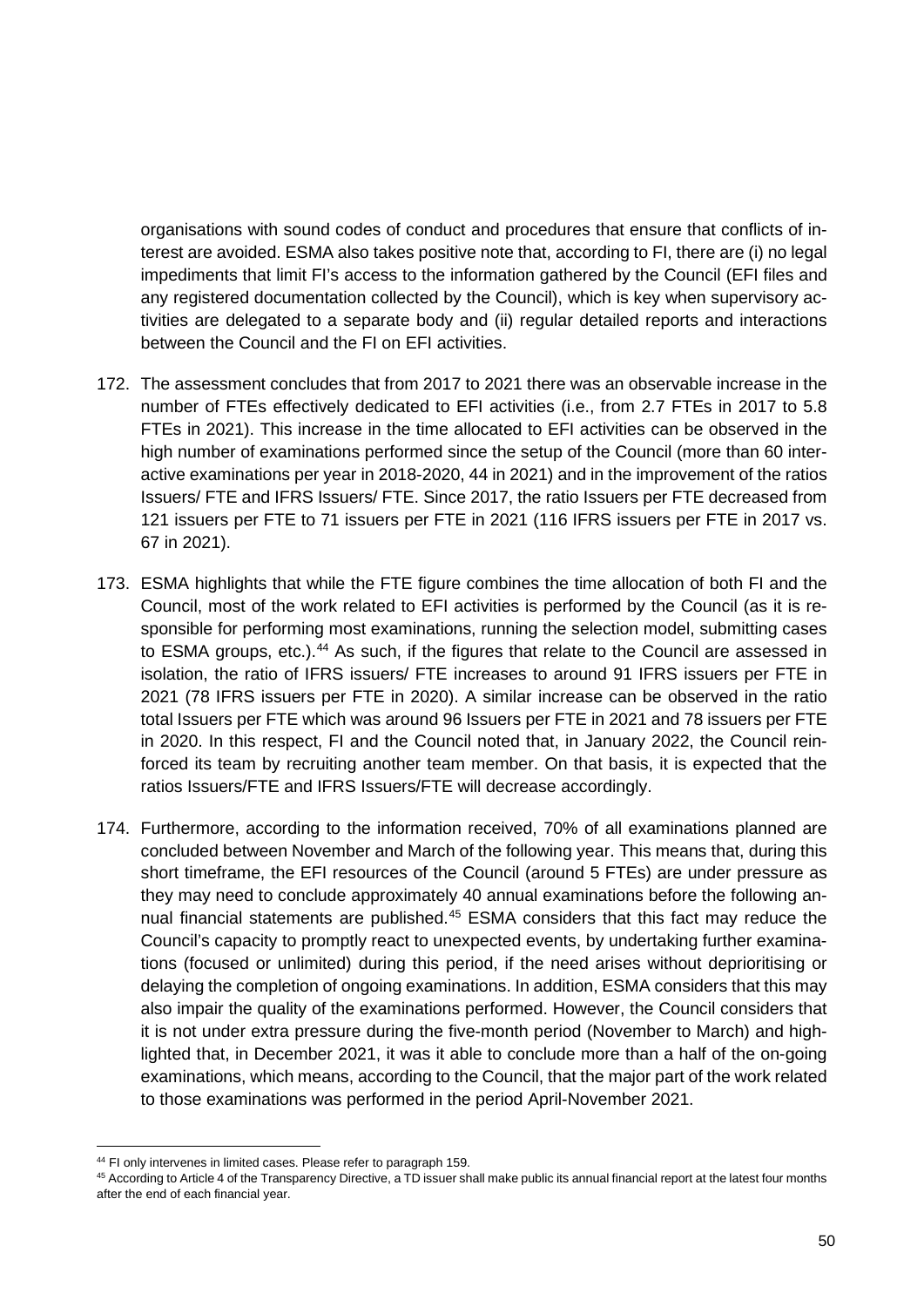175. Finally, ESMA commends the Council for the quality and relevance of the cases submitted to EECS and NRWG. During the period under analysis, the Council submitted 14 emerging issues and five decisions. The issues raised, the analysis made, and the conclusions taken demonstrate that the Council's EFI team is composed of highly skilled and experienced personnel capable of challenging the application of recognition and measurement principles in IFRS as well as the assumptions used, judgements made, and accounting policies adopted by the issuers. ESMA considers that the approach followed by the Council when enforcing financial information is in line with the principles included in the revised GLEFI.

#### *Recommendations*

- 176. Without prejudice of the above, ESMA would like to highlight the following risks and recommendations regarding the EFI resources currently at the disposal of the Council and FI.
- 177. ESMA understands that, as of 31 December 2021, there were on-going recruitment procedures (0.7 FTE for Council and 2 FTEs for FI). In January 2022, FI informed ESMA that the recruitment vacancy related to the Chair of the Council had been successfully filled. Given the high number of Issuers per FTE and IFRS Issuers/FTE, and the number of examinations concluded during a short timeframe (between November N and March N+1), ESMA recommends that FI and the Council further investigate if the current Council EFI composition is sufficient to ensure that well-constructed EFI examinations are performed and concluded in a timely manner.
- 178. In addition to the responsibility of carrying out the function of EFI, the Council EFI resources are also responsible for checking if the requirements related to NFI are met. Although, until very recently, these tasks were limited to checking the existence of such disclosures, ESMA highlights that there is increased interest and demand from investors and from the market in general on the disclosures related to NFI. Therefore, ESMA considers that the work related to NFI enforcement will most likely increase, for instance, requiring the Council and FI to react to external requests, analyse in-depth and enforce the content of these requirements in the future. Although ESMA considers it is paramount that NFI is examined and enforced against, it also considers that this work should not deter from effective EFI.
- 179. Consequently, ESMA recommends that FI and the Council assess and closely monitor if and to which extent, an increase in the tasks allocated to enforcement of NFI affects the work related to EFI and, where necessary, adjust the resources appropriately (increasing them in the long run).

# *Guideline 5 Selection Model*

180. Based on the information received from the Council, ESMA understands that issuers are selected for examination based on risk, random and rotation selection. ESMA considers positively the approach taken by the Council as it is aligned with the principles included in the revised GLEFL.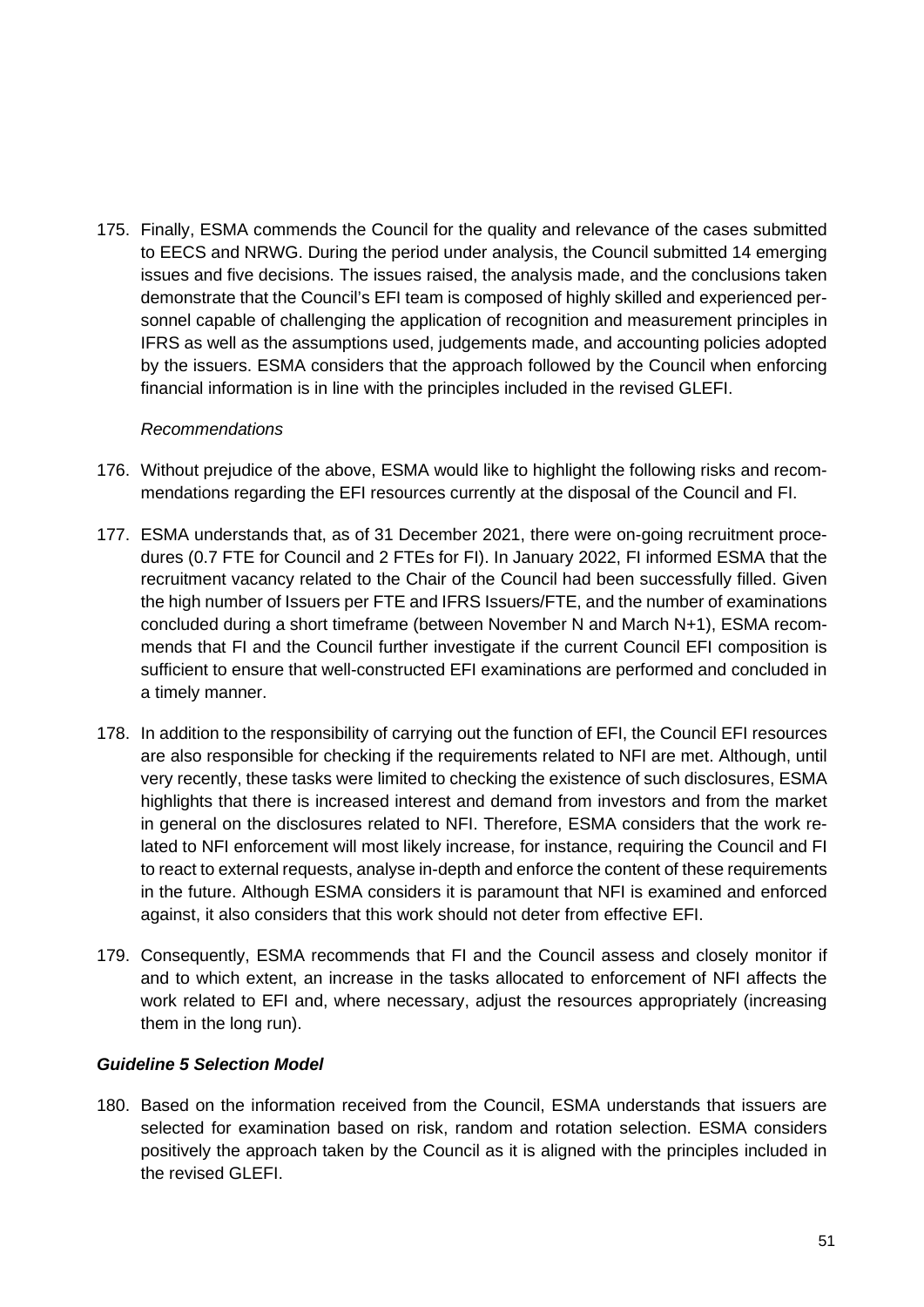- 181. ESMA also recognises that the risk model approach used takes into account the risk of a misstatement as well as the impact of a misstatement on the financial markets. When assessing the risk of a misstatement, the Council strives to identify events and circumstances that may give rise to an immediate need for an examination, such as grounded information on misrepresentation received from the auditor, a monitoring body, the media or some other external party. This procedure is also aligned with the GLEFI and the recent Supervisory Briefing on selection methods.
- 182. ESMA understands that the Council has an internal Committee that monitors the developments in the media about events that may have an impact on financial information and could subsequently prompt an examination. The full selection of the Council consists of the following elements: (i) an annual sample to be defined before 30 March each year; (ii) an additional six-monthly selection made before 30 September each year; and (iii) an ongoing risk selection based on events requiring immediate action from the Council. This means that events occurring after the annual sample is defined will not be unattended, which ESMA considers positive.
- 183. As regards the impact of a misstatement on the financial markets, the Council explained that this aspect is considered in the scoring of issuers for the purpose of the risk selection. When scoring issuers according to their risk profile, the Council takes into account factors such as the size of the issuer, the volatility of the financial instrument, the class of the financial instrument admitted to trading on the regulated market (e.g., shares, debt), the free-float and the number of years since the last examination. ESMA considers all these elements to be relevant for the determination of the impact of a misstatement on the financial markets.
- 184. Finally, ESMA has also checked whether the risk model is effectively followed. To this end, ESMA requested information regarding the number of issuers selected and effectively examined and acted upon (i.e., either using corrective notes, corrections in future financial statements or restatements of financial statements). The table below provides an overview on the implementation of the selection model by the Council.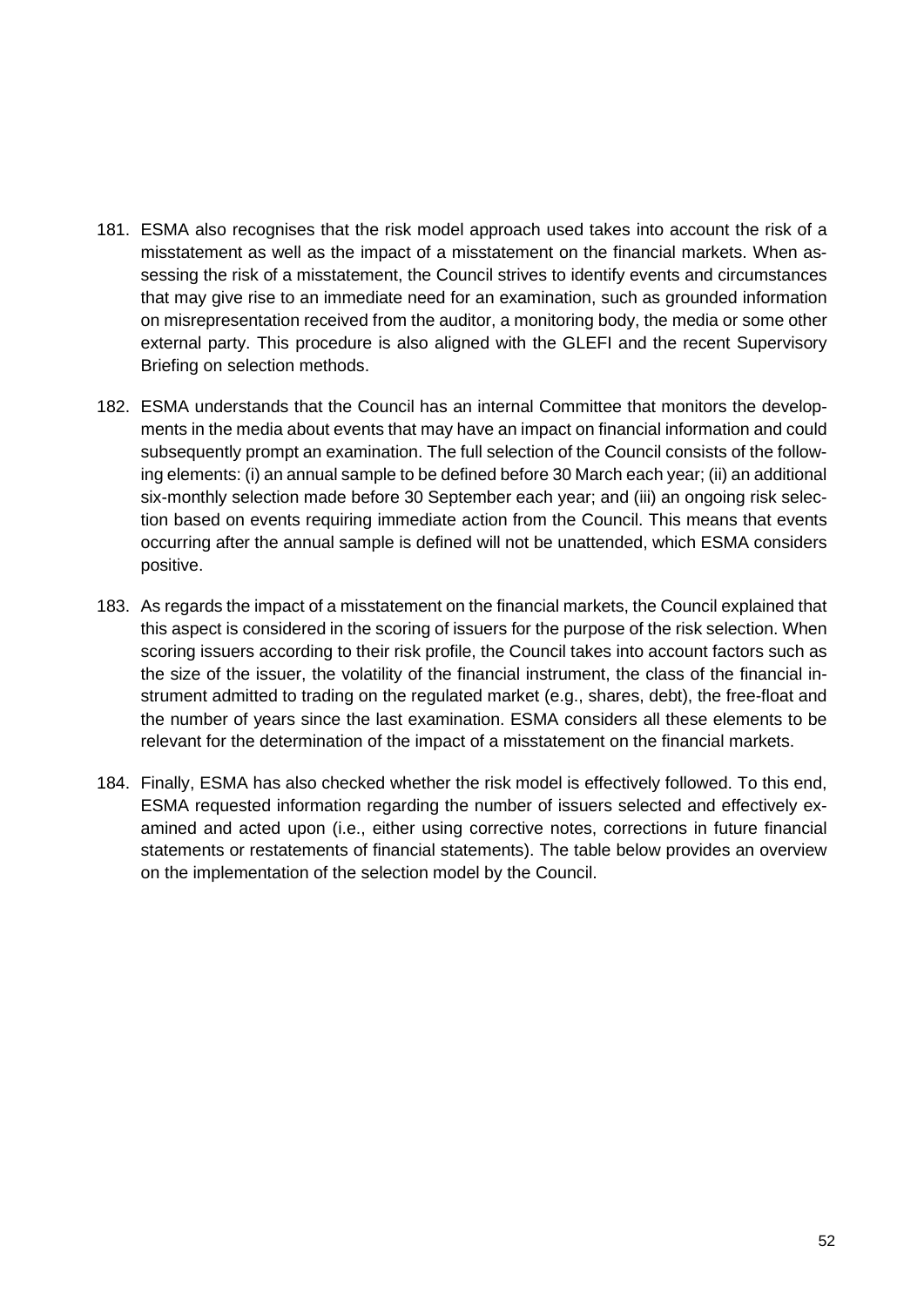|        |                                                     | <b>Risk</b> | Rotation | Random | Total |
|--------|-----------------------------------------------------|-------------|----------|--------|-------|
|        | N. of issuers selected                              | N/A         | N/A      | N/A    | N/A   |
| 201846 | of the issuers selected, n. Issuers examined        | N/A         | N/A      | N/A    | N/A   |
|        | Actions taken according to GL 7 of GLEFI per issuer | N/A         | N/A      | N/A    | N/A   |
|        | <b>Issuers selected</b>                             | 39          | 26       | 3      | 68    |
| 2019   | of the issuers selected, n. Issuers examined        | 38          | 25       | 2      | 65    |
|        | Actions taken according to GL 7 of GLEFI per issuer | 20          | 17       | 2      | 39    |
|        | <b>Issuers selected</b>                             | 40          | 23       | 3      | 6647  |
| 2020   | of the issuers selected, n. Issuers examined        | 35          | 21       | 3      | 5948  |
|        | Actions taken according to GL 7 of GLEFI per issuer | 15          | 13       |        | 29    |
| 2021   | <b>Issuers selected</b>                             | 34          | 28       |        | 6349  |
|        | of the issuers selected, n. Issuers examined        | 21          | 22       |        | 44    |
|        | Actions taken according to GL 7 of GLEFI per issuer | 5           | 8        |        | 14    |

Table 13 – Implementation of the selection model (issuers selected, examined and acted upon by type of selection approach)

185. According to the information received, it can be observed that the selection model in place is effectively being followed as most of the issuers selected have been examined. In 2021, although most examinations have been initiated, a significant proportion (around 30%) has not been concluded by the end of 2021.

#### *Recommendations*

- 186. ESMA understands that most of the risk factors identified by the Council that serve as input for the risk assessment are based on the information extracted from the media. ESMA is of the view that, although external sources should always be taken into account, specific factors relating to the intrinsic risk profile of an issuer should also be considered because not all companies are exposed to the same level of attention by the media. ESMA also understands that, at the moment, the Council is manually inserting data into its selection model in order to better depict the risk profile of an issuer. ESMA considers that, given the number of issuers under supervision (more than 400 issuers), such procedure is not ideal as it may lead to errors and to time inefficiencies.
- 187. To this end, ESMA takes positive note that the Council intends to implement a more data driven monitoring model for financial data, which will automatically highlight issuers whose financial information and key figures show indications of financial misstatements or accounting inaccuracy. According to the Council, the changes to the model are expected to be implemented once the implementation of ESEF is effective.

<span id="page-52-0"></span><sup>&</sup>lt;sup>46</sup> The Council was established in 2019.<br><sup>47</sup> One issuer in 2020 was selected and examined twice based on risk and is only included once in Table 13.

<span id="page-52-2"></span><span id="page-52-1"></span><sup>&</sup>lt;sup>48</sup> One issuer in 2020 was selected and examined twice based on risk and is only included once in Table 13.

<span id="page-52-3"></span><sup>&</sup>lt;sup>49</sup> One issuer in 2021 was selected (not yet examined) twice based on risk but is only included once in Table 13.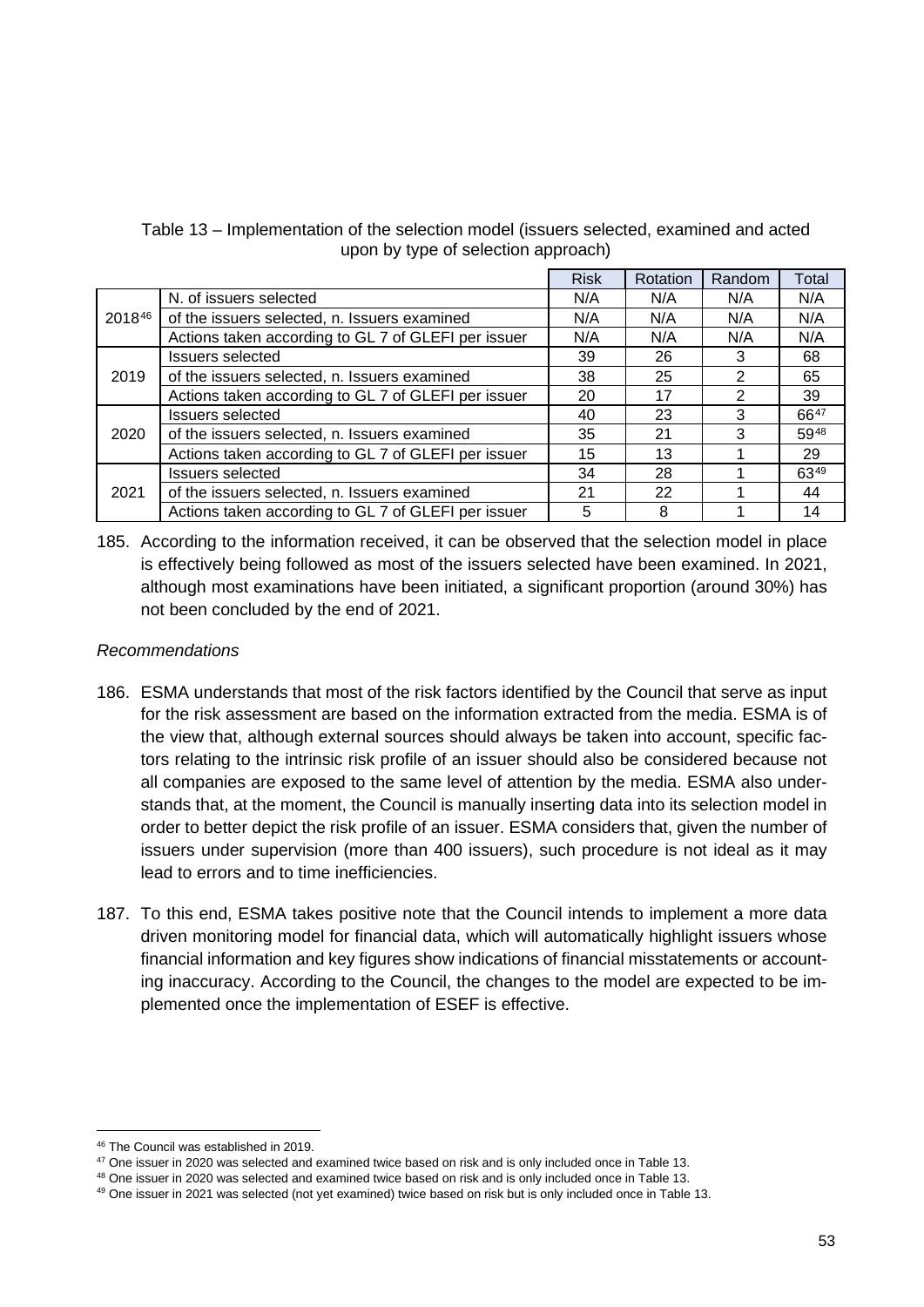# <span id="page-53-0"></span>**Annex – Extract of the GLEFI (as applicable at the date of the 2017 peer review report)**

Guideline 2 – Resources

# General Guideline

Enforcers should ensure the effectiveness of the enforcement of financial information. In order to do so, they should have sufficient human and financial resources to carry out their activities in an effective manner. The manpower should be professionally skilled, experienced with the relevant financial reporting frameworks and sufficient in number, taking into account the number of issuers subject to enforcement of financial information, their characteristics, the complexity of their financial statements and their ability to apply the relevant financial reporting framework.

#### Supporting Guidelines

To ensure effective enforcement of financial information, enforcers should have sufficient resources. When considering the level of manpower required, the number of issuers within the scope of enforcement, the complexity of the financial information as well as the ability of those who prepare the financial information and of the auditors to apply the relevant financial reporting framework play important roles. The probability of being selected for examination and the degree to which this examination is performed should be such that it is not restricted because of lack of resources, creating the conditions for regulatory arbitrage.

There should be sufficient financial resources to ensure that the necessary amount of manpower and services can be used in enforcement of financial information. The financial resources should also be sufficient to ensure that the manpower is professionally skilled and experienced

#### Guideline 5 – Selection methods

#### General Guideline

Enforcement normally uses selection. The selection model should be based on a mixed model whereby a risk-based approach is combined with a sampling and/or a rotation approach. A riskbased approach should consider the risk of a misstatement as well as the impact of a misstatement on the financial markets.